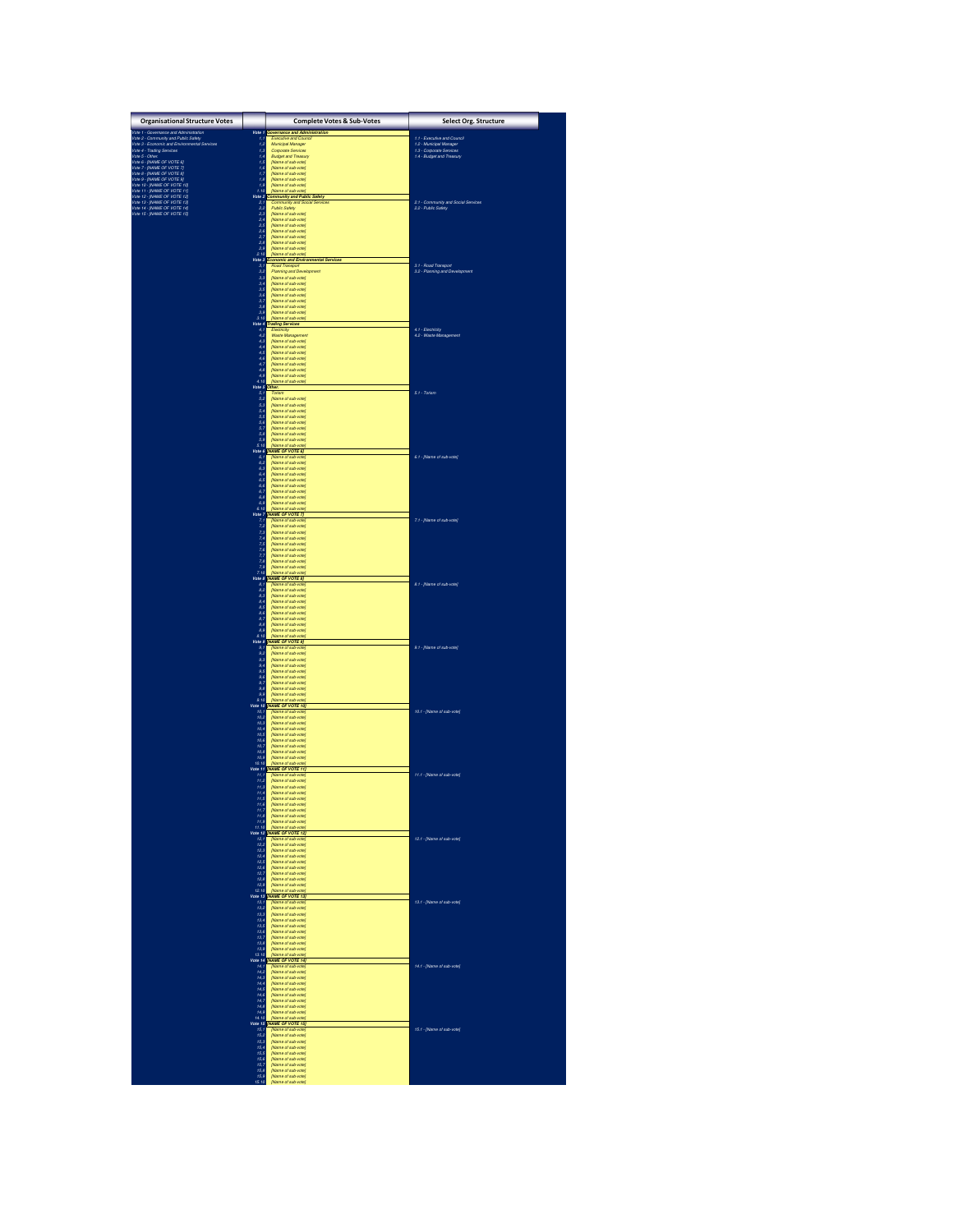| KZN253 eMadlangeni - Contact Information         |                                                                          |                                                                    |                                                   |
|--------------------------------------------------|--------------------------------------------------------------------------|--------------------------------------------------------------------|---------------------------------------------------|
|                                                  |                                                                          |                                                                    |                                                   |
| A. GENERAL INFORMATION<br><b>Municipality</b>    | KZN253 eMadlangeni                                                       |                                                                    |                                                   |
|                                                  |                                                                          |                                                                    |                                                   |
| Grade                                            |                                                                          | 1 Grade in terms of the Remuneration of Public Office Bearers Act. |                                                   |
| Province                                         | <b>KZN KWAZULU-NATAL</b>                                                 |                                                                    |                                                   |
| <b>Web Address</b>                               | www.emadlangeni.gov.za                                                   |                                                                    |                                                   |
| e-mail Address                                   |                                                                          |                                                                    |                                                   |
|                                                  |                                                                          |                                                                    |                                                   |
| <b>B. CONTACT INFORMATION</b><br>Postal address: |                                                                          |                                                                    |                                                   |
| P.O. Box                                         | 11                                                                       |                                                                    |                                                   |
| City / Town                                      | Utrecht                                                                  |                                                                    |                                                   |
| Postal Code                                      | 2980                                                                     |                                                                    |                                                   |
| <b>Street address</b>                            |                                                                          |                                                                    |                                                   |
| Building                                         | New Office                                                               |                                                                    |                                                   |
| Street No. & Name                                | 34 Voor Street                                                           |                                                                    |                                                   |
| City / Town<br>Postal Code                       | <b>Utrecht</b><br>2980                                                   |                                                                    |                                                   |
|                                                  |                                                                          |                                                                    |                                                   |
| <b>General Contacts</b>                          |                                                                          |                                                                    |                                                   |
| Telephone number                                 | 0343313041                                                               |                                                                    |                                                   |
| Fax number                                       | 0343314312                                                               |                                                                    |                                                   |
| C. POLITICAL LEADERSHIP                          |                                                                          |                                                                    |                                                   |
| Speaker:                                         |                                                                          | Secretary/PA to the Speaker:                                       |                                                   |
| Name                                             | Vusimuzi Ndlovu                                                          | Name                                                               |                                                   |
| Telephone number                                 | 343 313 041                                                              | Telephone number                                                   |                                                   |
| Cell number                                      |                                                                          | Cell number                                                        |                                                   |
| Fax number                                       | 343 314 312                                                              | Fax number                                                         |                                                   |
| E-mail address                                   |                                                                          | E-mail address                                                     |                                                   |
|                                                  |                                                                          |                                                                    |                                                   |
| Mayor/Executive Mayor:                           |                                                                          | Secretary/PA to the Mayor/Executive Mayor:                         |                                                   |
| Name                                             |                                                                          | Name                                                               |                                                   |
| Telephone number                                 |                                                                          | Telephone number                                                   |                                                   |
| Cell number                                      |                                                                          | Cell number<br>Fax number                                          |                                                   |
| Fax number<br>E-mail address                     |                                                                          | E-mail address                                                     |                                                   |
|                                                  |                                                                          |                                                                    |                                                   |
| Deputy Mayor/Executive Mayor:                    |                                                                          |                                                                    | Secretary/PA to the Deputy Mayor/Executive Mayor: |
| Name                                             |                                                                          | Name                                                               |                                                   |
| Telephone number                                 |                                                                          | Telephone number                                                   |                                                   |
| Cell number                                      |                                                                          | Cell number                                                        |                                                   |
| Fax number                                       |                                                                          | Fax number                                                         |                                                   |
| E-mail address                                   |                                                                          | E-mail address                                                     |                                                   |
| D. MANAGEMENT LEADERSHIP                         |                                                                          |                                                                    |                                                   |
| <b>Municipal Manager:</b>                        |                                                                          | Secretary/PA to the Municipal Manager:                             |                                                   |
| Name                                             | Mrs GPN Ntshangase                                                       | Name                                                               | Miss S Jordaan                                    |
| Telephone number                                 | 0343313041                                                               | Telephone number                                                   | 0343313041                                        |
| Cell number                                      |                                                                          | Cell number                                                        |                                                   |
| Fax number                                       | 3043314312                                                               | Fax number                                                         | 0343314312                                        |
| E-mail address                                   | ntshangaseg@emadlangeni.gov.za                                           | E-mail address                                                     | jordaans@emadlangeni.gov.za                       |
| <b>Chief Financial Officer</b>                   |                                                                          | Secretary/PA to the Chief Financial Officer                        |                                                   |
| Name                                             | <b>Wellingtom Mtusva</b>                                                 | Name                                                               | Miss S Jordaan                                    |
| Telephone number                                 | 0343343041                                                               | Telephone number                                                   | 0343313041                                        |
| Cell number                                      | 0780485032                                                               | Cell number                                                        |                                                   |
| Fax number                                       | 0343314312                                                               | Fax number                                                         | 0343314312                                        |
| E-mail address                                   | mtusvaw@emadlangeni.gov.za                                               | E-mail address                                                     | jordaans@emadlangeni.gov.za                       |
|                                                  | Official responsible for submitting financial information                |                                                                    |                                                   |
| Name                                             | <b>Wellington Mtusva</b>                                                 |                                                                    |                                                   |
| Telephone number                                 | 0343343041                                                               |                                                                    |                                                   |
| Cell number                                      | 0780485032                                                               |                                                                    |                                                   |
| Fax number                                       | 0343344312                                                               |                                                                    |                                                   |
| E-mail address                                   | mtusvaw@emadlangeni.gov.za                                               |                                                                    |                                                   |
|                                                  | Official responsible for submitting financial information<br>Nathi Myeni |                                                                    |                                                   |
| Name<br>Telephone number                         | 0343313041                                                               |                                                                    |                                                   |
| Cell number                                      |                                                                          |                                                                    |                                                   |
| Fax number                                       | 0343344312                                                               |                                                                    |                                                   |
| E-mail address                                   | myenin@emadlangeni.gov.za                                                |                                                                    |                                                   |
|                                                  | Official responsible for submitting financial information                |                                                                    |                                                   |
| Name                                             | Nomthandazo Ngwenya                                                      |                                                                    |                                                   |
| Telephone number                                 | 343313041                                                                |                                                                    |                                                   |
| Cell number                                      |                                                                          |                                                                    |                                                   |
| Fax number<br>E-mail address                     | ngwenyan@emadlangeni.gov.za                                              |                                                                    |                                                   |
|                                                  |                                                                          |                                                                    |                                                   |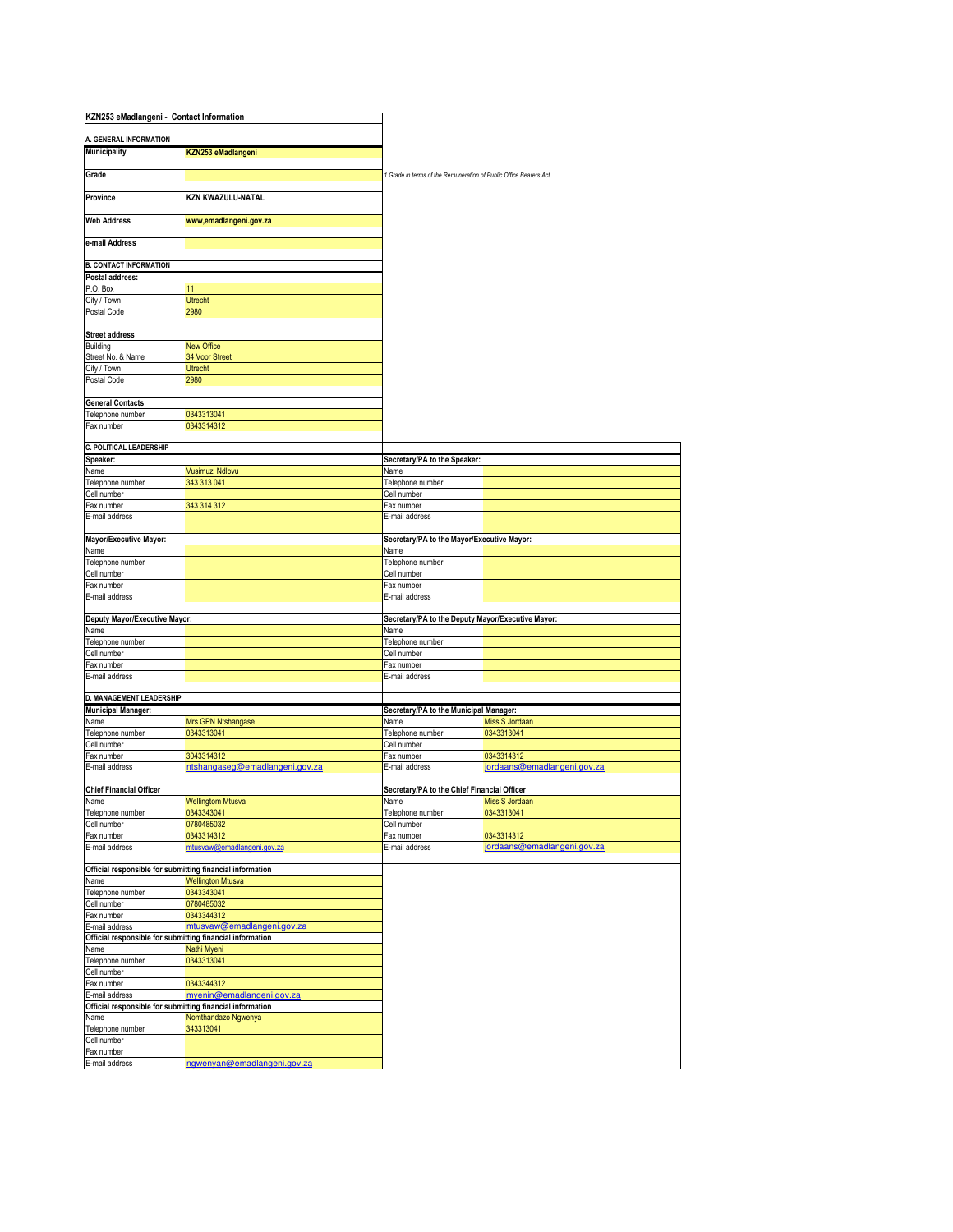# **KZN253 eMadlangeni - Table A1 Budget Summary**

| <b>Description</b>                                               | 2012/13                  | 2013/14                  | 2014/15                  |                           |                           | Current Year 2015/16         |                          | 2016/17 Medium Term Revenue & Expenditure<br>Framework |                                  |                                  |  |
|------------------------------------------------------------------|--------------------------|--------------------------|--------------------------|---------------------------|---------------------------|------------------------------|--------------------------|--------------------------------------------------------|----------------------------------|----------------------------------|--|
| <b>R</b> thousands                                               | Audited<br>Outcome       | Audited<br>Outcome       | Audited<br>Outcome       | Original<br><b>Budget</b> | Adjusted<br><b>Budget</b> | <b>Full Year</b><br>Forecast | Pre-audit<br>outcome     | <b>Budget Year</b><br>2016/17                          | <b>Budget Year</b><br>+1 2017/18 | <b>Budget Year</b><br>+2 2018/19 |  |
| <b>Financial Performance</b>                                     |                          |                          |                          |                           |                           |                              |                          |                                                        |                                  |                                  |  |
| Property rates                                                   | 11899                    | 14 093                   | 14 9 55                  | 16 981                    | 16 981                    | 16 981                       | 16 981                   | 17830                                                  | 18 864                           | 19 958                           |  |
| Service charges                                                  | 11730                    | 12 9 34                  | 13 340                   | 15 205                    | 15 205                    | 15 20 5                      | 15 205                   | 18 152                                                 | 19 20 5                          | 20 318                           |  |
| Investment revenue                                               | 864                      | 1 2 9 3                  | 1 2 9 3                  | 1 1 3 0                   | 1480                      | 1480                         | 1480                     | 1554                                                   | 1644                             | 1739                             |  |
| Transfers recognised - operational                               | 16766                    | 20 668                   | 23 783                   | 25 650                    | 28 639                    | 28 639                       | 28 639                   | 37 376                                                 | 29 390                           | 30 340                           |  |
| Other own revenue                                                | 3 3 3 6                  | 4 1 9 2                  | 3 2 4 4                  | 9801                      | 9563                      | 9563                         | 9563                     | 10 595                                                 | 11 410                           | 12 372                           |  |
| Total Revenue (excluding capital transfers and<br>contributions) | 44 594                   | 53 180                   | 56 615                   | 68767                     | 71868                     | 71868                        | 71868                    | 85 507                                                 | 80 512                           | 84 727                           |  |
| Employee costs                                                   | 14 004                   | 17 044                   | 18 240                   | 23 252                    | 20 511                    | 20 511                       | 20 511                   | 25 918                                                 | 27 220                           | 28 758                           |  |
| Remuneration of councillors                                      | 1691                     | 1744                     | 1854                     | 1999                      | 1920                      | 1920                         | 1920                     | 3 1 7 2                                                | 3 3 5 6                          | 3551                             |  |
| Depreciation & asset impairment                                  | 4716                     | 6 1 3 1                  | 6 20 6                   | 5 2 9 4                   | 6 2 7 3                   | 6 2 7 3                      | 6 2 7 3                  | 5808                                                   | 5731                             | 5 4 3 9                          |  |
| Finance charges                                                  | 108                      | 103                      | 98                       | 101                       | 101                       | 101                          | 101                      | 101                                                    | 107                              | 113                              |  |
| Materials and bulk purchases                                     | 8412                     | 8 3 21                   | 11 0 21                  | 11 310                    | 11 310                    | 11 310                       | 11 310                   | 12 373                                                 | 13 091                           | 13 850                           |  |
| Transfers and grants                                             |                          | $\overline{a}$           |                          |                           |                           |                              |                          |                                                        | $\overline{\phantom{0}}$         |                                  |  |
| Other expenditure                                                | 14 752                   | 18 948                   | 17 145                   | 26 710                    | 31 210                    | 31 210                       | 31 210                   | 33 276                                                 | 30 834                           | 31 507                           |  |
| <b>Total Expenditure</b>                                         | 43 682                   | 52 291                   | 54 563                   | 68 666                    | 71 326                    | 71 326                       | 71 326                   | 80 648                                                 | 80 338                           | 83 217                           |  |
| Surplus/(Deficit)                                                | 912                      | 889                      | 2052                     | 101                       | 542                       | 542                          | 542                      | 4859                                                   | 174                              | 1510                             |  |
| Transfers recognised - capital                                   | 7609                     | 14 3 98                  | 19611                    | 19 183                    | 19 183                    | 19 183                       | 19 183                   | 17913                                                  | 19 4 54                          | 24 730                           |  |
| Contributions recognised - capital & contributed assets          |                          |                          |                          |                           |                           |                              |                          |                                                        |                                  |                                  |  |
| Surplus/(Deficit) after capital transfers &<br>contributions     | 8521                     | 15 287                   | 21 663                   | 19 284                    | 19725                     | 19725                        | 19725                    | 22772                                                  | 19 628                           | 26 240                           |  |
| Share of surplus/ (deficit) of associate                         |                          |                          |                          |                           |                           |                              |                          |                                                        |                                  |                                  |  |
| Surplus/(Deficit) for the year                                   | 8521                     | 15 287                   | 21 663                   | 19 284                    | 19725                     | 19725                        | 19725                    | 22772                                                  | 19628                            | 26 240                           |  |
| Capital expenditure & funds sources                              |                          |                          |                          |                           |                           |                              |                          |                                                        |                                  |                                  |  |
| Capital expenditure                                              | 8 0 8 7                  | 15 131                   | 21 120                   | 24 8 96                   | 20 593                    | 20 593                       | 20 593                   | 22772                                                  | 19 4 5 4                         | 24 730                           |  |
| Transfers recognised - capital                                   | 7 2 7 8                  | 13814                    | 9 2 3 6                  | 18 946                    | 15 4 46                   | 15 4 46                      | 15 4 46                  | 20722                                                  | 19 4 54                          | 24 730                           |  |
| Public contributions & donations                                 |                          | $\overline{a}$           |                          |                           |                           |                              | $\overline{\phantom{0}}$ |                                                        | $\overline{\phantom{0}}$         |                                  |  |
| Borrowing                                                        | ۰                        | $\overline{\phantom{0}}$ |                          | $\overline{a}$            | $\overline{\phantom{0}}$  | -                            | $\overline{\phantom{0}}$ | $\overline{\phantom{0}}$                               | $\overline{\phantom{0}}$         |                                  |  |
| Internally generated funds                                       | 809                      | 1318                     | 11884                    | 5950                      | 5 1 4 8                   | 5 1 4 8                      | 5 1 4 8                  | 2050                                                   |                                  |                                  |  |
| <b>Total sources of capital funds</b>                            | 8 0 8 7                  | 15 131                   | 21 120                   | 24 896                    | 20 593                    | 20 593                       | 20 593                   | 22772                                                  | 19 4 5 4                         | 24 730                           |  |
| <b>Financial position</b>                                        |                          |                          |                          |                           |                           |                              |                          |                                                        |                                  |                                  |  |
| Total current assets                                             | 32 741                   | 34 804                   | 40795                    | 38 4 54                   | 45 584                    | 45 584                       | 45 584                   | 72 198                                                 | 88 883                           | 88 28 2                          |  |
| Total non current assets                                         | 93 132                   | 101 737                  | 117 677                  | 137 807                   | 137 200                   | 137 200                      | 137 200                  | 149 551                                                | 163 874                          | 183 534                          |  |
| <b>Total current liabilities</b>                                 | 17 630                   | 12 4 26                  | 12470                    | 18811                     | 22 850                    | 22 850                       | 22 850                   | 9033                                                   | 9 1 5 7                          | 9 9 6 6                          |  |
| Total non current liabilities                                    | 7635                     | 8 0 2 9                  | 8313                     | 8709                      | 8709                      | 8709                         | 8709                     | 8976                                                   | 9 3 4 0                          | 9728                             |  |
| Community wealth/Equity                                          | 100 608                  | 116 086                  | 137 690                  | 148741                    | 151 225                   | 151 225                      | 151 225                  | 203 741                                                | 234 259                          | 252 122                          |  |
| <u>Cash flows</u>                                                |                          |                          |                          |                           |                           |                              |                          |                                                        |                                  |                                  |  |
| Net cash from (used) operating                                   | 15 5 18                  | 12 087                   | 23 815                   | 18 0 16                   | 22 302                    | 22 302                       | 22 302                   | 31 095                                                 | 28 0 21                          | 34 196                           |  |
| Net cash from (used) investing                                   | (16659)                  | (8607)                   | (22 225)                 | (23651)                   | (25991)                   | (25991)                      | (25991)                  | (22772)                                                | (19454)                          | (24730)                          |  |
| Net cash from (used) financing                                   | (41)                     | 29                       | (51)                     | (52)                      | (49)                      | (49)                         | (49)                     | $\overline{\phantom{a}}$                               | $\qquad \qquad$                  |                                  |  |
| Cash/cash equivalents at the year end                            | 4 506                    | 8015                     | 27 4 63                  | 1312                      | 22 186                    | 22 186                       | 22 186                   | 30 509                                                 | 39 0 76                          | 48 542                           |  |
| Cash backing/surplus reconciliation                              |                          |                          |                          |                           |                           |                              |                          |                                                        |                                  |                                  |  |
| Cash and investments available                                   | 74 048                   | 70 356                   | 27 763                   | 58 631                    | 24 025                    | 24 0 25                      | 24 0 25                  | 49 227                                                 | 58 054                           | 48 842                           |  |
| Application of cash and investments                              | 11 070                   | 2 3 6 8                  | (71)                     | (689)                     | 790                       | 790                          | 790                      | (15699)                                                | (23 561)                         | (31491)                          |  |
| Balance - surplus (shortfall)                                    | 62978                    | 67 987                   | 27 834                   | 59 321                    | 23 235                    | 23 234                       | 23 234                   | 64 926                                                 | 81 615                           | 80 333                           |  |
| Asset management                                                 |                          |                          |                          |                           |                           |                              |                          |                                                        |                                  |                                  |  |
| Asset register summary (WDV)                                     | 45917                    | 55 815                   | 116 187                  | 94 580                    | 129 931                   | 129 931                      | 148 061                  | 148 061                                                | 162 384                          | 182 044                          |  |
| Depreciation & asset impairment                                  | 4716                     | 6 1 3 1                  | 6 20 6                   | 5 2 9 4                   | 6 2 7 3                   | 6 2 7 3                      | 5808                     | 5808                                                   | 5731                             | 5439                             |  |
| Renewal of Existing Assets                                       |                          | $\overline{\phantom{a}}$ |                          | 5723                      |                           |                              |                          |                                                        |                                  |                                  |  |
| Repairs and Maintenance                                          | 1 1 4 1                  | 570                      | $\qquad \qquad -$        | 7593                      | -                         | $\overline{\phantom{0}}$     | 6 1 9 3                  | 6 1 9 3                                                | 6 3 0 2                          | 6658                             |  |
| ree services                                                     |                          |                          |                          |                           |                           |                              |                          |                                                        |                                  |                                  |  |
| Cost of Free Basic Services provided                             |                          | $\qquad \qquad -$        |                          | $\qquad \qquad -$         |                           |                              |                          | $\overline{\phantom{0}}$                               | $\qquad \qquad -$                |                                  |  |
| Revenue cost of free services provided                           | 2508                     | 2672                     | 2801                     | 3565                      | 3565                      | 3565                         | 3565                     | 3565                                                   | 3787                             | 4 0 0 6                          |  |
| Households below minimum service level                           |                          |                          |                          |                           |                           |                              |                          |                                                        |                                  |                                  |  |
| Water:                                                           |                          |                          |                          | $\overline{a}$            |                           |                              |                          |                                                        | $\qquad \qquad -$                |                                  |  |
| Sanitation/sewerage:                                             | $\overline{\phantom{m}}$ | $\overline{a}$           | $\overline{\phantom{0}}$ | $\qquad \qquad -$         | $\overline{\phantom{0}}$  |                              |                          | $\overline{\phantom{a}}$                               | $\qquad \qquad -$                |                                  |  |
| Energy:                                                          | $\overline{\phantom{0}}$ | $\overline{\phantom{0}}$ | $\qquad \qquad -$        | $\overline{\phantom{0}}$  | $\overline{\phantom{0}}$  | -                            | $\overline{a}$           | $\overline{\phantom{0}}$                               | $\overline{\phantom{0}}$         |                                  |  |
| Refuse:                                                          |                          |                          | $\overline{a}$           | $\overline{\phantom{0}}$  | $\overline{\phantom{0}}$  |                              |                          | $\overline{\phantom{0}}$                               | -                                |                                  |  |
|                                                                  |                          |                          |                          |                           |                           |                              |                          |                                                        |                                  |                                  |  |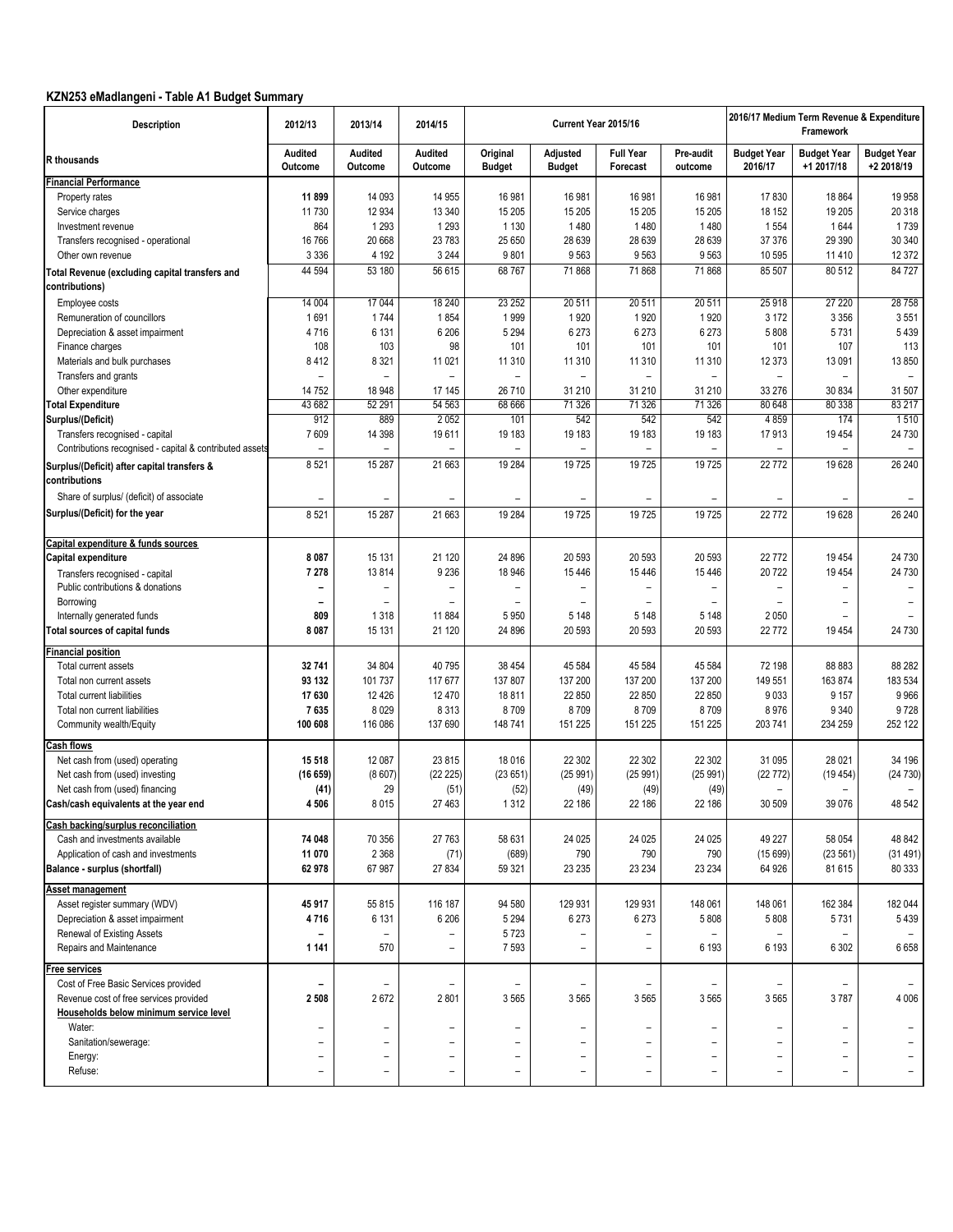### **KZN253 eMadlangeni - Table A2 Budgeted Financial Performance (revenue and expenditure by standard classification)**

| <b>Standard Classification Description</b> | Ref            | 2012/13                   | 2013/14                          | 2014/15                  |                           | Current Year 2015/16      |                              |                               | 2016/17 Medium Term Revenue & Expenditure<br>Framework |                                  |
|--------------------------------------------|----------------|---------------------------|----------------------------------|--------------------------|---------------------------|---------------------------|------------------------------|-------------------------------|--------------------------------------------------------|----------------------------------|
| R thousand                                 | $\mathbf{1}$   | Audited<br><b>Outcome</b> | <b>Audited</b><br><b>Outcome</b> | Audited<br>Outcome       | Original<br><b>Budget</b> | Adjusted<br><b>Budget</b> | <b>Full Year</b><br>Forecast | <b>Budget Year</b><br>2016/17 | <b>Budget Year</b><br>+1 2017/18                       | <b>Budget Year</b><br>+2 2018/19 |
| Revenue - Standard                         |                |                           |                                  |                          |                           |                           |                              |                               |                                                        |                                  |
| Governance and administration              |                | 37 585                    | 52 274                           | 60 224                   | 66 941                    | 69787                     | 69787                        | 78 871                        | 73 794                                                 | 81 467                           |
| Executive and council                      |                | 13 989                    | 15 625                           | 17467                    | 21 017                    | 21 017                    | 21 0 17                      | 23 572                        | 25 281                                                 | 26 447                           |
| Budget and treasury office                 |                | 23 595                    | 36 648                           | 42755                    | 45 922                    | 48767                     | 48767                        | 55 296                        | 48 509                                                 | 55 016                           |
| Corporate services                         |                | -1                        |                                  |                          | $\overline{2}$            | 4                         | 4                            | 4                             | 4                                                      |                                  |
| <b>Community and public safety</b>         |                | 1783                      | 1715                             | 1741                     | 2 5 8 9                   | 2 5 9 4                   | 2 5 9 4                      | 2724                          | 2882                                                   | 3 0 4 9                          |
| Community and social services              |                | 450                       | 572                              | 580                      | 933                       | 937                       | 937                          | 983                           | 1 0 4 0                                                | 1 1 0 1                          |
| Sport and recreation                       |                | $\equiv$                  | $\equiv$                         | $\equiv$                 | $\equiv$                  |                           |                              |                               |                                                        |                                  |
| Public safety                              |                | 1 3 3 4                   | 1 1 4 3                          | 1 1 6 1                  | 1657                      | 1657                      | 1657                         | 1740                          | 1841                                                   | 1948                             |
| Housing                                    |                | $\overline{\phantom{0}}$  | $\equiv$                         | $\overline{\phantom{m}}$ | $\overline{\phantom{0}}$  | $\blacksquare$            | ۳                            |                               |                                                        |                                  |
| Health                                     |                | $\overline{\phantom{0}}$  | $\overline{\phantom{0}}$         | $\overline{\phantom{0}}$ | $\overline{\phantom{0}}$  | $\overline{\phantom{0}}$  | $\overline{\phantom{a}}$     | $\overline{\phantom{0}}$      | $\equiv$                                               |                                  |
| <b>Economic and environmental services</b> |                | 62                        | 57                               | 84                       | 352                       | 352                       | 352                          | 369                           | 391                                                    | 413                              |
| Planning and development                   |                | $\equiv$                  | $\equiv$                         | $\equiv$                 | $\equiv$                  | $\equiv$                  | $\overline{a}$               | $\equiv$                      |                                                        |                                  |
| Road transport                             |                | 62                        | 57                               | 84                       | 352                       | 352                       | 352                          | 369                           | 391                                                    | 413                              |
| Environmental protection                   |                | $\equiv$                  | $\equiv$                         | $\overline{\phantom{0}}$ | $\overline{a}$            | L,                        | ÷                            |                               |                                                        |                                  |
| <b>Trading services</b>                    |                | 11 730                    | 12 934                           | 13 340                   | 15 4 01                   | 15 401                    | 15401                        | 18 267                        | 19 3 27                                                | 20 448                           |
| Electricity                                |                | 10 463                    | 11 650                           | 11 995                   | 13890                     | 13890                     | 13890                        | 16 580                        | 17 542                                                 | 18 559                           |
| Water                                      |                | $\overline{\phantom{0}}$  | $\overline{\phantom{0}}$         | $\overline{\phantom{m}}$ | $\overline{\phantom{0}}$  | $\overline{\phantom{0}}$  | -                            |                               |                                                        |                                  |
| Waste water management                     |                |                           |                                  |                          |                           |                           |                              |                               |                                                        |                                  |
| Waste management                           |                | 1 2 6 6                   | 1 2 8 4                          | 1 3 4 6                  | 1511                      | 1511                      | 1511                         | 1687                          | 1785                                                   | 1888                             |
| Other                                      | 4              | 1 0 4 3                   | 598                              | 837                      | 2667                      | 2917                      | 2917                         | 3 1 8 8                       | 3573                                                   | 4 0 8 0                          |
| <b>Total Revenue - Standard</b>            | $\overline{2}$ | 52 203                    | 67 578                           | 76 226                   | 87 950                    | 91 051                    | 91 051                       | 103 420                       | 99 966                                                 | 109 457                          |
| <b>Expenditure - Standard</b>              |                |                           |                                  |                          |                           |                           |                              |                               |                                                        |                                  |
| Governance and administration              |                | 24 332                    | 31 880                           | 32726                    | 32769                     | 37 477                    | 37 477                       | 41 348                        | 39 452                                                 | 39 979                           |
| Executive and council                      |                | 5465                      | 7436                             | 10 249                   | 9022                      | 10 477                    | 10 477                       | 11519                         | 11913                                                  | 12 4 9 6                         |
|                                            |                | 15 375                    | 20 827                           | 17781                    | 18 3 19                   | 20713                     | 20713                        | 22 579                        | 19875                                                  | 19 375                           |
| Budget and treasury office                 |                |                           | 3617                             | 4695                     | 5429                      | 6 2 8 7                   | 6 2 8 7                      | 7 2 4 9                       | 7665                                                   | 8 1 0 9                          |
| Corporate services                         |                | 3491<br>5 2 9 1           | 5950                             | 6 3 9 4                  | 9 2 2 5                   | 10 564                    | 10 564                       | 11 956                        | 12 449                                                 | 13 161                           |
| <b>Community and public safety</b>         |                | 3640                      | 3 9 0 8                          |                          | 6583                      | 7701                      | 7701                         | 7706                          | 7953                                                   | 8 4 0 4                          |
| Community and social services              |                |                           |                                  | 4561                     |                           |                           |                              |                               |                                                        |                                  |
| Sport and recreation                       |                | $\equiv$                  |                                  |                          |                           |                           |                              |                               |                                                        |                                  |
| Public safety                              |                | 1651                      | 2042                             | 1833                     | 2642                      | 2862                      | 2862                         | 4 2 5 0                       | 4 4 9 7                                                | 4757                             |
| Housing                                    |                | $\overline{\phantom{0}}$  | $\overline{\phantom{0}}$         | $\overline{\phantom{a}}$ | $\overline{\phantom{a}}$  | $\overline{\phantom{m}}$  | -                            | Ξ.                            |                                                        |                                  |
| Health                                     |                |                           |                                  |                          |                           |                           |                              |                               |                                                        |                                  |
| <b>Economic and environmental services</b> |                | 1493                      | 2 4 9 9                          | 2 3 7 9                  | 9615                      | 7 3 6 2                   | 7 3 6 2                      | 9867                          | 10 439                                                 | 11 045                           |
| Planning and development                   |                | $\overline{\phantom{0}}$  | $\equiv$                         | 91                       | 2480                      | 3 1 8 9                   | 3 1 8 9                      | 3694                          | 3 9 0 9                                                | 4 1 3 5                          |
| Road transport                             |                | 1493                      | 2499                             | 2 2 8 8                  | 7 1 3 5                   | 4 1 7 3                   | 4 1 7 3                      | 6 1 7 3                       | 6531                                                   | 6909                             |
| Environmental protection                   |                | $\equiv$                  | $\equiv$                         | $\equiv$                 |                           |                           |                              |                               |                                                        |                                  |
| <b>Trading services</b>                    |                | 10 431                    | 10 363                           | 11 545                   | 15 1 28                   | 14 165                    | 14 165                       | 15741                         | 16 210                                                 | 17 140                           |
| Electricity                                |                | 10 189                    | 10 103                           | 11 3 3 9                 | 14 24 2                   | 13 537                    | 13 537                       | 14 8 28                       | 15 2 88                                                | 16 165                           |
| Water                                      |                | ÷                         | ۳                                | $\overline{\phantom{m}}$ | $\overline{\phantom{0}}$  | $\overline{\phantom{0}}$  | ÷                            | $=$                           | ۳                                                      |                                  |
| Waste water management                     |                | ÷                         | $\equiv$                         | $\equiv$                 | ÷                         |                           |                              |                               |                                                        |                                  |
| Waste management                           |                | 242                       | 260                              | 206                      | 886                       | 628                       | 628                          | 913                           | 922                                                    | 976                              |
| Other                                      | 4              | 2 1 3 5                   | 1599                             | 1 5 2 0                  | 1929                      | 1758                      | 1758                         | 1737                          | 1787                                                   | 1891                             |
| Total Expenditure - Standard               | 3              | 43 682                    | 52 291                           | 54 563                   | 68 666                    | 71 326                    | 71 326                       | 80 648                        | 80 338                                                 | 83 217                           |
| Surplus/(Deficit) for the year             |                | 8521                      | 15 287                           | 21 663                   | 19 284                    | 19725                     | 19725                        | 22772                         | 19 628                                                 | 26 240                           |

*References*

*1. Government Finance Statistics Functions and Sub-functions are standardised to assist the compilation of national and international accounts for comparison purposes*

*2. Total Revenue by standard classification must reconcile to Total Operating Revenue shown in Budgeted Financial Performance (revenue and expenditure)*

*3. Total Expenditure by Standard Classification must reconcile to Total Operating Expenditure shown in Budgeted Financial Performance (revenue and expenditure)*

4. All amounts must be classified under a standard classification (modified GFS). The GFS function 'Other' is only for Abbatoirs, Air Transport, Markets and Tourism - and if used must be supported by footnotes. Nothing *else may be placed under 'Other'. Assign associate share to relevant classification*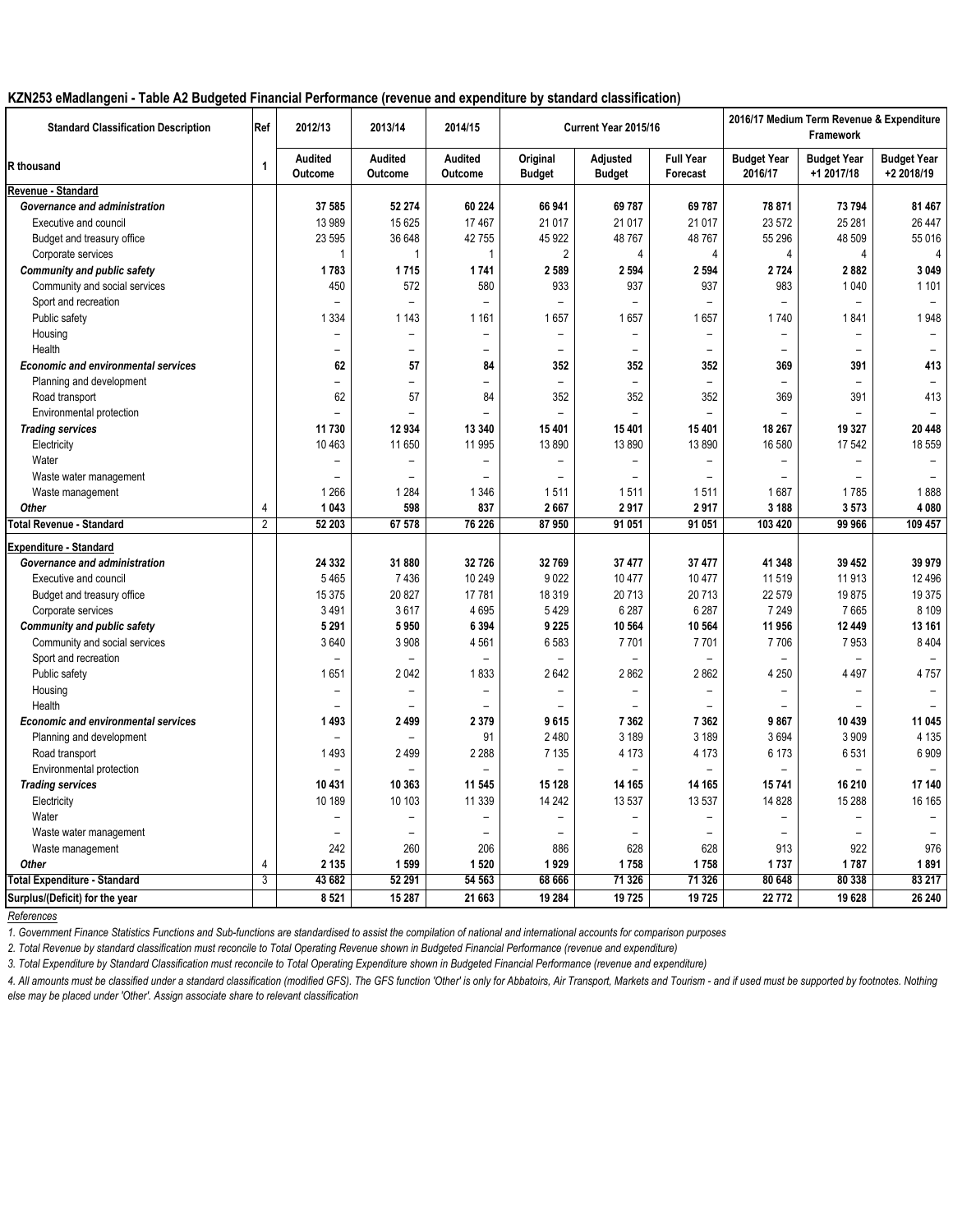**KZN253 eMadlangeni - Table A2 Budgeted Financial Performance (revenue and expenditure by standard classification)**

| KZNZOS emagiangeni - Table AZ Budgeteg Financial Periormance (revenue and expenditure by Standard Classincation)<br><b>Standard Classification Description</b> | Ref        | 2012/13                      | 2013/14                      | 2014/15                      |                              | Current Year 2015/16         |                              |                               | 2016/17 Medium Term Revenue<br>Framework |
|----------------------------------------------------------------------------------------------------------------------------------------------------------------|------------|------------------------------|------------------------------|------------------------------|------------------------------|------------------------------|------------------------------|-------------------------------|------------------------------------------|
| R thousand                                                                                                                                                     | 1          | Audited<br>Outcome           | Audited<br>Outcome           | <b>Audited</b><br>Outcome    | <b>Original Budget</b>       | Adjusted<br><b>Budget</b>    | <b>Full Year</b><br>Forecast | <b>Budget Year</b><br>2016/17 | Budget Year +1<br>2017/18                |
| Revenue - Standard                                                                                                                                             |            |                              |                              |                              |                              |                              |                              |                               |                                          |
| Municipal governance and administration                                                                                                                        |            | 37 585<br>13 989             | 52 274<br>15 6 25            | 60 224<br>17467              | 66 941<br>21 017             | 69 78 7<br>21 017            | 69 787<br>21 017             | 78 871<br>23 572              | 73 794<br>25 28 1                        |
| Executive and council<br>Mayor and Council                                                                                                                     |            | 13 989                       | 15 6 25                      | 17467                        | 21 0 17                      | 21 017                       | 21 017                       | 23 572                        | 25 281                                   |
|                                                                                                                                                                |            |                              |                              |                              |                              |                              |                              |                               |                                          |
| Municipal Manager<br>Budget and treasury office                                                                                                                |            | 23 5 95                      | 36 648                       | 42755                        | 45 9 22                      | 48767                        | 48767                        | 55 296                        | 48 509                                   |
| Corporate services                                                                                                                                             |            | 1                            | 1                            | 1                            | 2                            | 4                            | 4                            | 4                             | 4                                        |
| <b>Human Resources</b>                                                                                                                                         |            | $\mathbf{1}$                 | $\mathbf{1}$                 | $\mathbf{1}$                 | $\overline{2}$               | 4                            | 4                            | 4                             | 4                                        |
| Information Technology                                                                                                                                         |            |                              |                              |                              |                              |                              |                              |                               |                                          |
| <b>Property Services</b>                                                                                                                                       |            |                              |                              |                              |                              |                              |                              |                               |                                          |
| <b>Other Admin</b>                                                                                                                                             |            |                              |                              |                              |                              |                              |                              |                               |                                          |
| <b>Community and public safety</b>                                                                                                                             |            | 1783                         | 1715                         | 1741                         | 2 5 8 9                      | 2 5 9 4                      | 2 5 9 4                      | 2724                          | 2882                                     |
| Community and social services                                                                                                                                  |            | 450                          | 572                          | 580                          | 933                          | 937                          | 937                          | 983                           | 1040                                     |
| <b>Libraries and Archives</b>                                                                                                                                  |            | 10                           | 6                            | 5                            | 5                            | 5                            | 5                            | 5                             | 5                                        |
| Museums & Art Galleries etc                                                                                                                                    |            |                              |                              |                              |                              |                              |                              |                               |                                          |
| Community halls and Facilities                                                                                                                                 |            | 409                          | 518                          | 548                          | 875                          | 879                          | 879                          | 923                           | 976                                      |
| Cemeteries & Crematoriums                                                                                                                                      |            | 31                           | 48                           | 27                           | 53                           | 53                           | 53                           | 56                            | 59                                       |
| Child Care                                                                                                                                                     |            |                              |                              |                              |                              |                              |                              |                               |                                          |
| <b>Aged Care</b>                                                                                                                                               |            |                              |                              |                              |                              |                              |                              |                               |                                          |
| <b>Other Community</b>                                                                                                                                         |            |                              |                              |                              |                              |                              |                              |                               |                                          |
| <b>Other Social</b>                                                                                                                                            |            |                              |                              |                              |                              |                              |                              |                               |                                          |
| Sport and recreation                                                                                                                                           |            |                              |                              |                              |                              |                              |                              |                               |                                          |
| Public safety                                                                                                                                                  |            | 1 3 3 4                      | 1 1 4 3                      | 1 1 6 1                      | 1657                         | 1657                         | 1657                         | 1740                          | 1841                                     |
| Police                                                                                                                                                         |            |                              |                              |                              |                              |                              |                              |                               |                                          |
| Fire                                                                                                                                                           |            |                              |                              |                              |                              |                              |                              |                               |                                          |
| Civil Defence                                                                                                                                                  |            |                              |                              |                              |                              |                              |                              |                               |                                          |
| <b>Street Lighting</b>                                                                                                                                         |            |                              |                              |                              |                              |                              |                              |                               |                                          |
| Other                                                                                                                                                          |            | 1 3 3 4                      | 1 1 4 3                      | 1 1 6 1                      | 1657                         | 1657                         | 1657                         | 1740                          | 1841                                     |
| Housing                                                                                                                                                        |            |                              |                              |                              |                              |                              |                              |                               |                                          |
| Health                                                                                                                                                         |            | $\qquad \qquad \blacksquare$ | $\qquad \qquad \blacksquare$ | $\qquad \qquad \blacksquare$ | $\qquad \qquad \blacksquare$ | $\qquad \qquad \blacksquare$ | $\qquad \qquad \blacksquare$ | $\qquad \qquad -$             | $\overline{\phantom{a}}$                 |
| Clinics                                                                                                                                                        |            |                              |                              |                              |                              |                              |                              |                               |                                          |
| Ambulance                                                                                                                                                      |            |                              |                              |                              |                              |                              |                              |                               |                                          |
| Other                                                                                                                                                          |            |                              |                              |                              |                              |                              |                              |                               |                                          |
| <b>Economic and environmental services</b>                                                                                                                     |            | 62                           | 57                           | 84                           | 352                          | 352                          | 352                          | 369                           | 391                                      |
| Planning and development                                                                                                                                       |            | $\overline{\phantom{a}}$     | $\overline{\phantom{a}}$     | $\overline{\phantom{a}}$     | $\overline{\phantom{0}}$     | $\qquad \qquad \blacksquare$ | $\qquad \qquad \blacksquare$ | $\overline{a}$                | $\overline{\phantom{0}}$                 |
| Economic Development/Planning                                                                                                                                  |            |                              |                              |                              |                              |                              |                              |                               |                                          |
| Town Planning/Building enforcement                                                                                                                             |            |                              |                              |                              |                              |                              |                              |                               |                                          |
| Licensing & Regulation                                                                                                                                         |            |                              |                              |                              |                              |                              |                              |                               |                                          |
| Road transport                                                                                                                                                 |            | 62                           | 57                           | 84                           | 352                          | 352                          | 352                          | 369                           | 391                                      |
| Roads                                                                                                                                                          |            | 62                           | 57                           | 84                           | 352                          | 352                          | 352                          | 369                           | 391                                      |
| <b>Public Buses</b>                                                                                                                                            |            |                              |                              |                              |                              |                              |                              |                               |                                          |
| <b>Parking Garages</b>                                                                                                                                         |            |                              |                              |                              |                              |                              |                              |                               |                                          |
| Vehicle Licensing and Testing                                                                                                                                  |            |                              |                              |                              |                              |                              |                              |                               |                                          |
| Other                                                                                                                                                          |            |                              |                              |                              |                              |                              |                              |                               |                                          |
| Environmental protection                                                                                                                                       |            | $\overline{\phantom{a}}$     | $\qquad \qquad -$            | $\overline{a}$               | -                            | -                            | $\overline{a}$               | -                             | $\overline{a}$                           |
| <b>Pollution Control</b>                                                                                                                                       |            |                              |                              |                              |                              |                              |                              |                               |                                          |
| <b>Biodiversity &amp; Landscape</b>                                                                                                                            |            |                              |                              |                              |                              |                              |                              |                               |                                          |
| Other                                                                                                                                                          |            |                              |                              |                              |                              |                              |                              |                               |                                          |
| <b>Trading services</b>                                                                                                                                        |            | 11 730                       | 12934                        | 13 340                       | 15 4 01                      | 15 4 01                      | 15 401                       | 18 267                        | 19 327                                   |
| Electricity                                                                                                                                                    |            | 10 463                       | 11 650                       | 11 995                       | 13890                        | 13890                        | 13 890                       | 16 580                        | 17 542                                   |
| <b>Electricity Distribution</b>                                                                                                                                |            | 10 4 63                      | 11 650                       | 11 995                       | 13890                        | 13890                        | 13890                        | 16 580                        | 17 542                                   |
| <b>Electricity Generation</b>                                                                                                                                  |            |                              |                              |                              |                              |                              |                              |                               |                                          |
| Water                                                                                                                                                          |            | $\qquad \qquad \blacksquare$ | $\qquad \qquad \blacksquare$ | $\qquad \qquad \blacksquare$ | -                            | $\qquad \qquad \blacksquare$ | $\qquad \qquad \blacksquare$ | $\qquad \qquad -$             | $\qquad \qquad -$                        |
| <b>Water Distribution</b>                                                                                                                                      |            |                              |                              |                              |                              |                              |                              |                               |                                          |
| <b>Water Storage</b>                                                                                                                                           |            |                              |                              |                              |                              |                              |                              |                               |                                          |
| Waste water management                                                                                                                                         |            | $\overline{\phantom{a}}$     | $\overline{\phantom{a}}$     | $\qquad \qquad \blacksquare$ | $\overline{a}$               | $\qquad \qquad \blacksquare$ | $\overline{a}$               | $\overline{\phantom{0}}$      | $\overline{a}$                           |
| Sewerage                                                                                                                                                       |            |                              |                              |                              |                              |                              |                              |                               |                                          |
| Storm Water Management                                                                                                                                         |            |                              |                              |                              |                              |                              |                              |                               |                                          |
| <b>Public Toilets</b>                                                                                                                                          |            |                              |                              |                              |                              |                              |                              |                               |                                          |
| Waste management                                                                                                                                               |            | 1 2 6 6                      | 1 2 8 4                      | 1 3 4 6                      | 1511                         | 1511                         | 1511                         | 1687                          | 1785                                     |
| Solid Waste                                                                                                                                                    |            | 1 2 6 6                      | 1 2 8 4                      | 1 3 4 6                      | 1511                         | 1511                         | 1511                         | 1687                          | 1785                                     |
| Other                                                                                                                                                          |            | 1043                         | 598                          | 837                          | 2667                         | 2917                         | 2917                         | 3 1 8 8                       | 3573                                     |
| Air Transport                                                                                                                                                  |            |                              |                              |                              |                              |                              |                              |                               |                                          |
| Abattoirs                                                                                                                                                      |            |                              |                              |                              |                              |                              |                              |                               |                                          |
| Tourism                                                                                                                                                        |            | 1043                         | 598                          | 837                          | 2667                         | 2917                         | 2917                         | 3 1 8 8                       | 3573                                     |
| Forestry                                                                                                                                                       |            |                              |                              |                              |                              |                              |                              |                               |                                          |
| Markets                                                                                                                                                        |            |                              |                              |                              |                              |                              |                              |                               |                                          |
| <b>Total Revenue - Standard</b>                                                                                                                                | $\sqrt{2}$ | 52 203                       | 67 578                       | 76 226                       | 87950                        | 91 051                       | 91 051                       | 103 420                       | 99 966                                   |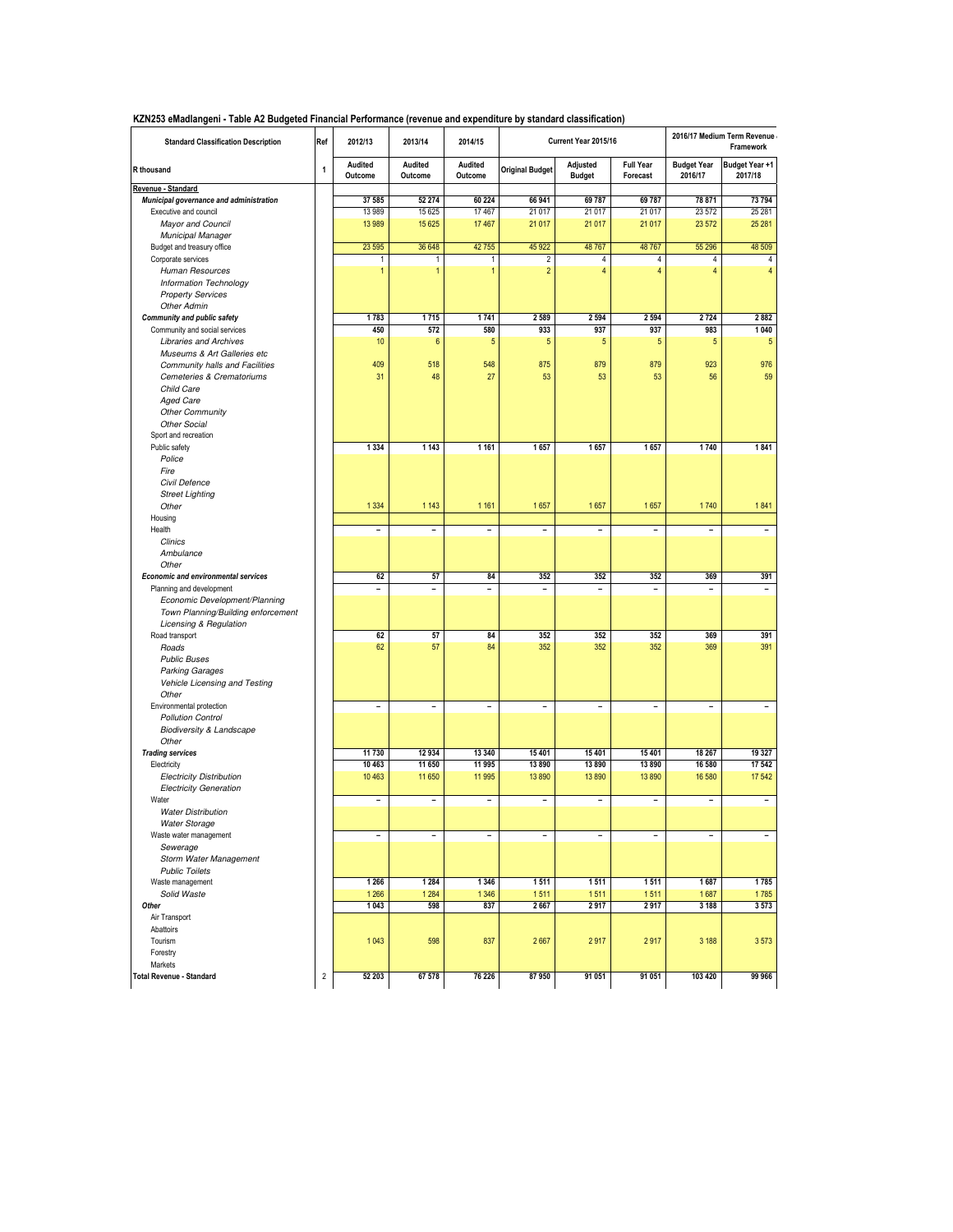| <b>Expenditure - Standard</b>                                          |   |                              |                          |                          |                          |                          |                          |                          |                              |
|------------------------------------------------------------------------|---|------------------------------|--------------------------|--------------------------|--------------------------|--------------------------|--------------------------|--------------------------|------------------------------|
| Municipal governance and administration                                |   | 24 332                       | 31880                    | 32726                    | 32769                    | 37 477                   | 37 477                   | 41 348                   | 39 452                       |
| Executive and council                                                  |   | 5465                         | 7 4 36                   | 10 249                   | 9 0 22                   | 10477                    | 10 477                   | 11 519                   | 11 913                       |
| Mayor and Council                                                      |   | 3875                         | 5847                     | 8514                     | 5892                     | 8 3 3 7                  | 8 3 3 7                  | 8 4 5 7                  | 9004                         |
| <b>Municipal Manager</b>                                               |   | 1591                         | 1589                     | 1735                     | 3 1 2 9                  | 2 140                    | 2 140                    | 3062                     | 2908                         |
| Budget and treasury office                                             |   | 15 375                       | 20827                    | 17781                    | 18 3 19                  | 20713                    | 20713                    | 22 579                   | 19875                        |
| Corporate services                                                     |   | 3491                         | 3617                     | 4695                     | 5 4 2 9                  | 6 28 7                   | 6 28 7                   | 7 2 4 9                  | 7665                         |
| <b>Human Resources</b>                                                 |   | 3 4 9 1                      | 3617                     | 4695                     | 5 4 2 9                  | 6 28 7                   | 6 28 7                   | 7 2 4 9                  | 7665                         |
| Information Technology                                                 |   |                              |                          |                          |                          |                          |                          |                          |                              |
| <b>Property Services</b><br><b>Other Admin</b>                         |   |                              |                          |                          |                          |                          |                          |                          |                              |
| <b>Community and public safety</b>                                     |   | 5 2 9 1                      | 5 9 5 0                  | 6 3 9 4                  | 9 2 2 5                  | 10 5 64                  | 10 564                   | 11 956                   | 12 449                       |
| Community and social services                                          |   | 3640                         | 3 9 0 8                  | 4 5 6 1                  | 6 5 8 3                  | 7701                     | 7701                     | 7706                     | 7953                         |
| <b>Libraries and Archives</b>                                          |   | 137                          | 265                      | 206                      | 386                      | 438                      | 438                      | 432                      | 457                          |
| Museums & Art Galleries etc                                            |   |                              |                          |                          |                          |                          |                          |                          |                              |
| Community halls and Facilities                                         |   | 890                          | 711                      | 1 0 5 9                  | 2869                     | 3766                     | 3766                     | 3011                     | 2986                         |
| Cemeteries & Crematoriums                                              |   | 90                           | 179                      | 27                       | 54                       | 11                       | 11                       | 16                       | 17                           |
| Child Care                                                             |   |                              |                          |                          |                          |                          |                          |                          |                              |
| <b>Aged Care</b>                                                       |   |                              |                          |                          |                          |                          |                          |                          |                              |
| <b>Other Community</b>                                                 |   | 689                          | 711                      | 1 1 2 0                  | 1 3 6 1                  | 1 3 6 7                  | 1 3 6 7                  | 2 1 0 8                  | 2 2 3 1                      |
| Other Social                                                           |   | 1835                         | 2 0 4 2                  | 2 1 5 0                  | 1913                     | 2 1 1 9                  | 2 1 1 9                  | 2 1 3 9                  | 2 2 6 3                      |
| Sport and recreation                                                   |   |                              |                          |                          |                          |                          |                          |                          |                              |
| Public safety                                                          |   | 1651                         | 2 0 4 2                  | 1833                     | 2642                     | 2862                     | 2862                     | 4 2 5 0                  | 4497                         |
| Police                                                                 |   |                              |                          |                          |                          |                          |                          |                          |                              |
| Fire                                                                   |   |                              |                          |                          |                          |                          |                          |                          |                              |
| Civil Defence                                                          |   |                              |                          |                          |                          |                          |                          |                          |                              |
| <b>Street Lighting</b>                                                 |   |                              |                          |                          |                          |                          |                          |                          |                              |
| Other                                                                  |   | 1651                         | 2 0 4 2                  | 1833                     | 2642                     | 2862                     | 2862                     | 4 2 5 0                  | 4 4 9 7                      |
| Housing                                                                |   |                              |                          |                          |                          |                          |                          |                          |                              |
| Health                                                                 |   | $\overline{\phantom{a}}$     | $\overline{\phantom{a}}$ | $\overline{\phantom{a}}$ | $\overline{\phantom{0}}$ | $\overline{\phantom{a}}$ | $\overline{\phantom{0}}$ | $\overline{\phantom{a}}$ | $\overline{\phantom{a}}$     |
| Clinics                                                                |   |                              |                          |                          |                          |                          |                          |                          |                              |
| Ambulance                                                              |   |                              |                          |                          |                          |                          |                          |                          |                              |
| Other                                                                  |   | 1493                         | 2 4 9 9                  | 2 3 7 9                  | 9615                     | 7 3 6 2                  | 7 3 6 2                  | 9867                     | 10 439                       |
| <b>Economic and environmental services</b><br>Planning and development |   |                              |                          | 91                       | 2 4 8 0                  | 3 1 8 9                  | 3 189                    | 3694                     | 3 9 0 9                      |
| Economic Development/Planning                                          |   |                              |                          | 91                       | 2 4 8 0                  | 3 1 8 9                  | 3 1 8 9                  | 3694                     | 3909                         |
| Town Planning/Building enforcement                                     |   |                              |                          |                          |                          |                          |                          |                          |                              |
| Licensing & Regulation                                                 |   |                              |                          |                          |                          |                          |                          |                          |                              |
| Road transport                                                         |   | 1 4 9 3                      | 2 4 9 9                  | 2 2 8 8                  | 7 1 3 5                  | 4 173                    | 4 1 7 3                  | 6 1 7 3                  | 6531                         |
| Roads                                                                  |   | 1493                         | 2 4 9 9                  | 2 2 8 8                  | 7 1 3 5                  | 4 1 7 3                  | 4 1 7 3                  | 6 1 7 3                  | 6531                         |
| <b>Public Buses</b>                                                    |   |                              |                          |                          |                          |                          |                          |                          |                              |
| <b>Parking Garages</b>                                                 |   |                              |                          |                          |                          |                          |                          |                          |                              |
| Vehicle Licensing and Testing                                          |   |                              |                          |                          |                          |                          |                          |                          |                              |
| Other                                                                  |   |                              |                          |                          |                          |                          |                          |                          |                              |
| Environmental protection                                               |   | $\qquad \qquad \blacksquare$ | $\overline{\phantom{a}}$ | $\overline{\phantom{a}}$ | $\overline{\phantom{0}}$ | $\overline{\phantom{a}}$ | $\overline{\phantom{0}}$ | $\overline{\phantom{a}}$ | $\overline{a}$               |
| <b>Pollution Control</b>                                               |   |                              |                          |                          |                          |                          |                          |                          |                              |
| <b>Biodiversity &amp; Landscape</b>                                    |   |                              |                          |                          |                          |                          |                          |                          |                              |
| Other                                                                  |   |                              |                          |                          |                          |                          |                          |                          |                              |
| <b>Trading services</b>                                                |   | 10 431                       | 10 363                   | 11 545                   | 15 128                   | 14 165                   | 14 165                   | 15741                    | 16 210                       |
| Electricity                                                            |   | 10 189                       | 10 103                   | 11 339                   | 14 24 2                  | 13 537                   | 13 537                   | 14 828                   | 15 288                       |
| <b>Electricity Distribution</b>                                        |   | 10 189                       | 10 103                   | 11 3 39                  | 14 24 2                  | 13 5 37                  | 13 537                   | 14 8 28                  | 15 288                       |
| <b>Electricity Generation</b>                                          |   |                              |                          |                          |                          |                          |                          |                          |                              |
| Water                                                                  |   | $\overline{\phantom{a}}$     | $\overline{\phantom{a}}$ | $\overline{\phantom{a}}$ | $\overline{\phantom{0}}$ | $\overline{\phantom{a}}$ | -                        | $\overline{\phantom{a}}$ | $\qquad \qquad \blacksquare$ |
| <b>Water Distribution</b>                                              |   |                              |                          |                          |                          |                          |                          |                          |                              |
| <b>Water Storage</b>                                                   |   |                              |                          |                          |                          |                          |                          | $\overline{\phantom{a}}$ |                              |
| Waste water management<br>Sewerage                                     |   | $\overline{\phantom{a}}$     | Ĭ.                       | $\overline{\phantom{a}}$ | -                        | $\overline{\phantom{a}}$ | $\overline{\phantom{0}}$ |                          | $\overline{a}$               |
| Storm Water Management                                                 |   |                              |                          |                          |                          |                          |                          |                          |                              |
| <b>Public Toilets</b>                                                  |   |                              |                          |                          |                          |                          |                          |                          |                              |
| Waste management                                                       |   | 242                          | 260                      | 206                      | 886                      | 628                      | 628                      | 913                      | 922                          |
| Solid Waste                                                            |   | 242                          | 260                      | 206                      | 886                      | 628                      | 628                      | 913                      | 922                          |
| Other                                                                  |   | 2 1 3 5                      | 1 5 9 9                  | 1520                     | 1929                     | 1758                     | 1758                     | 1737                     | 1787                         |
| Air Transport                                                          |   |                              |                          |                          |                          |                          |                          |                          |                              |
| Abattoirs                                                              |   |                              |                          |                          |                          |                          |                          |                          |                              |
| Tourism                                                                |   | 2 1 3 5                      | 1599                     | 1520                     | 1929                     | 1758                     | 1758                     | 1737                     | 1787                         |
| Forestry                                                               |   |                              |                          |                          |                          |                          |                          |                          |                              |
| Markets                                                                |   |                              |                          |                          |                          |                          |                          |                          |                              |
| Total Expenditure - Standard                                           | 3 | 43 682                       | 52 291                   | 54 563                   | 68 666                   | 71 326                   | 71 326                   | 80 648                   | 80 338                       |
| Surplus/(Deficit) for the year                                         |   | 8521                         | 15 287                   | 21 663                   | 19 284                   | 19725                    | 19725                    | 22 772                   | 19 628                       |

*References*

*1. Government Finance Statistics Functions and Sub-functions are standardised to assist national and international accounts and comparison*

*2. Total Revenue by Standard Classification must reconcile to total operating revenue shown in Financial Performance (revenue and expenditure)*

*3. Total Expenditure by Standard Classification must reconcile to total operating expenditure shown in Financial Performance (revenue and expenditure)*

4. All amounts must be classified under a Standard (modified GFS) classification. The GFS function 'Other' is only for Abbatoirs, Air Transport, Markets and Tourism - and if used must be supported by footnotes. I<br>may be pl

| check oprev<br>' balancı<br>. |     |     |  |  | $-11$ |  |
|-------------------------------|-----|-----|--|--|-------|--|
| novn<br><b><i>COMPANY</i></b> | . . | - 1 |  |  | $-II$ |  |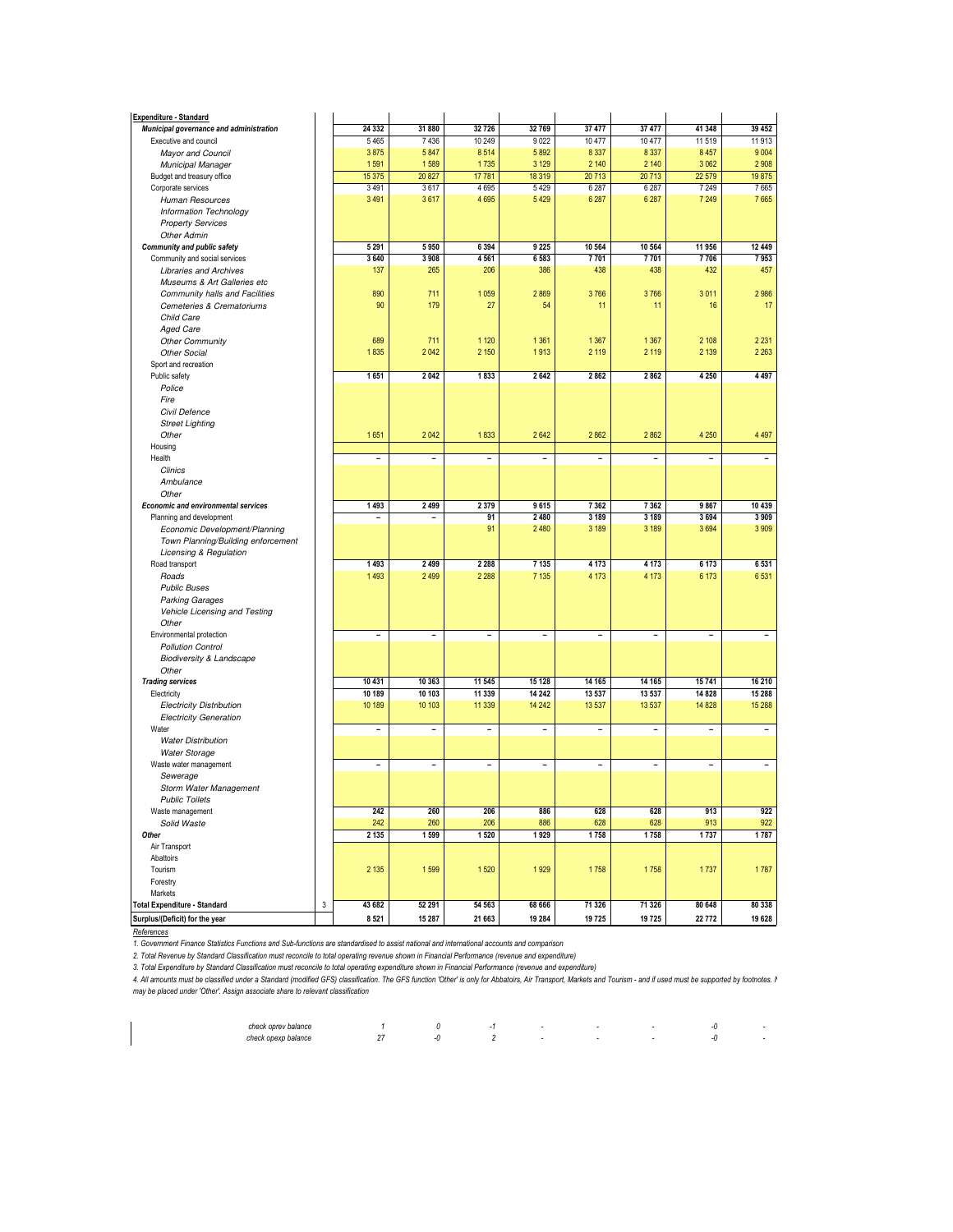| & Expenditure                   |
|---------------------------------|
| Budget Year +2<br>2018/19       |
| 81 467                          |
| 26 447                          |
| 26 447                          |
| 55 016                          |
| 4                               |
| $\overline{4}$                  |
| 3 0 4 9                         |
| 1 101                           |
| $\boldsymbol{6}$                |
| 1033<br>62                      |
| 1948                            |
|                                 |
| 1948                            |
| ÷,                              |
|                                 |
| 413<br>$\overline{\phantom{0}}$ |
|                                 |
| 413                             |
| 413                             |
| ï                               |
|                                 |
| 20 448                          |
| 18 559                          |
| 18 559                          |
| -                               |
| -                               |
|                                 |
| 1888                            |
| 1888                            |
| 4 0 8 0                         |
| 4 0 8 0                         |
| 109 457                         |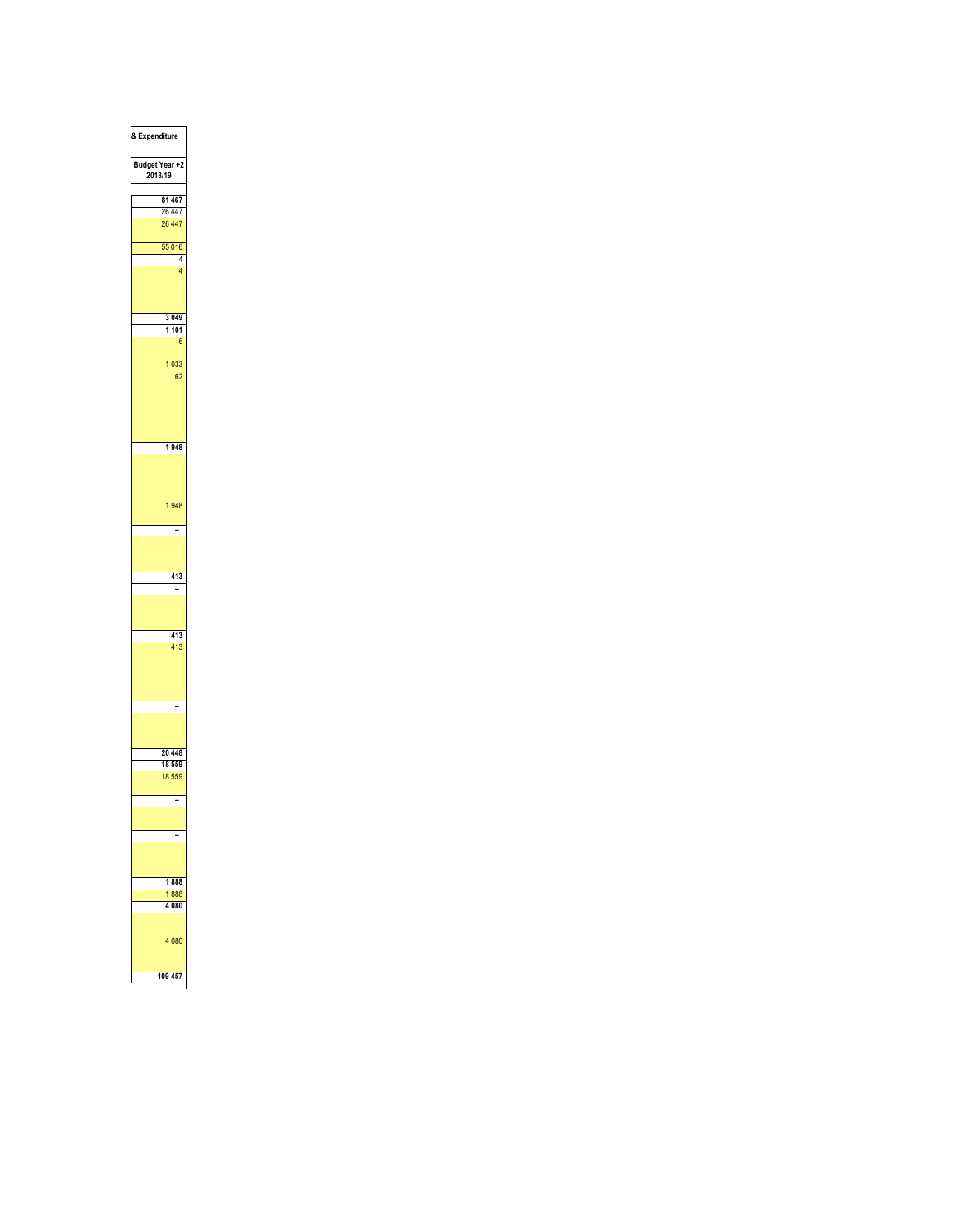| 39 979            |  |
|-------------------|--|
| 12 4 9 6          |  |
| 9 4 20            |  |
| 3076              |  |
| 19 3 75           |  |
| 8 1 0 9           |  |
| 8 1 0 9           |  |
|                   |  |
|                   |  |
|                   |  |
| 13 16 1           |  |
| 8 4 0 4           |  |
| 483               |  |
|                   |  |
| 3 1 4 9           |  |
| 18                |  |
|                   |  |
|                   |  |
| 2 3 6 0           |  |
| 2 3 9 4           |  |
|                   |  |
| $\overline{4757}$ |  |
|                   |  |
|                   |  |
|                   |  |
| 4757              |  |
|                   |  |
|                   |  |
|                   |  |
|                   |  |
|                   |  |
| 11 045            |  |
| 4 1 3 5           |  |
| 4 1 3 5           |  |
|                   |  |
|                   |  |
| 6 9 0 9           |  |
| 6 9 0 9           |  |
|                   |  |
|                   |  |
|                   |  |
|                   |  |
|                   |  |
|                   |  |
|                   |  |
| 17 140            |  |
| 16 16 5           |  |
| 16 16 5           |  |
|                   |  |
| $\sim$            |  |
|                   |  |
|                   |  |
|                   |  |
|                   |  |
|                   |  |
| 976               |  |
| 976               |  |
| 1891              |  |
|                   |  |
|                   |  |
| 1891              |  |
|                   |  |
|                   |  |
| 83 217            |  |
| 26 240            |  |
|                   |  |

**Example 2018** Vothing else

 *- -*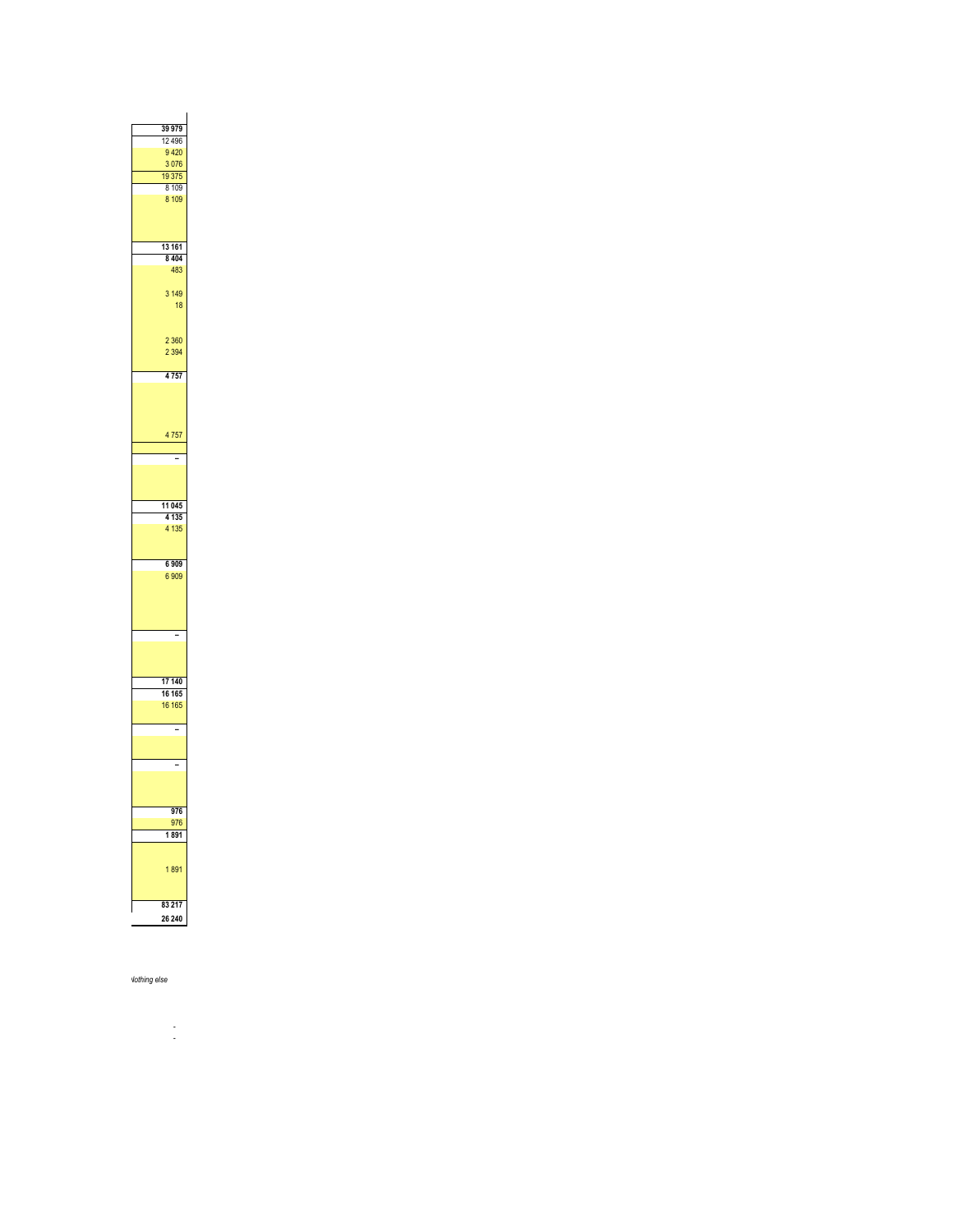| <b>Vote Description</b>                      | Ref            | 2012/13                  | 2013/14                  | 2014/15                  |                           | Current Year 2015/16      |                              | 2016/17 Medium Term Revenue & Expenditure<br>Framework |                          |                                          |  |
|----------------------------------------------|----------------|--------------------------|--------------------------|--------------------------|---------------------------|---------------------------|------------------------------|--------------------------------------------------------|--------------------------|------------------------------------------|--|
| R thousand                                   |                | Audited<br>Outcome       | Audited<br>Outcome       | Audited<br>Outcome       | Original<br><b>Budget</b> | Adjusted<br><b>Budget</b> | <b>Full Year</b><br>Forecast | <b>Budget Year</b><br>2016/17                          | 2017/18                  | Budget Year +1 Budget Year +2<br>2018/19 |  |
| <b>Revenue by Vote</b>                       | -1             |                          |                          |                          |                           |                           |                              |                                                        |                          |                                          |  |
| Vote 1 - Governance and Administration       |                | 37 585                   | 52 274                   | 60 224                   | 66 941                    | 69787                     | 69 787                       | 78872                                                  | 73 794                   | 81 467                                   |  |
| Vote 2 - Community and Public Safety         |                | 1783                     | 1715                     | 1741                     | 2589                      | 2 5 9 4                   | 2 5 9 4                      | 2724                                                   | 2882                     | 3 0 4 9                                  |  |
| Vote 3 - Economic and Environmental Services |                | 62                       | 57                       | 84                       | 352                       | 352                       | 352                          | 369                                                    | 391                      | 413                                      |  |
| Vote 4 - Trading Services                    |                | 11 730                   | 12 9 34                  | 13 340                   | 15 4 01                   | 15 4 01                   | 15 4 01                      | 18 267                                                 | 19 3 27                  | 20 448                                   |  |
| Vote 5 - Other.                              |                | 1 0 4 3                  | 598                      | 837                      | 2667                      | 2917                      | 2917                         | 3 1 8 8                                                | 3573                     | 4 0 8 0                                  |  |
| Vote 6 - [NAME OF VOTE 6]                    |                | $\overline{\phantom{0}}$ | $\overline{\phantom{0}}$ | ۳                        | $\overline{\phantom{0}}$  |                           |                              | ÷,                                                     |                          |                                          |  |
| Vote 7 - [NAME OF VOTE 7]                    |                |                          | $\equiv$                 | ۳                        |                           | -                         |                              |                                                        |                          |                                          |  |
| Vote 8 - [NAME OF VOTE 8]                    |                | $\overline{\phantom{0}}$ | $\overline{\phantom{a}}$ | $\overline{\phantom{0}}$ | -                         | $\overline{\phantom{0}}$  | $\overline{\phantom{0}}$     | $\overline{\phantom{0}}$                               | $\overline{\phantom{0}}$ |                                          |  |
| Vote 9 - [NAME OF VOTE 9]                    |                |                          |                          | -                        | -                         |                           | $\overline{\phantom{m}}$     | -                                                      |                          |                                          |  |
| Vote 10 - [NAME OF VOTE 10]                  |                | $\equiv$                 | $\overline{\phantom{0}}$ | ۳                        | $\overline{\phantom{0}}$  | $\overline{\phantom{0}}$  | $\overline{\phantom{0}}$     | $\overline{\phantom{0}}$                               | -                        |                                          |  |
| Vote 11 - [NAME OF VOTE 11]                  |                | $\equiv$                 | $\equiv$                 | $\equiv$                 | -                         | $\equiv$                  | $\equiv$                     | -                                                      | $\overline{\phantom{a}}$ |                                          |  |
| Vote 12 - [NAME OF VOTE 12]                  |                |                          |                          | $\overline{a}$           | ۳                         |                           | ۳                            |                                                        |                          |                                          |  |
| Vote 13 - [NAME OF VOTE 13]                  |                | $\overline{\phantom{0}}$ | $\overline{\phantom{0}}$ | ۰                        | -                         |                           |                              |                                                        |                          |                                          |  |
| Vote 14 - [NAME OF VOTE 14]                  |                | $\equiv$                 | $\overline{\phantom{a}}$ | ۰                        | -                         | -                         |                              | ۰                                                      |                          |                                          |  |
| Vote 15 - [NAME OF VOTE 15]                  |                |                          |                          |                          |                           |                           |                              |                                                        |                          |                                          |  |
| <b>Total Revenue by Vote</b>                 | $\overline{2}$ | 52 203                   | 67 578                   | 76 226                   | 87 950                    | 91 051                    | 91 051                       | 103 420                                                | 99 966                   | 109 457                                  |  |
| Expenditure by Vote to be appropriated       | $\overline{1}$ |                          |                          |                          |                           |                           |                              |                                                        |                          |                                          |  |
| Vote 1 - Governance and Administration       |                | 24 3 32                  | 31 950                   | 32726                    | 32 769                    | 37 477                    | 37 477                       | 41 348                                                 | 39 452                   | 39 979                                   |  |
| Vote 2 - Community and Public Safety         |                | 5 2 9 1                  | 5880                     | 6 3 9 4                  | 9 2 2 5                   | 10 564                    | 10 564                       | 11 956                                                 | 12 449                   | 13 161                                   |  |
| Vote 3 - Economic and Environmental Services |                | 1493                     | 2499                     | 2 3 7 9                  | 9615                      | 7 3 6 2                   | 7 3 6 2                      | 9867                                                   | 10 439                   | 11 045                                   |  |
| Vote 4 - Trading Services                    |                | 10 431                   | 10 363                   | 11 545                   | 15 128                    | 14 165                    | 14 165                       | 15741                                                  | 16 210                   | 17 140                                   |  |
| Vote 5 - Other.                              |                | 2 1 3 5                  | 1599                     | 1520                     | 1929                      | 1758                      | 1758                         | 1737                                                   | 1787                     | 1891                                     |  |
| Vote 6 - [NAME OF VOTE 6]                    |                | ÷                        | $\qquad \qquad -$        | -                        | ۳                         |                           |                              |                                                        |                          |                                          |  |
| Vote 7 - [NAME OF VOTE 7]                    |                | $\equiv$                 | $\equiv$                 | $\equiv$                 | -                         | $\equiv$                  | $\equiv$                     | $\equiv$                                               |                          |                                          |  |
| Vote 8 - [NAME OF VOTE 8]                    |                | -                        | $\overline{\phantom{m}}$ | $\overline{a}$           | -                         | $\overline{\phantom{0}}$  | $\overline{\phantom{0}}$     | -                                                      | $\overline{\phantom{0}}$ |                                          |  |
| Vote 9 - [NAME OF VOTE 9]                    |                | $\overline{\phantom{0}}$ | $\overline{\phantom{m}}$ | $\overline{a}$           | $\overline{\phantom{0}}$  | $\overline{\phantom{0}}$  | $\overline{\phantom{a}}$     | -                                                      | $\overline{\phantom{m}}$ |                                          |  |
| Vote 10 - [NAME OF VOTE 10]                  |                |                          | $\overline{\phantom{0}}$ | ۳                        | ۳                         | $\overline{\phantom{a}}$  | ۰                            | ۳                                                      |                          |                                          |  |
| Vote 11 - [NAME OF VOTE 11]                  |                | $\equiv$                 | $\overline{\phantom{a}}$ | $\equiv$                 | $\equiv$                  | $\equiv$                  | $\equiv$                     | $\equiv$                                               | $\equiv$                 |                                          |  |
| Vote 12 - [NAME OF VOTE 12]                  |                | $\overline{\phantom{0}}$ | $\overline{\phantom{a}}$ | $\overline{\phantom{0}}$ | -                         | $\overline{\phantom{0}}$  | $\overline{\phantom{0}}$     | -                                                      | $\overline{\phantom{0}}$ |                                          |  |
| Vote 13 - [NAME OF VOTE 13]                  |                | ÷                        | $\equiv$                 | ۳                        | -                         | $\overline{\phantom{0}}$  |                              | ۰                                                      |                          |                                          |  |
| Vote 14 - [NAME OF VOTE 14]                  |                | $\overline{\phantom{0}}$ | $\overline{a}$           | ۳                        | -                         | -                         |                              | -                                                      |                          |                                          |  |
| Vote 15 - [NAME OF VOTE 15]                  |                |                          |                          |                          |                           |                           |                              |                                                        |                          |                                          |  |
| <b>Total Expenditure by Vote</b>             | $\overline{2}$ | 43 682                   | 52 291                   | 54 563                   | 68 666                    | 71 326                    | 71 326                       | 80 648                                                 | 80 338                   | 83 217                                   |  |
| Surplus/(Deficit) for the year<br>Pafarances | $\overline{2}$ | 8 5 2 1                  | 15 287                   | 21 663                   | 19 284                    | 19725                     | 19725                        | 22772                                                  | 19 628                   | 26 240                                   |  |

*References*

*1. Insert 'Vote'; e.g. department, if different to standard classification structure*

*2. Must reconcile to Budgeted Financial Performance (revenue and expenditure)*

*3. Assign share in 'associate' to relevant Vote*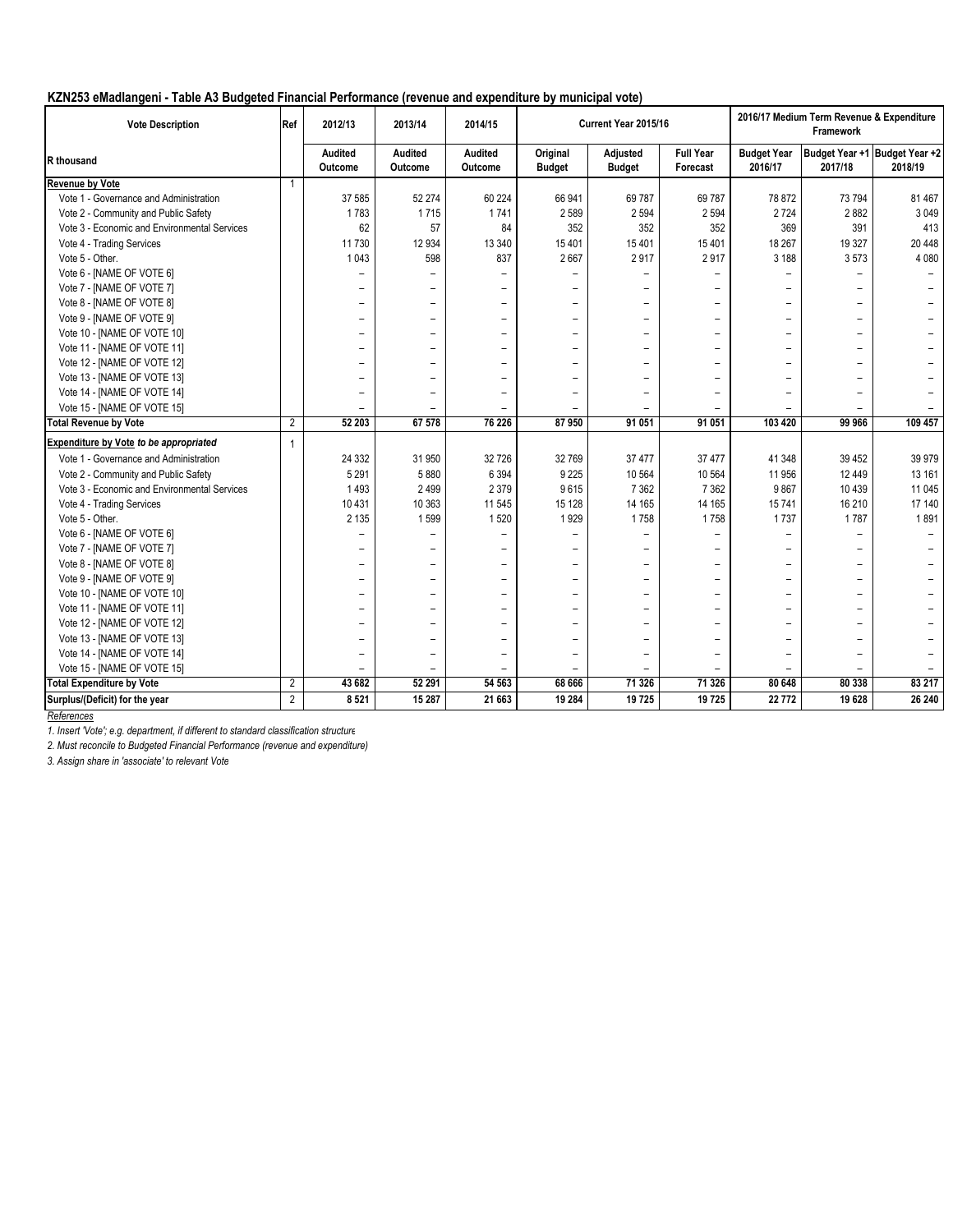| <b>Vote Description</b>                                    | Ref | 2012/13                  | 2013/14                  | 2014/15                  |                           | Current Year 2015/16      |                              | 2016/17 Medium Term Revenue & Expenditure<br>Framework |                                  |                                  |  |
|------------------------------------------------------------|-----|--------------------------|--------------------------|--------------------------|---------------------------|---------------------------|------------------------------|--------------------------------------------------------|----------------------------------|----------------------------------|--|
| R thousand                                                 |     | Audited<br>Outcome       | Audited<br>Outcome       | Audited<br>Outcome       | Original<br><b>Budget</b> | Adjusted<br><b>Budget</b> | <b>Full Year</b><br>Forecast | <b>Budget Year</b><br>2016/17                          | <b>Budget Year</b><br>+1 2017/18 | <b>Budget Year</b><br>+2 2018/19 |  |
| Revenue by Vote                                            | 1   |                          |                          |                          |                           |                           |                              |                                                        |                                  |                                  |  |
| Vote 1 - Governance and Administration                     |     | 37 585                   | 52 274                   | 60 224                   | 66 941                    | 69 787                    | 69 787                       | 78 872                                                 | 73 794                           | 81 467                           |  |
| 1.1 - Executive and Council                                |     | 13 989                   | 15 6 25                  | 17 467                   | 21 017                    | 21 017                    | 21 017                       | 23 572                                                 | 25 28 1                          | 26 447                           |  |
| 1.2 - Municipal Manager                                    |     |                          |                          |                          |                           |                           |                              |                                                        |                                  |                                  |  |
| 1.3 - Corporate Services                                   |     | $\mathbf{1}$             | $\overline{1}$           | $\mathbf{1}$             | $\sqrt{2}$                | $\overline{4}$            | 4                            | 4                                                      | 4                                | 4                                |  |
| 1.4 - Budget and Treasury                                  |     | 23 5 95                  | 36 648                   | 42755                    | 45 922                    | 48767                     | 48767                        | 55 296                                                 | 48 509                           | 55 016                           |  |
|                                                            |     |                          |                          |                          |                           |                           |                              |                                                        |                                  |                                  |  |
|                                                            |     |                          |                          |                          |                           |                           |                              |                                                        |                                  |                                  |  |
|                                                            |     |                          |                          |                          |                           |                           |                              |                                                        |                                  |                                  |  |
|                                                            |     |                          |                          |                          |                           |                           |                              |                                                        |                                  |                                  |  |
|                                                            |     |                          |                          |                          |                           |                           |                              |                                                        |                                  |                                  |  |
|                                                            |     | 1783                     | 1715                     | 1741                     | 2589                      | 2 5 9 4                   | 2 5 9 4                      | 2724                                                   | 2882                             | 3 0 4 9                          |  |
| Vote 2 - Community and Public Safety                       |     | 450                      | 572                      | 580                      | 933                       | 937                       | 937                          | 983                                                    | 1040                             | 1 1 0 1                          |  |
| 2.1 - Community and Social Services<br>2.2 - Public Safety |     | 1 3 3 4                  | 1 1 4 3                  | 1 1 6 1                  | 1657                      | 1657                      | 1657                         | 1740                                                   | 1841                             | 1948                             |  |
|                                                            |     |                          |                          |                          |                           |                           |                              |                                                        |                                  |                                  |  |
|                                                            |     |                          |                          |                          |                           |                           |                              |                                                        |                                  |                                  |  |
|                                                            |     |                          |                          |                          |                           |                           |                              |                                                        |                                  |                                  |  |
|                                                            |     |                          |                          |                          |                           |                           |                              |                                                        |                                  |                                  |  |
|                                                            |     |                          |                          |                          |                           |                           |                              |                                                        |                                  |                                  |  |
|                                                            |     |                          |                          |                          |                           |                           |                              |                                                        |                                  |                                  |  |
|                                                            |     |                          |                          |                          |                           |                           |                              |                                                        |                                  |                                  |  |
|                                                            |     |                          |                          |                          |                           |                           |                              |                                                        |                                  |                                  |  |
|                                                            |     |                          |                          |                          |                           |                           |                              |                                                        |                                  |                                  |  |
| Vote 3 - Economic and Environmental Services               |     | 62<br>62                 | 57<br>57                 | 84<br>84                 | 352<br>352                | 352<br>352                | 352                          | 369<br>369                                             | 391<br>391                       | 413<br>413                       |  |
| 3.1 - Road Transport                                       |     |                          |                          |                          |                           |                           | 352                          |                                                        |                                  |                                  |  |
| 3.2 - Planning and Development                             |     |                          |                          |                          |                           |                           |                              |                                                        |                                  |                                  |  |
|                                                            |     |                          |                          |                          |                           |                           |                              |                                                        |                                  |                                  |  |
|                                                            |     |                          |                          |                          |                           |                           |                              |                                                        |                                  |                                  |  |
|                                                            |     |                          |                          |                          |                           |                           |                              |                                                        |                                  |                                  |  |
|                                                            |     |                          |                          |                          |                           |                           |                              |                                                        |                                  |                                  |  |
|                                                            |     |                          |                          |                          |                           |                           |                              |                                                        |                                  |                                  |  |
|                                                            |     |                          |                          |                          |                           |                           |                              |                                                        |                                  |                                  |  |
|                                                            |     |                          |                          |                          |                           |                           |                              |                                                        |                                  |                                  |  |
| Vote 4 - Trading Services                                  |     | 11730                    | 12934                    | 13 340                   | 15 401                    | 15 4 01                   | 15 401                       | 18 267                                                 | 19 3 27                          | 20 448                           |  |
| 4.1 - Electricity                                          |     | 10 4 63                  | 11 650                   | 11 995                   | 13890                     | 13890                     | 13890                        | 16 580                                                 | 17542                            | 18 559                           |  |
| 4.2 - Waste Management                                     |     | 1 2 6 6                  | 1 2 8 4                  | 1 3 4 6                  | 1511                      | 1511                      | 1511                         | 1687                                                   | 1785                             | 1888                             |  |
|                                                            |     |                          |                          |                          |                           |                           |                              |                                                        |                                  |                                  |  |
|                                                            |     |                          |                          |                          |                           |                           |                              |                                                        |                                  |                                  |  |
|                                                            |     |                          |                          |                          |                           |                           |                              |                                                        |                                  |                                  |  |
|                                                            |     |                          |                          |                          |                           |                           |                              |                                                        |                                  |                                  |  |
|                                                            |     |                          |                          |                          |                           |                           |                              |                                                        |                                  |                                  |  |
|                                                            |     |                          |                          |                          |                           |                           |                              |                                                        |                                  |                                  |  |
|                                                            |     |                          |                          |                          |                           |                           |                              |                                                        |                                  |                                  |  |
|                                                            |     |                          |                          |                          |                           |                           |                              |                                                        |                                  |                                  |  |
| Vote 5 - Other.                                            |     | 1 0 4 3                  | 598                      | 837                      | 2667                      | 2917                      | 2917                         | 3 1 8 8                                                | 3573                             | 4 0 8 0                          |  |
| 5.1 - Torism                                               |     | 1043                     | 598                      | 837                      | 2667                      | 2917                      | 2917                         | 3 1 8 8                                                | 3573                             | 4 0 8 0                          |  |
|                                                            |     |                          |                          |                          |                           |                           |                              |                                                        |                                  |                                  |  |
|                                                            |     |                          |                          |                          |                           |                           |                              |                                                        |                                  |                                  |  |
|                                                            |     |                          |                          |                          |                           |                           |                              |                                                        |                                  |                                  |  |
|                                                            |     |                          |                          |                          |                           |                           |                              |                                                        |                                  |                                  |  |
|                                                            |     |                          |                          |                          |                           |                           |                              |                                                        |                                  |                                  |  |
|                                                            |     |                          |                          |                          |                           |                           |                              |                                                        |                                  |                                  |  |
|                                                            |     |                          |                          |                          |                           |                           |                              |                                                        |                                  |                                  |  |
|                                                            |     |                          |                          |                          |                           |                           |                              |                                                        |                                  |                                  |  |
|                                                            |     |                          |                          |                          |                           |                           |                              |                                                        |                                  |                                  |  |
| Vote 6 - [NAME OF VOTE 6]                                  |     | $\overline{\phantom{a}}$ | $\overline{\phantom{a}}$ | $\overline{a}$           | $\overline{a}$            | -                         | $\qquad \qquad \blacksquare$ | $\overline{\phantom{0}}$                               | $\overline{\phantom{0}}$         | $\overline{\phantom{a}}$         |  |
| 6.1 - [Name of sub-vote]                                   |     |                          |                          |                          |                           |                           |                              |                                                        |                                  |                                  |  |
|                                                            |     |                          |                          |                          |                           |                           |                              |                                                        |                                  |                                  |  |
|                                                            |     |                          |                          |                          |                           |                           |                              |                                                        |                                  |                                  |  |
|                                                            |     |                          |                          |                          |                           |                           |                              |                                                        |                                  |                                  |  |
|                                                            |     |                          |                          |                          |                           |                           |                              |                                                        |                                  |                                  |  |
|                                                            |     |                          |                          |                          |                           |                           |                              |                                                        |                                  |                                  |  |
|                                                            |     |                          |                          |                          |                           |                           |                              |                                                        |                                  |                                  |  |
|                                                            |     |                          |                          |                          |                           |                           |                              |                                                        |                                  |                                  |  |
|                                                            |     |                          |                          |                          |                           |                           |                              |                                                        |                                  |                                  |  |
|                                                            |     |                          |                          |                          |                           |                           |                              |                                                        |                                  |                                  |  |
| Vote 7 - [NAME OF VOTE 7]                                  |     | $\overline{\phantom{a}}$ | $\overline{\phantom{a}}$ | $\overline{\phantom{a}}$ | $\overline{\phantom{a}}$  | $\overline{\phantom{a}}$  | $\overline{\phantom{a}}$     | $\overline{\phantom{0}}$                               | $\overline{\phantom{0}}$         |                                  |  |
| 7.1 - [Name of sub-vote]                                   |     |                          |                          |                          |                           |                           |                              |                                                        |                                  |                                  |  |
|                                                            |     |                          |                          |                          |                           |                           |                              |                                                        |                                  |                                  |  |
|                                                            |     |                          |                          |                          |                           |                           |                              |                                                        |                                  |                                  |  |
|                                                            |     |                          |                          |                          |                           |                           |                              |                                                        |                                  |                                  |  |
|                                                            |     |                          |                          |                          |                           |                           |                              |                                                        |                                  |                                  |  |
|                                                            |     |                          |                          |                          |                           |                           |                              |                                                        |                                  |                                  |  |
|                                                            |     |                          |                          |                          |                           |                           |                              |                                                        |                                  |                                  |  |
|                                                            |     |                          |                          |                          |                           |                           |                              |                                                        |                                  |                                  |  |
|                                                            |     |                          |                          |                          |                           |                           |                              |                                                        |                                  |                                  |  |
|                                                            |     |                          |                          |                          |                           |                           |                              |                                                        |                                  |                                  |  |
| Vote 8 - [NAME OF VOTE 8]                                  |     | $\overline{\phantom{a}}$ | $\overline{\phantom{a}}$ | $\overline{\phantom{a}}$ | $\overline{\phantom{a}}$  | $\bar{\phantom{a}}$       | $\overline{\phantom{a}}$     | $\overline{\phantom{0}}$                               | $\overline{\phantom{a}}$         | $\overline{\phantom{a}}$         |  |
| 8.1 - [Name of sub-vote]                                   |     |                          |                          |                          |                           |                           |                              |                                                        |                                  |                                  |  |
|                                                            |     |                          |                          |                          |                           |                           |                              |                                                        |                                  |                                  |  |
|                                                            |     |                          |                          |                          |                           |                           |                              |                                                        |                                  |                                  |  |
|                                                            |     |                          |                          |                          |                           |                           |                              |                                                        |                                  |                                  |  |
|                                                            |     |                          |                          |                          |                           |                           |                              |                                                        |                                  |                                  |  |
|                                                            |     |                          |                          |                          |                           |                           |                              |                                                        |                                  |                                  |  |
|                                                            |     |                          |                          |                          |                           |                           |                              |                                                        |                                  |                                  |  |
|                                                            |     |                          |                          |                          |                           |                           |                              |                                                        |                                  |                                  |  |
|                                                            |     |                          |                          |                          |                           |                           |                              |                                                        |                                  |                                  |  |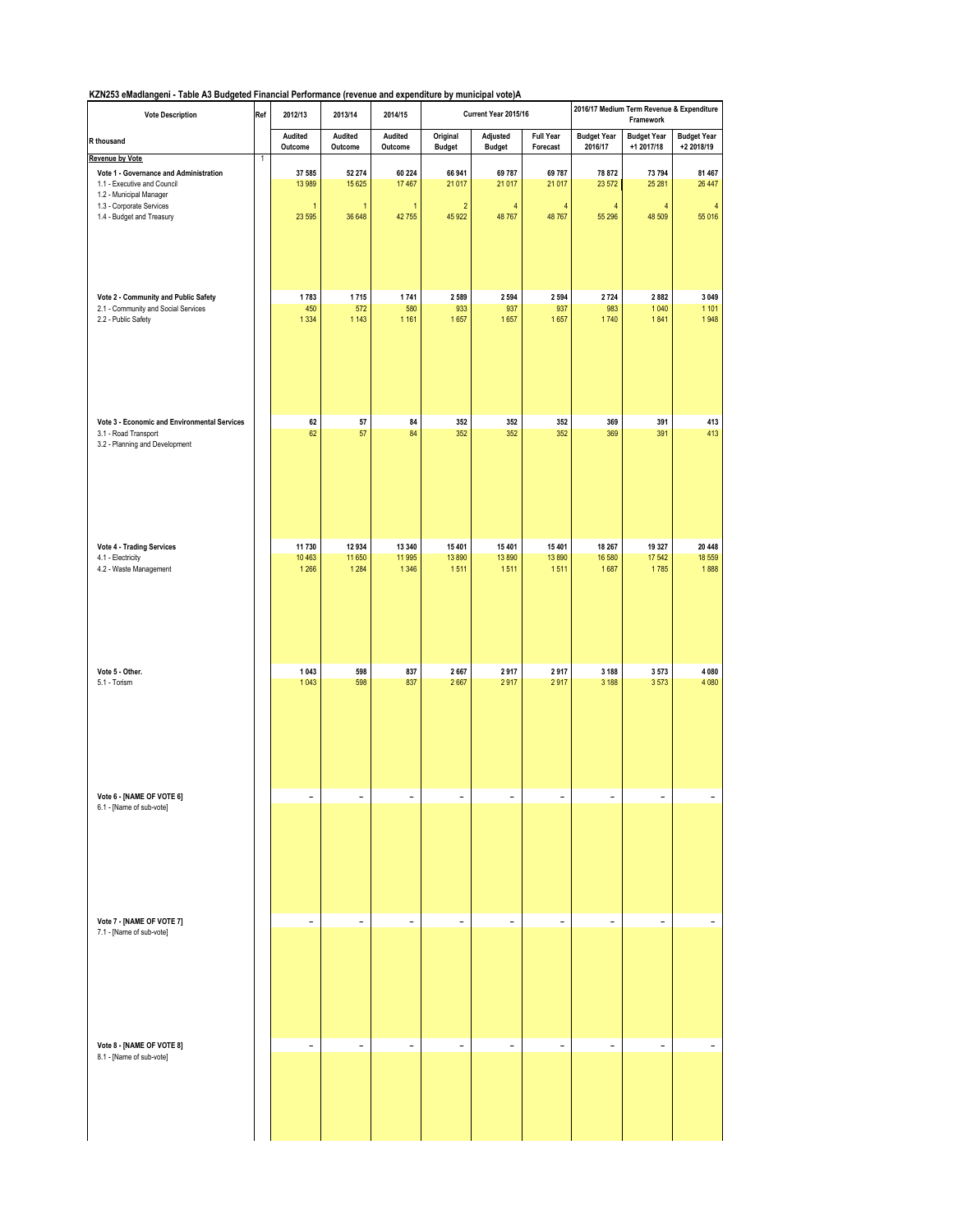| <b>Vote Description</b>                                  | Ref            | 2012/13                  | 2013/14                  | 2014/15                  |                           | Current Year 2015/16      |                              |                               | 2016/17 Medium Term Revenue & Expenditure<br>Framework |                                  |
|----------------------------------------------------------|----------------|--------------------------|--------------------------|--------------------------|---------------------------|---------------------------|------------------------------|-------------------------------|--------------------------------------------------------|----------------------------------|
| R thousand                                               |                | Audited<br>Outcome       | Audited<br>Outcome       | Audited<br>Outcome       | Original<br><b>Budget</b> | Adjusted<br><b>Budget</b> | <b>Full Year</b><br>Forecast | <b>Budget Year</b><br>2016/17 | <b>Budget Year</b><br>+1 2017/18                       | <b>Budget Year</b><br>+2 2018/19 |
|                                                          |                |                          |                          |                          |                           |                           |                              |                               |                                                        |                                  |
| Vote 9 - [NAME OF VOTE 9]<br>9.1 - [Name of sub-vote]    |                | $\overline{\phantom{a}}$ | $\overline{\phantom{0}}$ | $\overline{\phantom{a}}$ | $\overline{\phantom{a}}$  | $\overline{\phantom{a}}$  | $\overline{\phantom{a}}$     | $\overline{\phantom{a}}$      | $\overline{\phantom{a}}$                               |                                  |
| Vote 10 - [NAME OF VOTE 10]                              |                | $\overline{\phantom{a}}$ | $\overline{\phantom{0}}$ | $\overline{\phantom{a}}$ | $\overline{\phantom{a}}$  | $\overline{\phantom{a}}$  | $\overline{\phantom{a}}$     | $\overline{\phantom{a}}$      | $\overline{\phantom{a}}$                               |                                  |
| 10.1 - [Name of sub-vote]                                |                |                          |                          |                          |                           |                           |                              |                               |                                                        |                                  |
| Vote 11 - [NAME OF VOTE 11]<br>11.1 - [Name of sub-vote] |                | $\overline{\phantom{a}}$ | $\overline{\phantom{a}}$ | $\overline{\phantom{a}}$ | $\overline{\phantom{0}}$  | $\overline{\phantom{a}}$  | $\overline{\phantom{a}}$     | $\overline{\phantom{a}}$      | $\qquad \qquad -$                                      |                                  |
| Vote 12 - [NAME OF VOTE 12]<br>12.1 - [Name of sub-vote] |                | $\overline{\phantom{a}}$ | $\overline{\phantom{0}}$ | $\overline{\phantom{a}}$ | $\overline{\phantom{0}}$  | $\overline{\phantom{a}}$  | $\qquad \qquad -$            | $\overline{\phantom{a}}$      | $\overline{\phantom{a}}$                               |                                  |
|                                                          |                |                          |                          |                          |                           |                           |                              |                               |                                                        |                                  |
| Vote 13 - [NAME OF VOTE 13]<br>13.1 - [Name of sub-vote] |                | $\overline{\phantom{a}}$ | $\overline{\phantom{0}}$ | $\overline{\phantom{a}}$ | $\overline{\phantom{0}}$  | $\overline{\phantom{a}}$  | $\overline{\phantom{0}}$     | $\overline{\phantom{a}}$      | $\qquad \qquad -$                                      |                                  |
| Vote 14 - [NAME OF VOTE 14]<br>14.1 - [Name of sub-vote] |                | $\overline{\phantom{a}}$ | $\overline{a}$           | $\overline{\phantom{a}}$ | $\qquad \qquad -$         | $\overline{\phantom{a}}$  | $\overline{\phantom{0}}$     | $\overline{\phantom{a}}$      | $\qquad \qquad -$                                      |                                  |
| Vote 15 - [NAME OF VOTE 15]<br>15.1 - [Name of sub-vote] |                | $\overline{\phantom{a}}$ | $\overline{\phantom{0}}$ | $\overline{\phantom{a}}$ | $\qquad \qquad -$         | $\overline{\phantom{a}}$  | $\qquad \qquad -$            | $\overline{\phantom{a}}$      | $\qquad \qquad -$                                      |                                  |
| <b>Total Revenue by Vote</b>                             | $\overline{2}$ | 52 203                   | 67 578                   | 76 226                   | 87950                     | 91 051                    | 91 051                       | 103 420                       | 99 966                                                 | 109 457                          |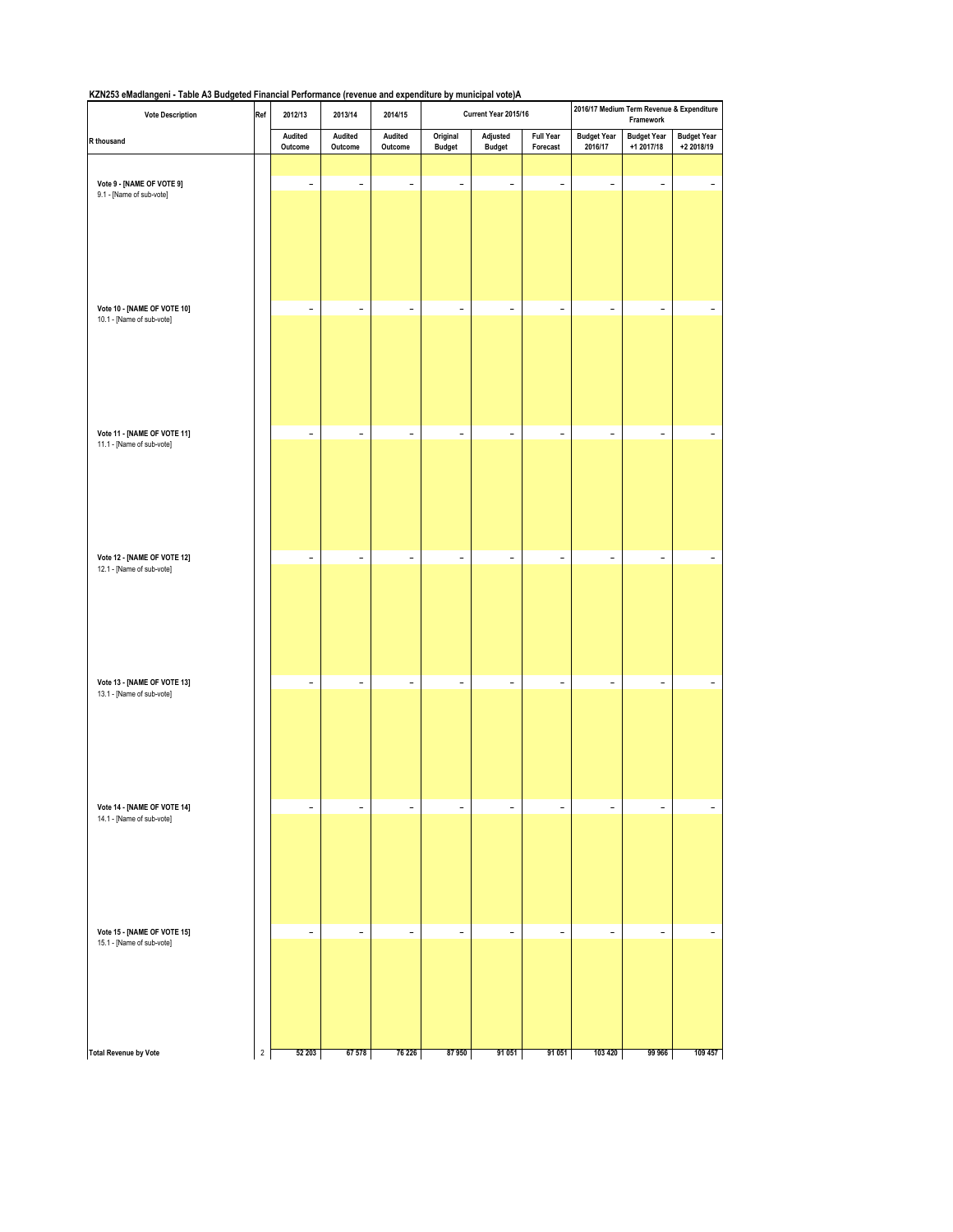| <b>Full Year</b><br>Forecast<br>37 477<br>8 3 3 7<br>2 140<br>6 2 8 7<br>20713 | <b>Budget Year</b><br>2016/17<br>41 348<br>8 4 5 7<br>3 0 6 2   | <b>Budget Year</b><br>+1 2017/18<br>39 452                         | <b>Budget Year</b><br>+2 2018/19                              |
|--------------------------------------------------------------------------------|-----------------------------------------------------------------|--------------------------------------------------------------------|---------------------------------------------------------------|
|                                                                                |                                                                 |                                                                    |                                                               |
|                                                                                |                                                                 |                                                                    |                                                               |
|                                                                                |                                                                 |                                                                    | 39 979                                                        |
|                                                                                |                                                                 | 9 0 0 4<br>2908                                                    | 9 4 2 0<br>3076                                               |
|                                                                                | 7 2 4 9                                                         | 7665                                                               | 8 1 0 9                                                       |
|                                                                                | 22 579                                                          | 19875                                                              | 19 375                                                        |
|                                                                                |                                                                 |                                                                    |                                                               |
| 10 564                                                                         | 11 956                                                          | 12 449                                                             | 13 161                                                        |
| 7701<br>2 8 6 2                                                                | 7706<br>4 2 5 0                                                 | 7953<br>4 4 9 7                                                    | 8 4 0 4<br>4757                                               |
|                                                                                |                                                                 |                                                                    |                                                               |
|                                                                                |                                                                 |                                                                    | 11 045<br>6909                                                |
|                                                                                |                                                                 |                                                                    | 4 1 3 5                                                       |
|                                                                                |                                                                 |                                                                    |                                                               |
| 14 165                                                                         | 15741                                                           | 16 210                                                             | 17 140                                                        |
| 13 5 37                                                                        | 14 828                                                          | 15 288                                                             | 16 16 5                                                       |
|                                                                                |                                                                 |                                                                    | 976                                                           |
|                                                                                |                                                                 |                                                                    | 1891                                                          |
| 1758                                                                           | 1737                                                            | 1787                                                               | 1891                                                          |
|                                                                                |                                                                 |                                                                    |                                                               |
|                                                                                |                                                                 |                                                                    |                                                               |
|                                                                                |                                                                 |                                                                    |                                                               |
|                                                                                |                                                                 |                                                                    | $\overline{a}$                                                |
|                                                                                |                                                                 |                                                                    |                                                               |
| $\overline{\phantom{a}}$                                                       | $\overline{a}$                                                  | $\qquad \qquad -$                                                  | $\overline{a}$                                                |
|                                                                                |                                                                 |                                                                    |                                                               |
|                                                                                | 7 3 6 2<br>4 1 7 3<br>3 189<br>628<br>1758<br>$\qquad \qquad -$ | 9867<br>6 1 7 3<br>3694<br>913<br>1737<br>$\overline{\phantom{m}}$ | 10 439<br>6531<br>3 9 0 9<br>922<br>1787<br>$\qquad \qquad -$ |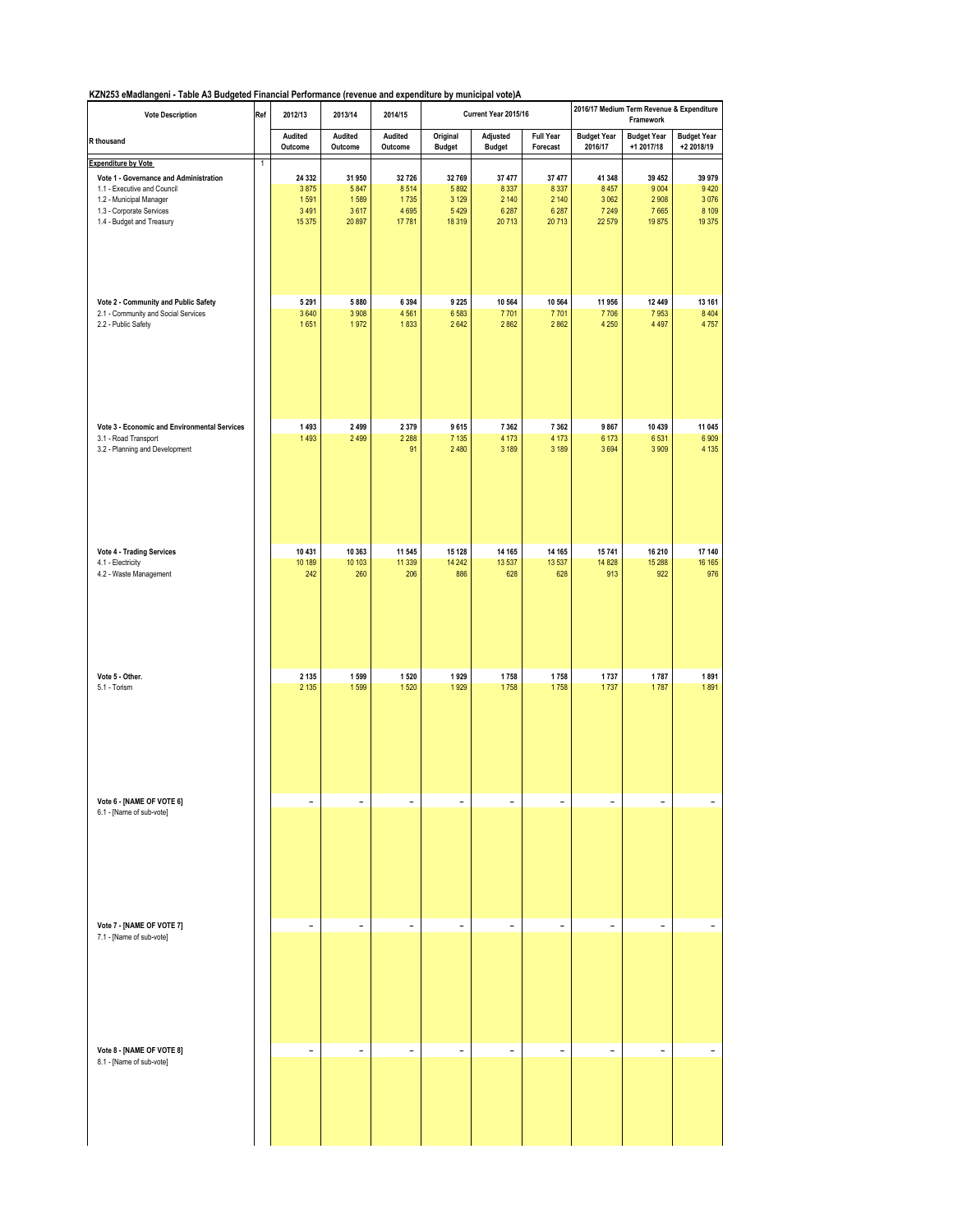| <b>Vote Description</b>                                  | Ref            | 2012/13                  | 2013/14                  | 2014/15                  |                           | Current Year 2015/16      |                              |                               | 2016/17 Medium Term Revenue & Expenditure<br>Framework |                                  |
|----------------------------------------------------------|----------------|--------------------------|--------------------------|--------------------------|---------------------------|---------------------------|------------------------------|-------------------------------|--------------------------------------------------------|----------------------------------|
| R thousand                                               |                | Audited<br>Outcome       | Audited<br>Outcome       | Audited<br>Outcome       | Original<br><b>Budget</b> | Adjusted<br><b>Budget</b> | <b>Full Year</b><br>Forecast | <b>Budget Year</b><br>2016/17 | <b>Budget Year</b><br>+1 2017/18                       | <b>Budget Year</b><br>+2 2018/19 |
|                                                          |                |                          |                          |                          |                           |                           |                              |                               |                                                        |                                  |
| Vote 9 - [NAME OF VOTE 9]<br>9.1 - [Name of sub-vote]    |                | $\overline{\phantom{0}}$ | $\qquad \qquad -$        | $\overline{\phantom{0}}$ | $\overline{\phantom{0}}$  | $\overline{\phantom{0}}$  | $\overline{\phantom{a}}$     | $\overline{\phantom{a}}$      | $\overline{\phantom{0}}$                               |                                  |
| Vote 10 - [NAME OF VOTE 10]                              |                | $\overline{\phantom{0}}$ | $\overline{\phantom{a}}$ | $\qquad \qquad -$        | $\overline{a}$            | $\overline{\phantom{a}}$  | $\overline{\phantom{a}}$     | $\overline{\phantom{0}}$      | $\overline{\phantom{m}}$                               |                                  |
| 10.1 - [Name of sub-vote]                                |                |                          |                          |                          |                           |                           |                              |                               |                                                        |                                  |
| Vote 11 - [NAME OF VOTE 11]<br>11.1 - [Name of sub-vote] |                | $\overline{\phantom{0}}$ | $\overline{\phantom{a}}$ | $\overline{\phantom{0}}$ | $\overline{\phantom{0}}$  | $\overline{\phantom{a}}$  | $\overline{\phantom{a}}$     | $\overline{\phantom{m}}$      | $\overline{\phantom{0}}$                               |                                  |
|                                                          |                |                          |                          |                          |                           |                           |                              |                               |                                                        |                                  |
| Vote 12 - [NAME OF VOTE 12]<br>12.1 - [Name of sub-vote] |                | $\overline{\phantom{a}}$ | $\overline{\phantom{a}}$ | $\qquad \qquad -$        | $\overline{a}$            | $\qquad \qquad -$         | $\overline{\phantom{a}}$     | $\overline{\phantom{a}}$      | $\qquad \qquad -$                                      |                                  |
|                                                          |                |                          |                          |                          |                           |                           |                              |                               |                                                        |                                  |
| Vote 13 - [NAME OF VOTE 13]<br>13.1 - [Name of sub-vote] |                | $\overline{\phantom{0}}$ | $\overline{\phantom{a}}$ | $\overline{\phantom{a}}$ | $\overline{\phantom{0}}$  | $\overline{\phantom{a}}$  | $\overline{\phantom{a}}$     | $\overline{\phantom{a}}$      | $\overline{\phantom{0}}$                               |                                  |
|                                                          |                |                          |                          |                          |                           |                           |                              |                               |                                                        |                                  |
| Vote 14 - [NAME OF VOTE 14]<br>14.1 - [Name of sub-vote] |                | $\overline{\phantom{0}}$ | $\overline{\phantom{a}}$ | $\qquad \qquad -$        | $\overline{\phantom{0}}$  | $\overline{\phantom{a}}$  | $\overline{\phantom{a}}$     | $\overline{\phantom{a}}$      | $\qquad \qquad -$                                      |                                  |
| Vote 15 - [NAME OF VOTE 15]                              |                |                          |                          |                          |                           |                           |                              |                               |                                                        | $\overline{\phantom{a}}$         |
| 15.1 - [Name of sub-vote]                                |                | $\overline{\phantom{a}}$ | $\overline{\phantom{a}}$ | $\qquad \qquad -$        | $\overline{\phantom{0}}$  | $\overline{\phantom{a}}$  | $\overline{\phantom{a}}$     | $\qquad \qquad -$             | $\qquad \qquad -$                                      |                                  |
| <b>Total Expenditure by Vote</b>                         | $\sqrt{2}$     | 43 682                   | 52 291                   | 54 563                   | 68 666                    | 71 326                    | 71 326                       | 80 648                        | 80 338                                                 | 83 217                           |
| Surplus/(Deficit) for the year                           | $\overline{2}$ | 8521                     | 15 287                   | 21 663                   | 19 284                    | 19725                     | 19725                        | 22 772                        | 19 628                                                 | 26 240                           |

<u>References</u><br>1. Insert Vote'; e.g. Department, if different to standard structure<br>2. Must reconcile to Financial Performance ("Revenue and Expenditure by Standard Classification' and 'Revenue and Expenditure')<br>2. Assign sh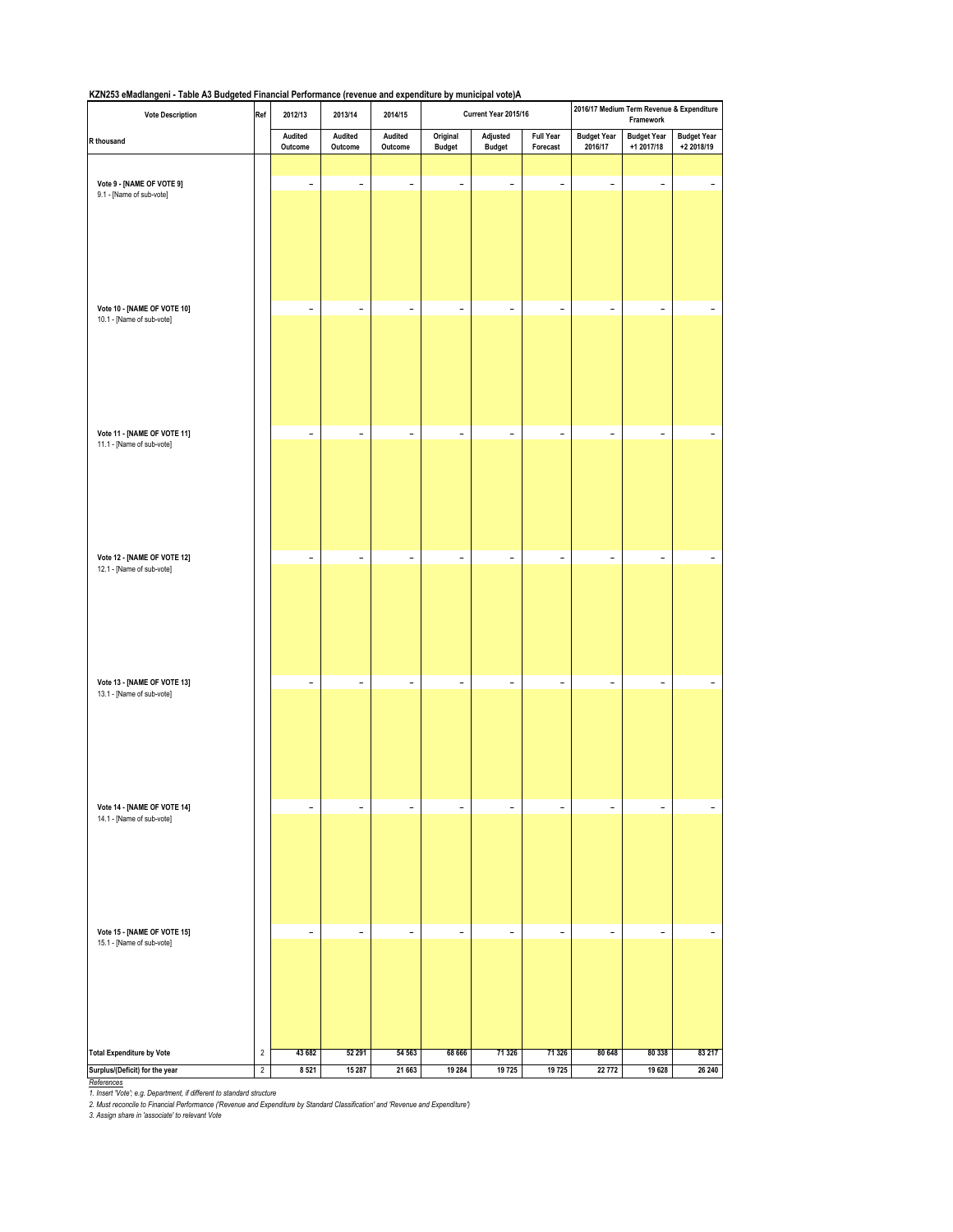### **KZN253 eMadlangeni - Table A4 Budgeted Financial Performance (revenue and expenditure)**

| <b>Description</b>                                        | Ref            | 2012/13                  | 2013/14                  | 2014/15                   |                          |                           | Current Year 2015/16         |                          |                               | 2016/17 Medium Term Revenue & Expenditure<br>Framework |                                          |
|-----------------------------------------------------------|----------------|--------------------------|--------------------------|---------------------------|--------------------------|---------------------------|------------------------------|--------------------------|-------------------------------|--------------------------------------------------------|------------------------------------------|
| R thousand                                                | $\mathbf{1}$   | Audited<br>Outcome       | Audited<br>Outcome       | Audited<br><b>Outcome</b> | <b>Original Budget</b>   | Adjusted<br><b>Budget</b> | <b>Full Year</b><br>Forecast | Pre-audit<br>outcome     | <b>Budget Year</b><br>2016/17 | 2017/18                                                | Budget Year +1 Budget Year +2<br>2018/19 |
| Revenue By Source                                         |                |                          |                          |                           |                          |                           |                              |                          |                               |                                                        |                                          |
| Property rates                                            | $\overline{2}$ | 10 255                   | 12 559                   | 13 184                    | 14 3 16                  | 14 316                    | 14 316                       | 14 3 16                  | 15 0 32                       | 15 904                                                 | 16826                                    |
| Property rates - penalties & collection charges           |                | 1644                     | 1 5 3 4                  | 1771                      | 2665                     | 2665                      | 2665                         | 2665                     | 2798                          | 2 9 6 0                                                | 3 1 3 2                                  |
| Service charges - electricity revenue                     | $\sqrt{2}$     | 10 4 63                  | 11 650                   | 11 995                    | 13694                    | 13 694                    | 13 694                       | 13694                    | 16 4 65                       | 17 4 20                                                | 18 4 30                                  |
| Service charges - water revenue                           | $\sqrt{2}$     |                          | L,                       |                           |                          |                           |                              | $\overline{\phantom{a}}$ | $\equiv$                      | $\equiv$                                               |                                          |
| Service charges - sanitation revenue                      | $\sqrt{2}$     |                          | $\overline{\phantom{a}}$ |                           | $\overline{\phantom{0}}$ |                           | $\equiv$                     | $\overline{\phantom{0}}$ | $\equiv$                      | $\overline{\phantom{a}}$                               | $\blacksquare$                           |
| Service charges - refuse revenue                          | $\overline{2}$ | 1 2 6 6                  | 1 2 8 4                  | 1 3 4 6                   | 1511                     | 1511                      | 1511                         | 1511                     | 1687                          | 1785                                                   | 1888                                     |
| Service charges - other                                   |                |                          |                          |                           |                          |                           |                              |                          |                               |                                                        |                                          |
| Rental of facilities and equipment                        |                | 1033                     | 982                      | 1 0 9 7                   | 2084                     | 2 0 8 8                   | 2 0 8 8                      | 2088                     | 1993                          | 2 108                                                  | 2 5 3 0                                  |
|                                                           |                |                          |                          |                           |                          |                           |                              |                          |                               |                                                        | 1739                                     |
| Interest earned - external investments                    |                | 864                      | 1 2 9 3                  | 1 2 9 3                   | 1 1 3 0                  | 1480                      | 1 4 8 0                      | 1480                     | 1 5 5 4                       | 1644                                                   |                                          |
| Interest earned - outstanding debtors                     |                |                          |                          |                           |                          |                           |                              |                          |                               |                                                        |                                          |
| Dividends received                                        |                |                          |                          |                           |                          |                           |                              |                          |                               |                                                        |                                          |
| Fines                                                     |                | 97                       | 57                       | 242                       | 286                      | 286                       | 286                          | 286                      | 300                           | 318                                                    | 336                                      |
| Licences and permits                                      |                | 1 2 4 8                  | 1 0 9 7                  | 947                       | 1 3 3 9                  | 1 3 4 0                   | 1 3 4 0                      | 1 3 4 0                  | 1 4 2 7                       | 1510                                                   | 1598                                     |
| Agency services                                           |                |                          |                          |                           |                          |                           |                              |                          |                               |                                                        |                                          |
| Transfers recognised - operational                        |                | 16766                    | 20 668                   | 23 783                    | 25 650                   | 28 639                    | 28 639                       | 28 639                   | 37 376                        | 29 390                                                 | 30 340                                   |
| Other revenue                                             | $\overline{2}$ | 958                      | 2056                     | 958                       | 6092                     | 5848                      | 5848                         | 5848                     | 6875                          | 7474                                                   | 7 9 0 7                                  |
| Gains on disposal of PPE                                  |                |                          |                          |                           |                          |                           |                              |                          |                               |                                                        |                                          |
| <b>Total Revenue (excluding capital transfers and</b>     |                | 44 594                   | 53 180                   | 56 615                    | 68767                    | 71 868                    | 71 868                       | 71868                    | 85 507                        | 80 512                                                 | 84 727                                   |
| contributions)                                            |                |                          |                          |                           |                          |                           |                              |                          |                               |                                                        |                                          |
| <b>Expenditure By Type</b>                                |                |                          |                          |                           |                          |                           |                              |                          |                               |                                                        |                                          |
| Employee related costs                                    | $\overline{2}$ | 14 004                   | 17 044                   | 18 240                    | 23 25 2                  | 20 511                    | 20 511                       | 20 511                   | 25 918                        | 27 220                                                 | 28 758                                   |
| Remuneration of councillors                               |                | 1691                     | 1744                     | 1854                      | 1999                     | 1920                      | 1920                         | 1920                     | 3 1 7 2                       | 3 3 5 6                                                | 3 5 5 1                                  |
| Debt impairment                                           | 3              | 2 1 1 1                  | 2 10 5                   | 2 176                     | 2 3 0 1                  | 2 3 0 1                   | 2 3 0 1                      | 2 3 0 1                  | 2516                          | 2662                                                   | 2516                                     |
| Depreciation & asset impairment                           | $\overline{2}$ | 4716                     | 6 1 3 1                  | 6 20 6                    | 5 2 9 4                  | 6 2 7 3                   | 6 2 7 3                      | 6 2 7 3                  | 5 8 0 8                       | 5731                                                   | 5 4 3 9                                  |
| Finance charges                                           |                | 108                      | 103                      | 98                        | 101                      | 101                       | 101                          | 101                      | 101                           | 107                                                    | 113                                      |
| <b>Bulk purchases</b>                                     | $\overline{2}$ | 8412                     | 8 3 21                   | 9 0 4 1                   | 11 310                   | 11 310                    | 11 310                       | 11 310                   | 12 373                        | 13 091                                                 | 13850                                    |
| Other materials                                           | 8              |                          |                          | 1981                      |                          |                           |                              |                          |                               |                                                        |                                          |
| Contracted services                                       |                | 1 2 2 9                  | 3 3 9 8                  | 3 2 4 9                   | 1316                     | 2516                      | 2516                         | 2516                     | 1600                          | 1693                                                   | 1791                                     |
| Transfers and grants                                      |                |                          |                          |                           |                          |                           |                              |                          |                               |                                                        |                                          |
| Other expenditure                                         | 4, 5           | 11 411                   | 13 4 45                  | 11720                     | 23 094                   | 26 394                    | 26 394                       | 26 394                   | 29 160                        | 26 479                                                 | 27 200                                   |
| Loss on disposal of PPE                                   |                |                          |                          |                           |                          |                           |                              |                          |                               |                                                        |                                          |
| <b>Total Expenditure</b>                                  |                | 43 682                   | 52 291                   | 54 563                    | 68 666                   | 71 326                    | 71 326                       | 71 326                   | 80 648                        | 80 338                                                 | 83 217                                   |
| Surplus/(Deficit)                                         |                | 912                      | 889                      | 2052                      | 101                      | 542                       | 542                          | 542                      | 4859                          | 174                                                    | 1510                                     |
| Transfers recognised - capital                            |                | 7609                     | 14 3 98                  | 19611                     | 19 183                   | 19 183                    | 19 183                       | 19 183                   | 17913                         | 19 4 54                                                | 24 730                                   |
| Contributions recognised - capital                        | 6              | $\overline{\phantom{a}}$ | $\overline{\phantom{a}}$ | $\overline{\phantom{a}}$  | $\overline{\phantom{a}}$ | $\overline{\phantom{0}}$  | ÷                            | $\sim$                   | $\overline{\phantom{a}}$      | $\equiv$                                               | $\equiv$                                 |
| Contributed assets                                        |                |                          |                          |                           |                          |                           |                              |                          |                               |                                                        |                                          |
|                                                           |                | 8 5 21                   | 15 287                   | 21 663                    | 19 284                   | 19725                     | 19 725                       | 19725                    | 22 772                        | 19 628                                                 | 26 240                                   |
| Surplus/(Deficit) after capital transfers & contributions |                |                          |                          |                           |                          |                           |                              |                          |                               |                                                        |                                          |
| Taxation                                                  |                |                          |                          |                           |                          |                           |                              |                          |                               |                                                        |                                          |
| Surplus/(Deficit) after taxation                          |                | 8 5 21                   | 15 28 7                  | 21 663                    | 19 284                   | 19 725                    | 19 725                       | 19725                    | 22 772                        | 19 628                                                 | 26 240                                   |
| Attributable to minorities                                |                |                          |                          |                           |                          |                           |                              |                          |                               |                                                        |                                          |
| Surplus/(Deficit) attributable to municipality            |                | 8 5 21                   | 15 287                   | 21 663                    | 19 284                   | 19725                     | 19725                        | 19725                    | 22 772                        | 19 628                                                 | 26 240                                   |
| Share of surplus/ (deficit) of associate                  | $\overline{7}$ |                          |                          |                           |                          |                           |                              |                          |                               |                                                        |                                          |
| Surplus/(Deficit) for the year                            |                | 8 5 21                   | 15 287                   | 21 663                    | 19 284                   | 19725                     | 19725                        | 19725                    | 22 772                        | 19 628                                                 | 26 240                                   |

*References*

*1. Classifications are revenue sources and expenditure type*

*2. Detail to be provided in Table SA1*

3. Previously described as 'bad or doubtful debts' - amounts shown should reflect the change in the provision for debt impairment

*4. Expenditure type components previously shown under repairs and maintenance should be allocated back to the originating expenditure group/item; e.g. employee costs*

*5. Repairs & maintenance detailed in Table A9 and Table SA34c*

*6. Contributions are funds provided by external organisations to assist with infrastructure development; e.g. developer contributions (detail to be provided in Table SA1)*

*7. Equity method*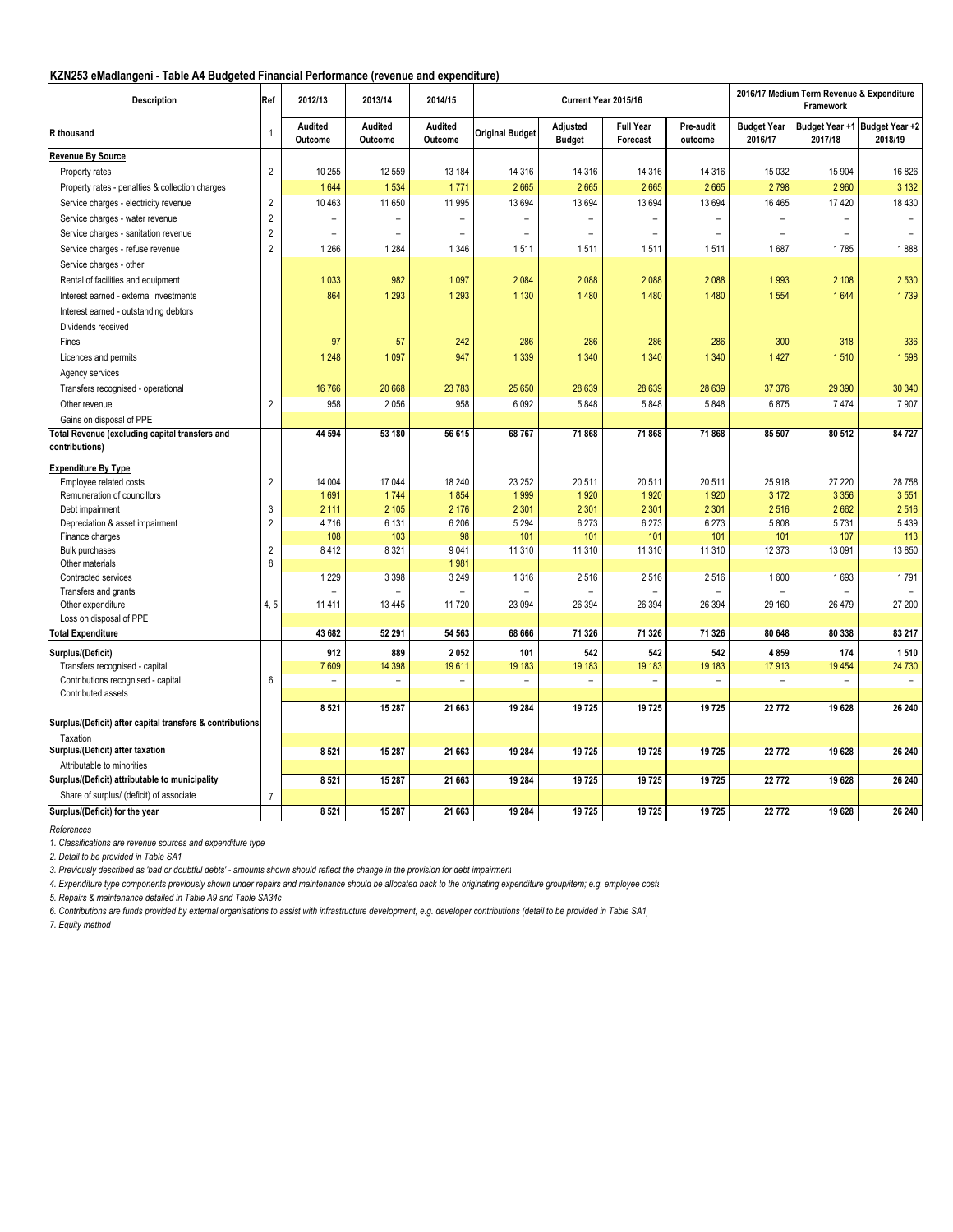#### **KZN253 eMadlangeni - Table A5 Budgeted Capital Expenditure by vote, standard classification and funding**

| <b>Vote Description</b>                                                             | Ref            | 2012/13                  | 2013/14                  | 2014/15                      |                                  |                           | Current Year 2015/16                       |                                  |                                     | 2016/17 Medium Term Revenue & Expenditure<br>Framework |                                            |
|-------------------------------------------------------------------------------------|----------------|--------------------------|--------------------------|------------------------------|----------------------------------|---------------------------|--------------------------------------------|----------------------------------|-------------------------------------|--------------------------------------------------------|--------------------------------------------|
| R thousand                                                                          | $\mathbf 1$    | Audited<br>Outcome       | Audited<br>Outcome       | Audited<br>Outcome           | <b>Original Budget</b>           | Adjusted<br><b>Budget</b> | <b>Full Year</b><br>Forecast               | Pre-audit<br>outcome             | <b>Budget Year</b><br>2016/17       | Budget Year +1<br>2017/18                              | Budget Year +2<br>2018/19                  |
| Capital expenditure - Vote                                                          |                |                          |                          |                              |                                  |                           |                                            |                                  |                                     |                                                        |                                            |
| Multi-year expenditure to be appropriated<br>Vote 1 - Governance and Administration | $\overline{2}$ |                          |                          |                              |                                  |                           |                                            |                                  | $\overline{a}$                      |                                                        |                                            |
| Vote 2 - Community and Public Safety                                                |                | $\overline{a}$           | $\overline{a}$           | $\overline{a}$               | $\overline{a}$                   | -                         | -<br>$\qquad \qquad -$                     | $\overline{a}$<br>$\overline{a}$ | $\overline{a}$                      | $\overline{a}$                                         |                                            |
| Vote 3 - Economic and Environmental Services                                        |                |                          |                          |                              | $\overline{a}$                   | $\overline{\phantom{0}}$  | $\overline{a}$                             |                                  | $\overline{a}$                      |                                                        |                                            |
| Vote 4 - Trading Services                                                           |                | L,                       | $\overline{a}$           | $\overline{a}$               | $\overline{a}$                   |                           | $\overline{a}$                             | $\overline{a}$                   | $\overline{a}$                      | $\overline{a}$                                         | $\overline{a}$                             |
| Vote 5 - Other.                                                                     |                |                          | L,                       |                              | L,                               |                           | $\overline{a}$                             | $\overline{a}$                   | $\overline{a}$                      | $\overline{a}$                                         |                                            |
| Vote 6 - [NAME OF VOTE 6]                                                           |                | $\overline{a}$           | ÷                        | ÷                            | $\overline{a}$                   | $\overline{a}$            | $\overline{a}$                             | $\overline{a}$                   | $\overline{a}$                      | $\overline{a}$                                         | $\overline{a}$                             |
| Vote 7 - [NAME OF VOTE 7]                                                           |                | $\overline{a}$           | ÷                        | ÷                            | ÷                                | $\overline{a}$            | $\overline{\phantom{a}}$                   | ÷                                | $\overline{a}$                      | $\overline{a}$                                         | $\overline{a}$                             |
| Vote 8 - [NAME OF VOTE 8]                                                           |                | ÷                        | $\overline{a}$           |                              | $\overline{a}$                   |                           | $\overline{a}$                             | -                                | $\overline{a}$                      | $\overline{a}$                                         |                                            |
| Vote 9 - [NAME OF VOTE 9]<br>Vote 10 - [NAME OF VOTE 10]                            |                | $\overline{a}$           | Ĭ.                       | $\overline{a}$               | $\overline{a}$<br>$\overline{a}$ | $\overline{\phantom{0}}$  | $\overline{\phantom{0}}$<br>$\overline{a}$ | -<br>-                           | $\overline{a}$<br>$\overline{a}$    | ۳                                                      |                                            |
| Vote 11 - [NAME OF VOTE 11]                                                         |                | $\overline{a}$           |                          | $\overline{a}$               | $\overline{a}$                   | -                         | $\overline{a}$                             | -                                | $\overline{a}$                      |                                                        |                                            |
| Vote 12 - [NAME OF VOTE 12]                                                         |                |                          |                          |                              | $\overline{a}$                   | $\overline{a}$            | $\overline{a}$                             |                                  | $\overline{a}$                      | ÷                                                      |                                            |
| Vote 13 - [NAME OF VOTE 13]                                                         |                | $\overline{a}$           | L,                       | L,                           | $\overline{a}$                   |                           | $\overline{a}$                             | $\overline{a}$                   | $\overline{a}$                      | ÷                                                      | $\overline{\phantom{0}}$                   |
| Vote 14 - [NAME OF VOTE 14]                                                         |                | $\overline{a}$           | $\overline{a}$           |                              | $\overline{a}$                   |                           | $\overline{a}$                             | L,                               | $\overline{a}$                      | $\overline{a}$                                         | $\overline{a}$                             |
| Vote 15 - [NAME OF VOTE 15]                                                         |                | $\overline{a}$           | $\overline{a}$           | ÷                            | ÷                                | $\overline{a}$            | $\overline{\phantom{a}}$                   | ÷                                | $\overline{a}$                      | $\overline{a}$                                         | $\overline{a}$                             |
| Capital multi-year expenditure sub-total                                            | $\overline{7}$ | $\overline{\phantom{a}}$ | $\overline{a}$           | $\overline{\phantom{a}}$     | $\overline{a}$                   | -                         | $\overline{\phantom{a}}$                   | $\overline{a}$                   | $\overline{\phantom{a}}$            | $\overline{\phantom{0}}$                               |                                            |
| Single-year expenditure to be appropriated                                          | $\overline{2}$ |                          |                          |                              |                                  |                           |                                            |                                  |                                     |                                                        |                                            |
| Vote 1 - Governance and Administration                                              |                | 8 0 45                   | 13519                    | 20 431                       | 11 196                           | 8 0 9 7                   | 8 0 9 7                                    | 8 0 9 7                          | 13922                               | 9454                                                   | 9730                                       |
| Vote 2 - Community and Public Safety                                                |                | 34                       | 1612                     | 627                          |                                  | 2 3 1 6                   | 2 3 1 6                                    | 2 3 1 6                          | 100                                 | $\overline{a}$                                         | $\overline{a}$                             |
| Vote 3 - Economic and Environmental Services                                        |                | $\overline{\phantom{a}}$ | ÷                        | 62                           | 3700                             | 2 180                     | 2 180                                      | 2 180                            | 650                                 | $\overline{a}$                                         | $\overline{a}$                             |
| Vote 4 - Trading Services<br>Vote 5 - Other.                                        |                | Ē.<br>$\overline{a}$     | L,<br>8                  | $\overline{a}$<br>÷          | 10 000<br>÷                      | 8 0 0 0<br>$\overline{a}$ | 8 0 0 0<br>$\overline{\phantom{0}}$        | 8 0 0 0<br>÷                     | 8 1 0 0<br>$\overline{\phantom{a}}$ | 10 000<br>$\overline{a}$                               | 15 000<br>$\overline{\phantom{a}}$         |
| Vote 6 - [NAME OF VOTE 6]                                                           |                | $\overline{a}$           | $\overline{a}$           | $\overline{a}$               | $\overline{a}$                   | $\overline{\phantom{0}}$  | $\overline{a}$                             | $\overline{a}$                   | $\overline{a}$                      | $\overline{a}$                                         | $\overline{\phantom{m}}$                   |
| Vote 7 - [NAME OF VOTE 7]                                                           |                | $\overline{a}$           | $\overline{a}$           | $\overline{a}$               | $\overline{a}$                   | $\overline{a}$            | $\overline{\phantom{0}}$                   | $\overline{a}$                   | $\overline{a}$                      | ۳                                                      | ÷.                                         |
| Vote 8 - [NAME OF VOTE 8]                                                           |                | ۳                        | L,                       |                              | $\overline{a}$                   |                           | $\overline{a}$                             | -                                | $\overline{a}$                      |                                                        |                                            |
| Vote 9 - [NAME OF VOTE 9]                                                           |                | $\overline{a}$           | L,                       | $\overline{a}$               | $\overline{a}$                   | -                         | $\overline{a}$                             | $\overline{a}$                   | $\overline{a}$                      | $\overline{a}$                                         | $\overline{a}$                             |
| Vote 10 - [NAME OF VOTE 10]                                                         |                |                          |                          |                              | $\overline{a}$                   | $\overline{\phantom{0}}$  | $\overline{a}$                             |                                  | $\overline{a}$                      |                                                        |                                            |
| Vote 11 - [NAME OF VOTE 11]                                                         |                | L,                       | L,                       |                              | $\overline{a}$                   |                           | $\overline{a}$                             | $\overline{a}$                   | $\overline{a}$                      | $\overline{a}$                                         | $\overline{a}$                             |
| Vote 12 - [NAME OF VOTE 12]                                                         |                | $\overline{a}$           | $\overline{a}$<br>÷      |                              | $\overline{a}$                   | ۳                         | $\overline{a}$<br>$\overline{a}$           | $\overline{a}$                   | $\overline{a}$<br>$\overline{a}$    | $\overline{a}$                                         | $\overline{a}$<br>$\overline{\phantom{a}}$ |
| Vote 13 - [NAME OF VOTE 13]<br>Vote 14 - [NAME OF VOTE 14]                          |                | $\overline{a}$           | ÷                        |                              | ÷                                | $\overline{a}$            | $\overline{a}$                             | $\overline{a}$                   | $\overline{a}$                      | ۰                                                      | $\overline{\phantom{a}}$                   |
| Vote 15 - [NAME OF VOTE 15]                                                         |                |                          |                          |                              | L,                               |                           |                                            | $\overline{a}$                   |                                     |                                                        | $\overline{a}$                             |
| Capital single-year expenditure sub-total                                           |                | 8 0 7 9                  | 15 139                   | 21 120                       | 24 8 96                          | 20 593                    | 20 593                                     | 20 593                           | 22772                               | 19 454                                                 | 24 730                                     |
| <b>Total Capital Expenditure - Vote</b>                                             |                | 8 0 7 9                  | 15 139                   | 21 120                       | 24 8 96                          | 20 593                    | 20 593                                     | 20 593                           | 22772                               | 19 454                                                 | 24 730                                     |
| <b>Capital Expenditure - Standard</b>                                               |                |                          |                          |                              |                                  |                           |                                            |                                  |                                     |                                                        |                                            |
| Governance and administration                                                       |                | 8 0 4 5                  | 13519                    | 20 431                       | 11 196                           | 8 0 9 7                   | 8 0 9 7                                    | 8 0 9 7                          | 13922                               | 9 4 5 4                                                | 9730                                       |
| Executive and council                                                               |                | 7913                     | 13491                    | 20 248                       | 10 946                           | 7746                      | 7746                                       | 7746                             | 8722                                | 9 4 5 4                                                | 9730                                       |
| Budget and treasury office                                                          |                | 132                      | 28                       |                              |                                  | 201                       | 201                                        | 201                              | 4750                                |                                                        | $\equiv$                                   |
| Corporate services                                                                  |                |                          |                          | 183                          | 250                              | 150                       | 150                                        | 150                              | 450                                 | ÷                                                      | $\equiv$                                   |
| <b>Community and public safety</b>                                                  |                | 34                       | $\overline{\phantom{0}}$ | 627                          | $\qquad \qquad -$                | 2 3 1 6                   | 2 3 1 6                                    | 2 3 1 6                          | 100                                 | $\overline{a}$                                         | $\overline{\phantom{a}}$                   |
| Community and social services<br>Sport and recreation                               |                |                          |                          | 186                          |                                  | 2 2 16                    | 2 2 1 6                                    | 2 2 16                           | 100                                 | $\overline{\phantom{0}}$                               | u,                                         |
| Public safety                                                                       |                | 34                       |                          | 441                          |                                  | 100                       | 100                                        | 100                              |                                     |                                                        |                                            |
| Housing                                                                             |                |                          |                          |                              |                                  |                           |                                            |                                  |                                     |                                                        |                                            |
| Health                                                                              |                |                          |                          |                              |                                  |                           |                                            |                                  |                                     |                                                        |                                            |
| <b>Economic and environmental services</b>                                          |                | $\overline{\phantom{a}}$ | 1612                     | 62                           | 3700                             | 2 180                     | 2 1 8 0                                    | 2 180                            | 650                                 | -                                                      | $\overline{\phantom{a}}$                   |
| Planning and development                                                            |                |                          |                          | 62                           |                                  |                           |                                            |                                  | 450                                 |                                                        |                                            |
| Road transport                                                                      |                |                          | 1612                     |                              | 3700                             | 2 180                     | 2 180                                      | 2 180                            | 200                                 |                                                        |                                            |
| Environmental protection<br><b>Trading services</b>                                 |                | $\overline{\phantom{a}}$ | $\overline{\phantom{a}}$ | $\qquad \qquad \blacksquare$ | 10 000                           | 8 0 0 0                   | 8 0 0 0                                    | 8 0 0 0                          | 8 1 0 0                             | 10 000                                                 | 15 000                                     |
| Electricity                                                                         |                |                          |                          |                              | 10 000                           | 8 0 0 0                   | 8 0 0 0                                    | 8 0 0 0                          | 8 1 0 0                             | 10 000                                                 | 15 000                                     |
| Water                                                                               |                |                          |                          |                              |                                  |                           |                                            |                                  |                                     |                                                        |                                            |
| Waste water management                                                              |                |                          |                          |                              |                                  |                           |                                            |                                  |                                     |                                                        |                                            |
| Waste management                                                                    |                |                          |                          |                              |                                  |                           |                                            |                                  |                                     |                                                        |                                            |
| Other                                                                               |                | $\boldsymbol{9}$         |                          |                              |                                  |                           |                                            |                                  |                                     |                                                        |                                            |
| Total Capital Expenditure - Standard                                                | $\mathsf 3$    | 8 0 8 7                  | 15 131                   | 21 120                       | 24 8 96                          | 20 593                    | 20 593                                     | 20 593                           | 22772                               | 19 454                                                 | 24 730                                     |
| Funded by:                                                                          |                |                          |                          |                              |                                  |                           |                                            |                                  |                                     |                                                        |                                            |
| National Government                                                                 |                | 7 2 7 8                  | 13814                    | 9 0 5 0                      | 18 946                           | 15 146                    | 15 146                                     | 15 14 6                          | 16 122                              | 19 4 54                                                | 24 730                                     |
| <b>Provincial Government</b>                                                        |                |                          |                          | 186                          |                                  | 300                       | 300                                        | 300                              | 4600                                |                                                        |                                            |
| <b>District Municipality</b>                                                        |                |                          |                          |                              |                                  |                           |                                            |                                  |                                     |                                                        |                                            |
| Other transfers and grants<br>Transfers recognised - capital                        | $\sqrt{4}$     | 7 2 7 8                  | 13814                    | 9 2 3 6                      | 18 946                           | 15 4 46                   | 15 4 46                                    | 15 4 46                          | 20722                               | 19 454                                                 | 24 730                                     |
| Public contributions & donations                                                    | $\mathbf 5$    |                          |                          |                              |                                  |                           |                                            |                                  |                                     |                                                        |                                            |
| Borrowing                                                                           | 6              |                          |                          |                              |                                  |                           |                                            |                                  |                                     |                                                        |                                            |
| Internally generated funds                                                          |                | 809                      | 1318                     | 11884                        | 5950                             | 5 1 4 8                   | 5 1 4 8                                    | 5 1 4 8                          | 2050                                |                                                        |                                            |
| <b>Total Capital Funding</b>                                                        | $\overline{7}$ | 8 0 8 7                  | 15 131                   | 21 120                       | 24 896                           | 20 593                    | 20 593                                     | 20 593                           | 22772                               | 19 454                                                 | 24 730                                     |

*References*

*1. Municipalities may choose to appropriate for capital expenditure for three years or for one year (if one year appropriation projected expenditure required for yr2 and yr3).*

2. Include capital component of PPP unitary payment. Note that capital transfers are only appropriated to municipalities for the budget year<br>3. Capital expenditure by standard classification must reconcile to the appropria

*4. Must reconcile to supporting table SA20 and to Budgeted Financial Performance (revenue and expenditure)*

*5. Must reconcile to Budgeted Financial Performance (revenue and expenditure)*

*6. Include finance leases and PPP capital funding component of unitary payment - total borrowing/repayments to reconcile to changes in Table SA17*

*7. Total Capital Funding must balance with Total Capital Expenditure*

*8. Include any capitalised interest (MFMA section 46) as part of relevant capital budget*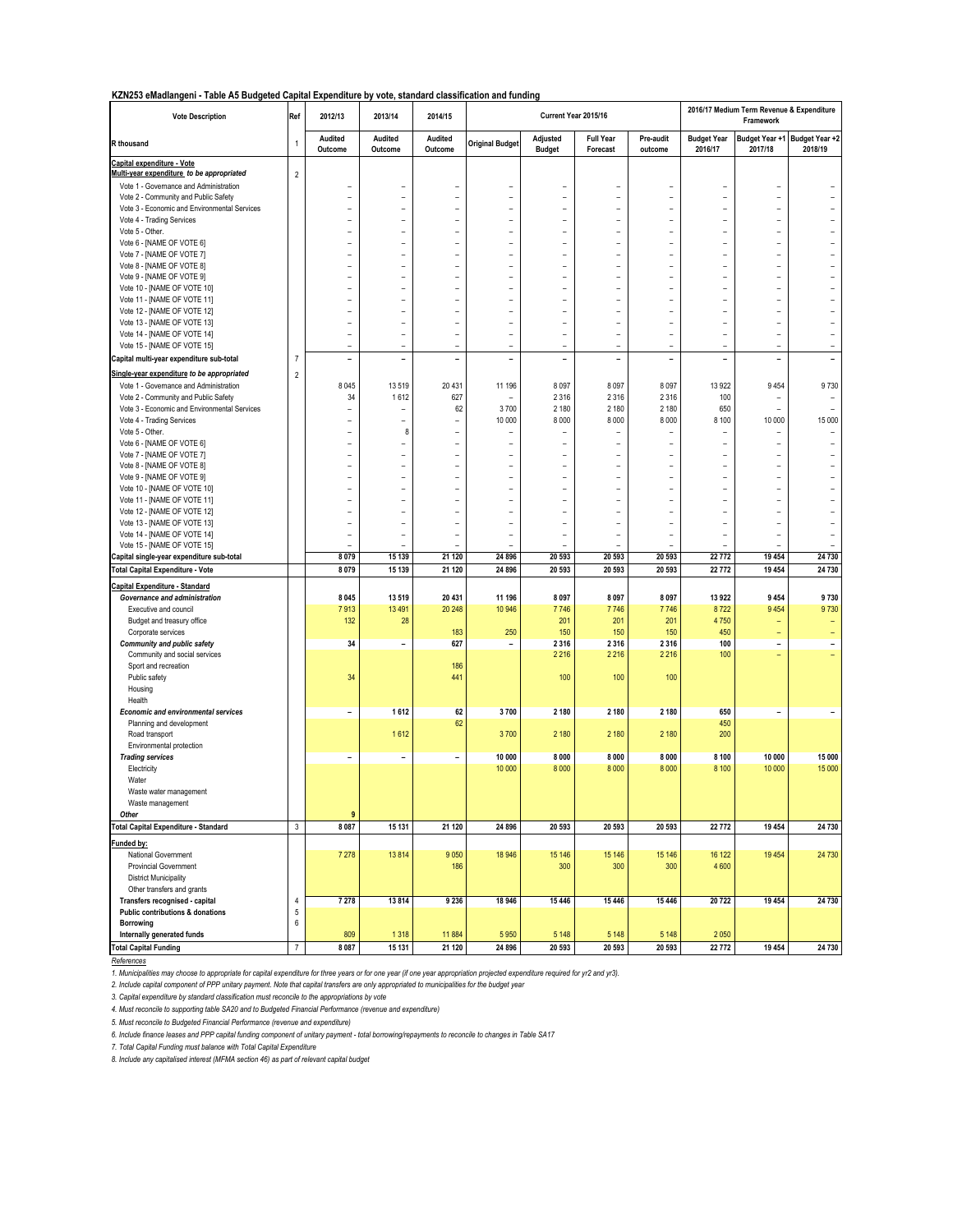| KZN253 eMadlangeni<br><b>A5 Budgeted</b><br>able<br><b>Vote Description</b>    | Capital<br>Ref | 2012/13            | 2013/14                  | 2014/15                  | Expenditure by vote, standard classification and funding |                          | Current Year 2015/16     |                      |                        | 2016/17 Medium Term Revenue & Expenditure<br>Framework |                                                  |
|--------------------------------------------------------------------------------|----------------|--------------------|--------------------------|--------------------------|----------------------------------------------------------|--------------------------|--------------------------|----------------------|------------------------|--------------------------------------------------------|--------------------------------------------------|
| R thousand                                                                     | 1              | Audited<br>Outcome | Audited<br>Outcome       | Audited<br>Outcome       | Original<br>Budget                                       | Adjusted<br>Budget       | Full Year<br>Forecast    | Pre-audit<br>outcome | Budget Year<br>2016/17 |                                                        | Budget Year +1 Budget Year +2<br>2017/18 2018/19 |
| Capital expenditure - Municipal Vote                                           |                |                    |                          |                          |                                                          |                          |                          |                      |                        |                                                        |                                                  |
| Multi-vear expenditure appropriation<br>Vote 1 - Governance and Administration | $\overline{a}$ | J.                 | i,                       | ä,                       | J.                                                       | í,                       | í,                       | J.                   |                        |                                                        |                                                  |
| 1.1 - Executive and Council<br>1.2 - Municipal Manager                         |                |                    |                          |                          |                                                          |                          |                          |                      |                        |                                                        |                                                  |
| 1.3 - Corporate Services<br>1.4 - Budget and Treasury                          |                |                    |                          |                          |                                                          |                          |                          |                      |                        |                                                        |                                                  |
|                                                                                |                |                    |                          |                          |                                                          |                          |                          |                      |                        |                                                        |                                                  |
|                                                                                |                |                    |                          |                          |                                                          |                          |                          |                      |                        |                                                        |                                                  |
| Vote 2 - Community and Public Safety<br>2.1 - Community and Social Services    |                | í,                 | í,                       | i,                       | í,                                                       | i,                       | Ĭ,                       |                      |                        |                                                        |                                                  |
| 2.2 - Public Safety                                                            |                |                    |                          |                          |                                                          |                          |                          |                      |                        |                                                        |                                                  |
|                                                                                |                |                    |                          |                          |                                                          |                          |                          |                      |                        |                                                        |                                                  |
|                                                                                |                |                    |                          |                          |                                                          |                          |                          |                      |                        |                                                        |                                                  |
|                                                                                |                |                    |                          |                          |                                                          |                          |                          |                      |                        |                                                        |                                                  |
| Vote 3 - Economic and Environmental Services                                   |                | í,                 | í,                       | i,                       | J.                                                       | i,                       | Ĭ,                       | i.                   |                        |                                                        |                                                  |
| 3.1 - Road Transport<br>3.2 - Planning and Development                         |                |                    |                          |                          |                                                          |                          |                          |                      |                        |                                                        |                                                  |
|                                                                                |                |                    |                          |                          |                                                          |                          |                          |                      |                        |                                                        |                                                  |
|                                                                                |                |                    |                          |                          |                                                          |                          |                          |                      |                        |                                                        |                                                  |
|                                                                                |                |                    |                          |                          |                                                          |                          |                          |                      |                        |                                                        |                                                  |
| Vote 4 - Trading Services                                                      |                | š                  | ł                        | i,                       | i,                                                       | ł                        | i,                       |                      |                        |                                                        |                                                  |
| 4.1 - Electricity<br>4.2 - Waste Management                                    |                |                    |                          |                          |                                                          |                          |                          |                      |                        |                                                        |                                                  |
|                                                                                |                |                    |                          |                          |                                                          |                          |                          |                      |                        |                                                        |                                                  |
|                                                                                |                |                    |                          |                          |                                                          |                          |                          |                      |                        |                                                        |                                                  |
|                                                                                |                |                    |                          |                          |                                                          |                          |                          |                      |                        |                                                        |                                                  |
| Vote 5 - Other.                                                                |                | í,                 | i,                       | ×,                       | í,                                                       | i,                       | Ĭ,                       | i,                   |                        |                                                        |                                                  |
| 5.1 - Torism                                                                   |                |                    |                          |                          |                                                          |                          |                          |                      |                        |                                                        |                                                  |
|                                                                                |                |                    |                          |                          |                                                          |                          |                          |                      |                        |                                                        |                                                  |
|                                                                                |                |                    |                          |                          |                                                          |                          |                          |                      |                        |                                                        |                                                  |
|                                                                                |                |                    |                          |                          |                                                          |                          |                          |                      |                        |                                                        |                                                  |
| Vote 6 - [NAME OF VOTE 6]                                                      |                | ÿ                  | i,                       | i,                       | í,                                                       | i,                       | Ĭ,                       | ÷                    |                        |                                                        |                                                  |
| 6.1 - [Name of sub-vote]                                                       |                |                    |                          |                          |                                                          |                          |                          |                      |                        |                                                        |                                                  |
|                                                                                |                |                    |                          |                          |                                                          |                          |                          |                      |                        |                                                        |                                                  |
|                                                                                |                |                    |                          |                          |                                                          |                          |                          |                      |                        |                                                        |                                                  |
|                                                                                |                |                    |                          |                          |                                                          |                          |                          |                      |                        |                                                        |                                                  |
|                                                                                |                |                    |                          |                          |                                                          |                          |                          |                      |                        |                                                        |                                                  |
| Vote 7 - [NAME OF VOTE 7]<br>7.1 - [Name of sub-vote]                          |                | J.                 | ä,                       | ä,                       | J.                                                       | i,                       | $\overline{\phantom{a}}$ | J.                   |                        |                                                        |                                                  |
|                                                                                |                |                    |                          |                          |                                                          |                          |                          |                      |                        |                                                        |                                                  |
|                                                                                |                |                    |                          |                          |                                                          |                          |                          |                      |                        |                                                        |                                                  |
|                                                                                |                |                    |                          |                          |                                                          |                          |                          |                      |                        |                                                        |                                                  |
|                                                                                |                |                    |                          |                          |                                                          |                          |                          |                      |                        |                                                        |                                                  |
| Vote 8 - [NAME OF VOTE 8]<br>8.1 - [Name of sub-vote]                          |                | Î,                 | í,                       | i,                       | Î,                                                       | í,                       | í,                       | í.                   |                        |                                                        |                                                  |
|                                                                                |                |                    |                          |                          |                                                          |                          |                          |                      |                        |                                                        |                                                  |
|                                                                                |                |                    |                          |                          |                                                          |                          |                          |                      |                        |                                                        |                                                  |
|                                                                                |                |                    |                          |                          |                                                          |                          |                          |                      |                        |                                                        |                                                  |
|                                                                                |                |                    |                          |                          |                                                          |                          |                          |                      |                        |                                                        |                                                  |
| Vote 9 - [NAME OF VOTE 9]<br>9.1 - [Name of sub-vote]                          |                | í,                 | i,                       | i,                       | í,                                                       | ÷                        | ä,                       | i,                   |                        |                                                        |                                                  |
|                                                                                |                |                    |                          |                          |                                                          |                          |                          |                      |                        |                                                        |                                                  |
|                                                                                |                |                    |                          |                          |                                                          |                          |                          |                      |                        |                                                        |                                                  |
|                                                                                |                |                    |                          |                          |                                                          |                          |                          |                      |                        |                                                        |                                                  |
|                                                                                |                |                    |                          |                          |                                                          |                          |                          |                      |                        |                                                        |                                                  |
| Vote 10 - [NAME OF VOTE 10]<br>10.1 - [Name of sub-vote]                       |                | ÿ                  | i,                       | i,                       | i,                                                       | ÷                        | i,                       | š                    |                        |                                                        |                                                  |
|                                                                                |                |                    |                          |                          |                                                          |                          |                          |                      |                        |                                                        |                                                  |
|                                                                                |                |                    |                          |                          |                                                          |                          |                          |                      |                        |                                                        |                                                  |
|                                                                                |                |                    |                          |                          |                                                          |                          |                          |                      |                        |                                                        |                                                  |
|                                                                                |                |                    |                          |                          |                                                          |                          |                          |                      | ٠<br>ł,                | ٠<br>$\frac{1}{2}$                                     | ٠                                                |
| Vote 11 - [NAME OF VOTE 11]<br>11.1 - [Name of sub-vote]                       |                | ٠                  | i,                       | ×,                       | ÷                                                        | i,                       | ×,                       | ÷                    |                        |                                                        |                                                  |
|                                                                                |                |                    |                          |                          |                                                          |                          |                          |                      |                        |                                                        |                                                  |
|                                                                                |                |                    |                          |                          |                                                          |                          |                          |                      |                        |                                                        |                                                  |
|                                                                                |                |                    |                          |                          |                                                          |                          |                          |                      |                        |                                                        |                                                  |
|                                                                                |                |                    |                          |                          |                                                          |                          |                          |                      |                        |                                                        |                                                  |
| Vote 12 - [NAME OF VOTE 12]                                                    |                | í,                 | i,                       | i,                       | ×                                                        | ł,                       | i,                       | ٠                    |                        |                                                        |                                                  |
| 12.1 - [Name of sub-vote]                                                      |                |                    |                          |                          |                                                          |                          |                          |                      |                        |                                                        |                                                  |
|                                                                                |                |                    |                          |                          |                                                          |                          |                          |                      |                        |                                                        |                                                  |
|                                                                                |                |                    |                          |                          |                                                          |                          |                          |                      |                        |                                                        |                                                  |
|                                                                                |                |                    |                          |                          |                                                          |                          |                          |                      |                        |                                                        |                                                  |
| Vote 13 - [NAME OF VOTE 13]<br>13.1 - [Name of sub-vote]                       |                | J.                 | ä,                       | ×,                       | J.                                                       | ×,                       | ä,                       | J.                   |                        |                                                        |                                                  |
|                                                                                |                |                    |                          |                          |                                                          |                          |                          |                      |                        |                                                        |                                                  |
|                                                                                |                |                    |                          |                          |                                                          |                          |                          |                      |                        |                                                        |                                                  |
|                                                                                |                |                    |                          |                          |                                                          |                          |                          |                      |                        |                                                        |                                                  |
|                                                                                |                |                    |                          |                          |                                                          |                          |                          |                      |                        |                                                        |                                                  |
| Vote 14 - [NAME OF VOTE 14]                                                    |                | í,                 | ×,                       | $\overline{\phantom{a}}$ | ×                                                        | ×,                       | $\overline{\phantom{a}}$ | J.                   |                        |                                                        |                                                  |
| 14.1 - [Name of sub-vote]                                                      |                |                    |                          |                          |                                                          |                          |                          |                      |                        |                                                        |                                                  |
|                                                                                |                |                    |                          |                          |                                                          |                          |                          |                      |                        |                                                        |                                                  |
|                                                                                |                |                    |                          |                          |                                                          |                          |                          |                      |                        |                                                        |                                                  |
|                                                                                |                |                    |                          |                          |                                                          |                          |                          |                      |                        |                                                        |                                                  |
| Vote 15 - [NAME OF VOTE 15]                                                    |                | i,                 | i,                       | i,                       | í,                                                       | ł,                       | i,                       | í.                   |                        |                                                        |                                                  |
| 15.1 - [Name of sub-vote]                                                      |                |                    |                          |                          |                                                          |                          |                          |                      |                        |                                                        |                                                  |
|                                                                                |                |                    |                          |                          |                                                          |                          |                          |                      |                        |                                                        |                                                  |
|                                                                                |                |                    |                          |                          |                                                          |                          |                          |                      |                        |                                                        |                                                  |
|                                                                                |                |                    |                          |                          |                                                          |                          |                          |                      |                        |                                                        |                                                  |
| Capital multi-year expenditure sub-total                                       |                | ÷                  | $\overline{\phantom{a}}$ | $\overline{\phantom{a}}$ | ٠                                                        | $\overline{\phantom{a}}$ | $\overline{\phantom{a}}$ | ÷                    | i,                     | $\overline{\phantom{a}}$                               | ×,                                               |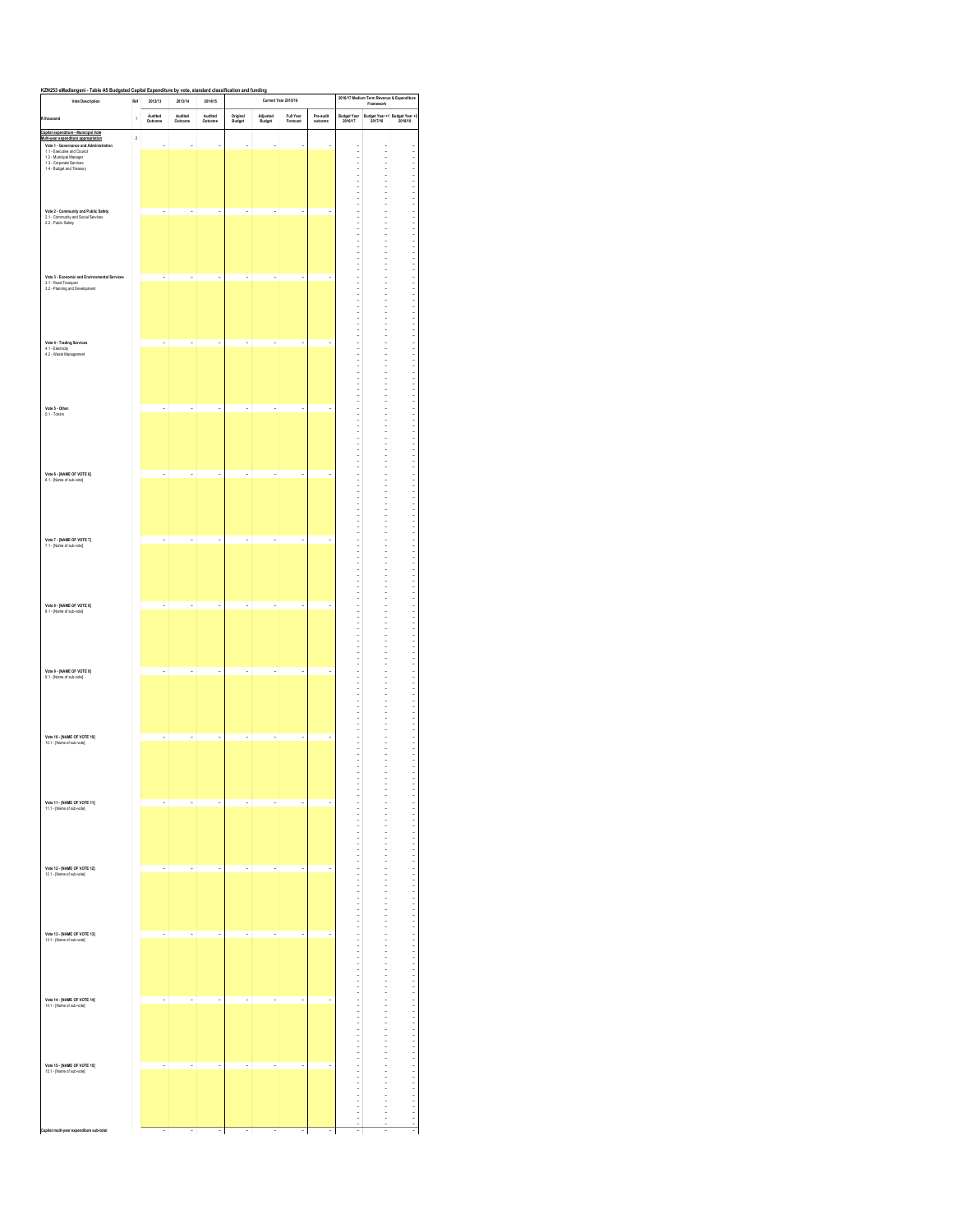## **KZN253 eMadlangeni - Table A6 Budgeted Financial Position**

| Description                              | Ref            | 2012/13                  | 2013/14                  | 2014/15                  |                           | Current Year 2015/16      |                              |                          |                               | 2016/17 Medium Term Revenue & Expenditure<br>Framework |          |
|------------------------------------------|----------------|--------------------------|--------------------------|--------------------------|---------------------------|---------------------------|------------------------------|--------------------------|-------------------------------|--------------------------------------------------------|----------|
| <b>R</b> thousand                        |                | Audited<br>Outcome       | Audited<br>Outcome       | Audited<br>Outcome       | Original<br><b>Budget</b> | Adjusted<br><b>Budget</b> | <b>Full Year</b><br>Forecast | Pre-audit<br>outcome     | <b>Budget Year</b><br>2016/17 | Budget Year +1 Budget Year +2<br>2017/18               | 2018/19  |
| <b>ASSETS</b>                            |                |                          |                          |                          |                           |                           |                              |                          |                               |                                                        |          |
| <b>Current assets</b>                    |                |                          |                          |                          |                           |                           |                              |                          |                               |                                                        |          |
| Cash                                     |                | 4 5 0 6                  | 8 0 1 5                  | 8 3 4 5                  | 1 3 1 5                   | 23725                     | 23725                        | 23 7 25                  | 30 509                        | 39 0 76                                                | 48 542   |
| Call investment deposits                 | 1              | 23 817                   | 17 908                   | 19418                    | 15 579                    | 300                       | 300                          | 300                      | 18717                         | 18 978                                                 | 300      |
| Consumer debtors                         | 1              | 4 3 6 3                  | 8825                     | 11 482                   | 21 504                    | 21 504                    | 21 504                       | 21 504                   | 22 972                        | 30 828                                                 | 39 440   |
| Other debtors                            |                | 55                       | 55                       | 1550                     | 55                        | 55                        | 55                           | 55                       |                               |                                                        |          |
| Current portion of long-term receivables |                |                          |                          |                          |                           |                           |                              |                          |                               |                                                        |          |
| Inventory                                | $\overline{2}$ |                          |                          |                          |                           |                           |                              |                          |                               |                                                        |          |
| <b>Total current assets</b>              |                | 32 741                   | 34 804                   | 40795                    | 38 454                    | 45 584                    | 45 584                       | 45 584                   | 72 198                        | 88 883                                                 | 88 282   |
| Non current assets                       |                |                          |                          |                          |                           |                           |                              |                          |                               |                                                        |          |
| Long-term receivables                    |                |                          |                          |                          |                           |                           |                              |                          |                               |                                                        |          |
| Investments                              |                | 45725                    | 44 4 32                  |                          | 41737                     |                           |                              |                          |                               |                                                        |          |
| Investment property                      |                |                          |                          | 43 889                   |                           | 41737                     | 41737                        | 41737                    | 41 236                        | 39 814                                                 | 38 509   |
| <b>Investment in Associate</b>           |                |                          |                          |                          |                           |                           |                              |                          |                               |                                                        |          |
| Property, plant and equipment            | 3              | 45 657                   | 55 698                   | 71932                    | 94 580                    | 93 601                    | 93 601                       | 93 601                   | 106 416                       | 122 127                                                | 143 322  |
| Agricultural                             |                |                          |                          |                          |                           |                           |                              |                          |                               |                                                        |          |
| Biological                               |                |                          |                          |                          |                           |                           |                              |                          |                               |                                                        |          |
| Intangible                               |                | 260                      | 118                      | 367                      | ÷                         | 372                       | 372                          | 372                      | 409                           | 443                                                    | 213      |
| Other non-current assets                 |                | 1490                     | 1 4 9 0                  | 1490                     | 1 4 9 0                   | 1490                      | 1 4 9 0                      | 1 4 9 0                  | 1490                          | 1 4 9 0                                                | 1490     |
| <b>Total non current assets</b>          |                | 93 132                   | 101 737                  | 117 677                  | 137 807                   | 137 200                   | 137 200                      | 137 200                  | 149 551                       | 163 874                                                | 183 534  |
| <b>TOTAL ASSETS</b>                      |                | 125 873                  | 136 541                  | 158 473                  | 176 261                   | 182784                    | 182 784                      | 182 784                  | 221 750                       | 252 757                                                | 271816   |
| <b>LIABILITIES</b>                       |                |                          |                          |                          |                           |                           |                              |                          |                               |                                                        |          |
| <b>Current liabilities</b>               |                |                          |                          |                          |                           |                           |                              |                          |                               |                                                        |          |
| Bank overdraft                           | -1             |                          |                          |                          |                           |                           |                              |                          |                               |                                                        |          |
| Borrowing                                | $\overline{4}$ | 45                       | 125                      | 130                      | 52                        | 52                        | 52                           | 52                       | 52                            | 52                                                     | 52       |
| Consumer deposits                        |                | 144                      | 150                      | 164                      | 180                       | 180                       | 180                          | 180                      |                               |                                                        |          |
| Trade and other payables                 | 4              | 16 476                   | 10761                    | 10709                    | 16 960                    | 20 999                    | 20 999                       | 20 999                   | 7 2 7 3                       | 7 2 6 7                                                | 7949     |
| Provisions                               |                | 966                      | 1 3 9 1                  | 1467                     | 1619                      | 1619                      | 1619                         | 1619                     | 1707                          | 1837                                                   | 1965     |
| <b>Total current liabilities</b>         |                | 17630                    | 12 4 26                  | 12 470                   | 18 811                    | 22 850                    | 22 850                       | 22 850                   | 9033                          | 9157                                                   | 9966     |
| Non current liabilities                  |                |                          |                          |                          |                           |                           |                              |                          |                               |                                                        |          |
| Borrowing                                |                | 914                      | 863                      | 808                      | 811                       | 811                       | 811                          | 811                      | 703                           | 651                                                    | 598      |
| Provisions                               |                | 6721                     | 7 1 6 6                  | 7 5 0 5                  | 7898                      | 7898                      | 7898                         | 7898                     | 8 2 7 3                       | 8 6 8 9                                                | 9 1 3 0  |
| <b>Total non current liabilities</b>     |                | 7635                     | 8 0 29                   | 8 3 1 3                  | 8709                      | 8709                      | 8709                         | 8709                     | 8976                          | 9 3 4 0                                                | 9728     |
| <b>TOTAL LIABILITIES</b>                 |                | 25 265                   | 20 455                   | 20783                    | 27 520                    | 31 559                    | 31 559                       | 31 559                   | 18 009                        | 18 497                                                 | 19 694   |
|                                          |                |                          |                          |                          |                           |                           |                              |                          |                               |                                                        |          |
| <b>NET ASSETS</b>                        | 5              | 100 608                  | 116 086                  | 137 690                  | 148 741                   | 151 225                   | 151 225                      | 151 225                  | 203 741                       | 234 259                                                | 252 122  |
| <b>COMMUNITY WEALTH/EQUITY</b>           |                |                          |                          |                          |                           |                           |                              |                          |                               |                                                        |          |
| Accumulated Surplus/(Deficit)            |                | 100 608                  | 116 086                  | 137 690                  | 148 741                   | 151 225                   | 151 225                      | 151 225                  | 203 741                       | 234 259                                                | 252 122  |
| Reserves                                 | 4              | $\overline{\phantom{0}}$ | $\overline{\phantom{a}}$ | $\overline{\phantom{a}}$ | $\overline{\phantom{0}}$  | $\overline{a}$            | $\overline{\phantom{m}}$     | $\overline{\phantom{m}}$ | $\overline{\phantom{m}}$      | $\overline{\phantom{0}}$                               | $\equiv$ |
|                                          |                |                          |                          |                          |                           |                           |                              |                          |                               |                                                        |          |
| TOTAL COMMUNITY WEALTH/EQUITY            | 5              | 100 608                  | 116 086                  | 137 690                  | 148 741                   | 151 225                   | 151 225                      | 151 225                  | 203 741                       | 234 259                                                | 252 122  |

*References*

*1. Detail to be provided in Table SA3*

*2. Include completed low cost housing to be transferred to beneficiaries within 12 months*

*3. Include 'Construction-work-in-progress' (disclosed separately in annual financial statements)*

*4. Detail to be provided in Table SA3. Includes reserves to be funded by statute.*

*5. Net assets must balance with Total Community Wealth/Equity*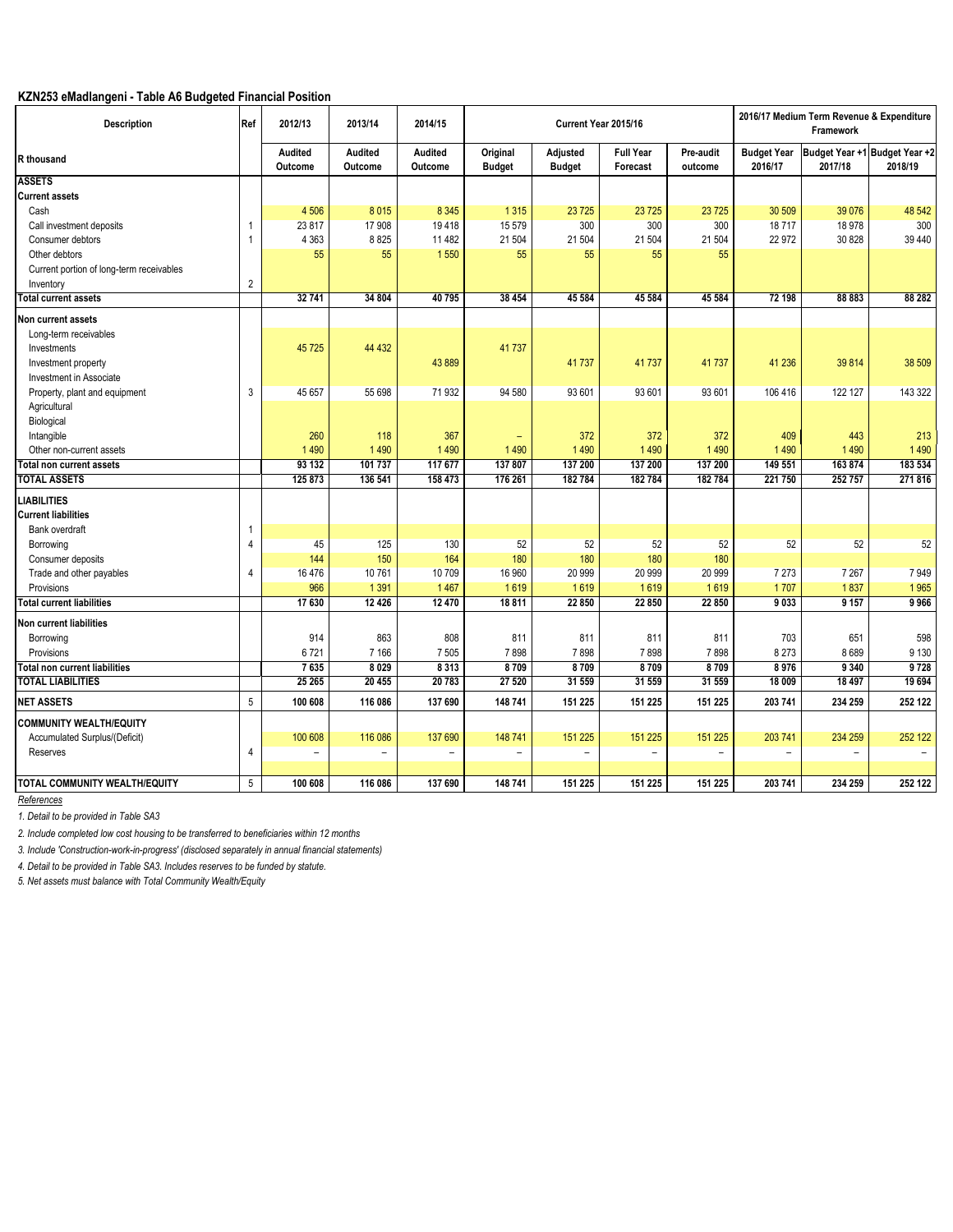# **KZN253 eMadlangeni - Table A7 Budgeted Cash Flows**

| <b>Description</b>                                | Ref            | 2012/13                   | 2013/14                   | 2014/15                   |                           | Current Year 2015/16      |                              |                      |                               | 2016/17 Medium Term Revenue & Expenditure<br>Framework |                                          |
|---------------------------------------------------|----------------|---------------------------|---------------------------|---------------------------|---------------------------|---------------------------|------------------------------|----------------------|-------------------------------|--------------------------------------------------------|------------------------------------------|
| R thousand                                        |                | <b>Audited</b><br>Outcome | <b>Audited</b><br>Outcome | <b>Audited</b><br>Outcome | Original<br><b>Budget</b> | Adjusted<br><b>Budget</b> | <b>Full Year</b><br>Forecast | Pre-audit<br>outcome | <b>Budget Year</b><br>2016/17 | 2017/18                                                | Budget Year +1 Budget Year +2<br>2018/19 |
| <b>CASH FLOW FROM OPERATING ACTIVITIES</b>        |                |                           |                           |                           |                           |                           |                              |                      |                               |                                                        |                                          |
| Receipts                                          |                |                           |                           |                           |                           |                           |                              |                      |                               |                                                        |                                          |
| Property rates, penalties & collection charges    |                | 17 703                    | 11 253                    | 10 940                    | 11 0 38                   | 11 0 38                   | 11 0 38                      | 11 0 38              | 17830                         | 18 864                                                 | 19 9 58                                  |
| Service charges                                   |                |                           |                           | 13 340                    | 8631                      | 8631                      | 8631                         | 8631                 | 18 152                        | 19 20 5                                                | 20 318                                   |
| Other revenue                                     |                | 5 6 5 7                   | 14 611                    | 1 3 3 9                   | 3709                      | 3 9 6 6                   | 3 9 6 6                      | 3 9 6 6              | 10 595                        | 11 4 10                                                | 12 372                                   |
| Government - operating                            |                | 16 70 6                   | 18 318                    | 30 247                    | 25 650                    | 27 650                    | 27 650                       | 27 650               | 37 526                        | 29 3 90                                                | 30 340                                   |
| Government - capital                              |                | 10 4 61                   | 9932                      | 9050                      | 19 183                    | 19 183                    | 19 183                       | 19 183               | 17913                         | 19 4 54                                                | 24 730                                   |
| Interest                                          |                | 864                       | 1 2 9 3                   | 1 2 9 3                   | 1 1 3 0                   | 1480                      | 1 4 8 0                      | 1 4 8 0              | 1554                          | 1644                                                   | 1739                                     |
| <b>Dividends</b>                                  |                |                           |                           |                           |                           |                           |                              |                      |                               |                                                        | $\overline{\phantom{0}}$                 |
| Payments                                          |                |                           |                           |                           |                           |                           |                              |                      |                               |                                                        |                                          |
| Suppliers and employees                           |                | (35766)                   | (43217)                   | (42297)                   | (51 224)                  | (49544)                   | (49544)                      | (49 544)             | (65124)                       | (67728)                                                | (71178)                                  |
| Finance charges                                   |                | (108)                     | (103)                     | (98)                      | (101)                     | (101)                     | (101)                        | (101)                | (101)                         | (107)                                                  | (113)                                    |
| <b>Transfers and Grants</b>                       |                |                           |                           |                           |                           |                           |                              |                      | (7249)                        | (4 110)                                                | (3970)                                   |
| NET CASH FROM/(USED) OPERATING ACTIVITIES         |                | 15 5 18                   | 12 087                    | 23815                     | 18 016                    | 22 30 2                   | 22 30 2                      | 22 30 2              | 31 095                        | 28 0 21                                                | 34 196                                   |
| <b>CASH FLOWS FROM INVESTING ACTIVITIES</b>       |                |                           |                           |                           |                           |                           |                              |                      |                               |                                                        |                                          |
| Receipts                                          |                |                           |                           |                           |                           |                           |                              |                      |                               |                                                        |                                          |
| Proceeds on disposal of PPE                       |                |                           | 616                       |                           |                           |                           |                              |                      | $\overline{\phantom{0}}$      | -                                                      |                                          |
| Decrease (Increase) in non-current debtors        |                |                           |                           |                           |                           |                           |                              |                      |                               |                                                        |                                          |
| Decrease (increase) other non-current receivables |                |                           |                           |                           |                           |                           |                              |                      | -                             | -                                                      |                                          |
| Decrease (increase) in non-current investments    |                | (8554)                    | 5 9 0 9                   |                           |                           |                           |                              |                      | -                             |                                                        |                                          |
| Payments                                          |                |                           |                           |                           |                           |                           |                              |                      |                               |                                                        |                                          |
| Capital assets                                    |                | (8105)                    | (15131)                   | (22 225)                  | (23651)                   | (25991)                   | (25991)                      | (25991)              | (22772)                       | (19454)                                                | (24730)                                  |
| NET CASH FROM/(USED) INVESTING ACTIVITIES         |                | (16659)                   | (8607)                    | (22 225)                  | (23651)                   | (25991)                   | (25991)                      | (25 991)             | (22772)                       | (19454)                                                | (24730)                                  |
| CASH FLOWS FROM FINANCING ACTIVITIES              |                |                           |                           |                           |                           |                           |                              |                      |                               |                                                        |                                          |
|                                                   |                |                           |                           |                           |                           |                           |                              |                      |                               |                                                        |                                          |
| Receipts<br>Short term loans                      |                |                           |                           |                           |                           |                           |                              |                      | -                             |                                                        |                                          |
|                                                   |                |                           |                           |                           |                           |                           |                              |                      |                               | -                                                      |                                          |
| Borrowing long term/refinancing                   |                |                           |                           |                           |                           |                           | 3                            |                      | $\overline{\phantom{0}}$      | -                                                      |                                          |
| Increase (decrease) in consumer deposits          |                |                           |                           |                           |                           | $\overline{3}$            |                              | $\overline{3}$       | $\overline{\phantom{0}}$      | $\overline{\phantom{0}}$                               |                                          |
| Payments                                          |                |                           |                           |                           |                           |                           |                              |                      |                               |                                                        |                                          |
| Repayment of borrowing                            |                | (41)                      | 29                        | (51)                      | (52)                      | (52)                      | (52)                         | (52)                 | $\overline{a}$                | -                                                      | -                                        |
| NET CASH FROM/(USED) FINANCING ACTIVITIES         |                | (41)                      | $\overline{29}$           | (51)                      | (52)                      | (49)                      | (49)                         | (49)                 | $\qquad \qquad -$             | $\qquad \qquad -$                                      | $\overline{\phantom{a}}$                 |
| NET INCREASE/ (DECREASE) IN CASH HELD             |                | (1182)                    | 3 5 0 9                   | 1 5 4 0                   | (5688)                    | (3738)                    | (3738)                       | (3738)               | 8323                          | 8 5 6 7                                                | 9466                                     |
| Cash/cash equivalents at the year begin:          | $\overline{2}$ | 5688                      | 4 5 0 6                   | 25 9 24                   | 7 000                     | 25 9 24                   | 25 9 24                      | 25 9 24              | 22 186                        | 30 509                                                 | 39 076                                   |
| Cash/cash equivalents at the year end:            | $\overline{2}$ | 4506                      | 8015                      | 27 463                    | 1312                      | 22 186                    | 22 186                       | 22 186               | 30 509                        | 39 076                                                 | 48 542                                   |

*References*

*1. Local/District municipalities to include transfers from/to District/Local Municipalities*

*2. Cash equivalents includes investments with maturities of 3 months or less*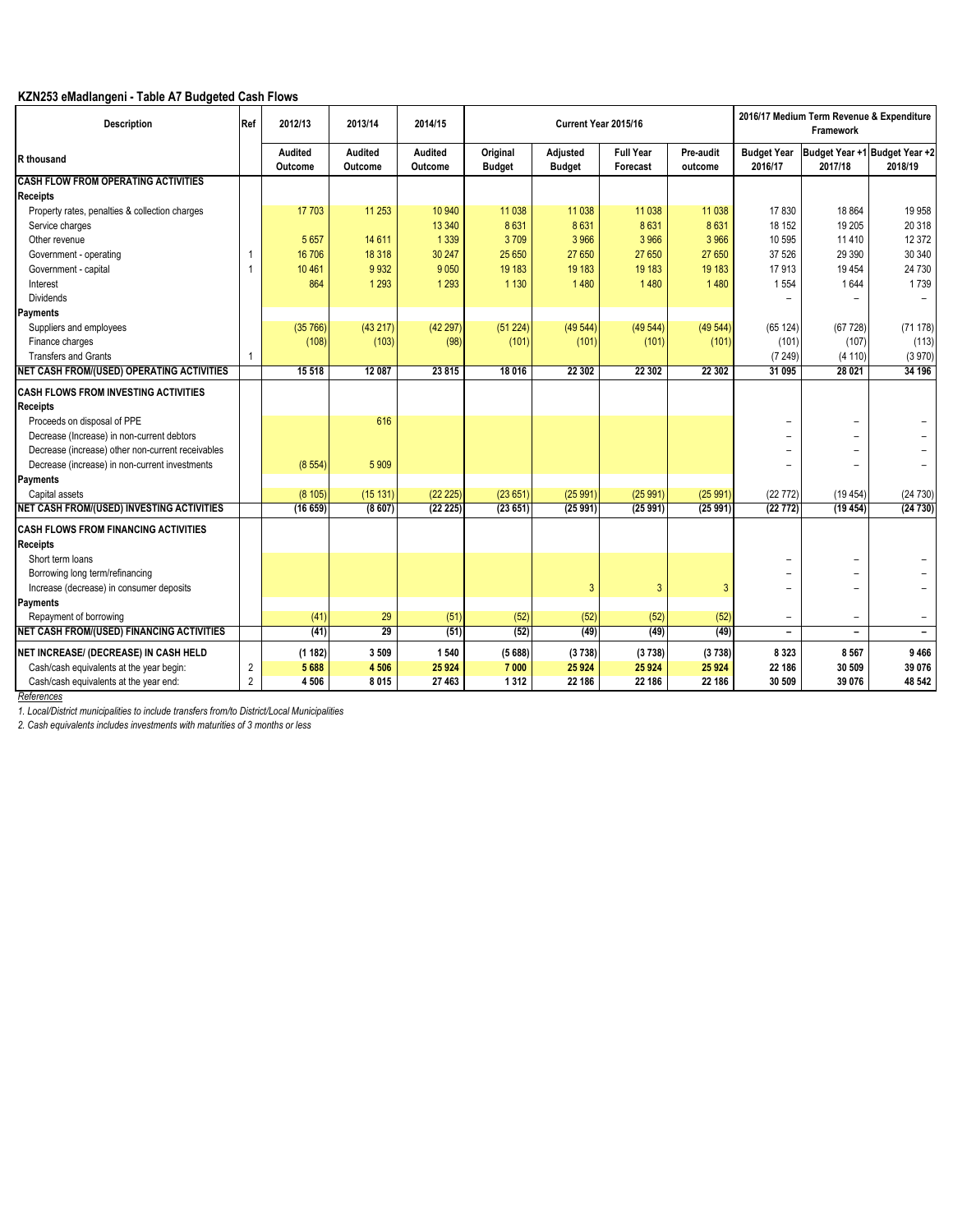## **KZN253 eMadlangeni - Table A8 Cash backed reserves/accumulated surplus reconciliation**

| <b>Description</b>                         | Ref            | 2012/13                   | 2013/14            | 2014/15            |                           | Current Year 2015/16             |                              |                      |                               | 2016/17 Medium Term Revenue & Expenditure<br>Framework |         |
|--------------------------------------------|----------------|---------------------------|--------------------|--------------------|---------------------------|----------------------------------|------------------------------|----------------------|-------------------------------|--------------------------------------------------------|---------|
| R thousand                                 |                | <b>Audited</b><br>Outcome | Audited<br>Outcome | Audited<br>Outcome | Original<br><b>Budget</b> | <b>Adjusted</b><br><b>Budget</b> | <b>Full Year</b><br>Forecast | Pre-audit<br>outcome | <b>Budget Year</b><br>2016/17 | Budget Year +1 Budget Year +2<br>2017/18               | 2018/19 |
| Cash and investments available             |                |                           |                    |                    |                           |                                  |                              |                      |                               |                                                        |         |
| Cash/cash equivalents at the year end      |                | 4 5 0 6                   | 8015               | 27 4 63            | 1 3 1 2                   | 22 186                           | 22 186                       | 22 186               | 30 509                        | 39 0 76                                                | 48 542  |
| Other current investments > 90 days        |                | 23 817                    | 17 908             | 300                | 15 5 82                   | 1839                             | 1839                         | 1839                 | 18717                         | 18 978                                                 | 300     |
| Non current assets - Investments           |                | 45725                     | 44 432             | -                  | 41737                     | -                                |                              |                      |                               | -                                                      |         |
| Cash and investments available:            |                | 74 048                    | 70 356             | 27 763             | 58 631                    | 24 0 25                          | 24 0 25                      | 24 0 25              | 49 227                        | 58 054                                                 | 48 842  |
| Application of cash and investments        |                |                           |                    |                    |                           |                                  |                              |                      |                               |                                                        |         |
| Unspent conditional transfers              |                | 11 562                    | 4745               | 1893               | -                         | $\overline{\phantom{0}}$         | $\overline{\phantom{0}}$     |                      | $\qquad \qquad$               | -                                                      |         |
| Unspent borrowing                          |                | -                         |                    |                    | -                         | $\overline{\phantom{0}}$         | $\overline{\phantom{0}}$     |                      |                               | -                                                      |         |
| Statutory requirements                     | $\overline{2}$ |                           |                    |                    |                           |                                  |                              |                      |                               |                                                        |         |
| Other working capital requirements         | 3              | (492)                     | (2377)             | (1964)             | (689)                     | 790                              | 790                          | 790                  | (15699)                       | (23 561)                                               | (31491) |
| Other provisions                           |                |                           |                    |                    |                           |                                  |                              |                      |                               |                                                        |         |
| Long term investments committed            |                | -                         | Ξ.                 | -                  | -                         | $\qquad \qquad \blacksquare$     | $\qquad \qquad \blacksquare$ | $\equiv$             | $\overline{\phantom{0}}$      | -                                                      |         |
| Reserves to be backed by cash/investments  | 5              |                           |                    |                    |                           |                                  |                              |                      |                               |                                                        |         |
| Total Application of cash and investments: |                | 11 070                    | 2 3 6 8            | (71)               | (689)                     | 790                              | 790                          | 790                  | (15699)                       | (23 561)                                               | (31491) |
| Surplus(shortfall)                         |                | 62978                     | 67987              | 27 834             | 59 321                    | 23 235                           | 23 234                       | 23 234               | 64 926                        | 81 615                                                 | 80 333  |
| References                                 |                |                           |                    |                    |                           |                                  |                              |                      |                               |                                                        |         |

*1. Must reconcile with Budgeted Cash Flows*

*2. For example: VAT, taxation*

*3. Council approval for policy required - include sufficient working capital (e.g. allowing for a % of current debtors > 90 days as uncollectable)*

*4. For example: sinking fund requirements for borrowing*

*5. Council approval required for each reserve created and basis of cash backing of reserves*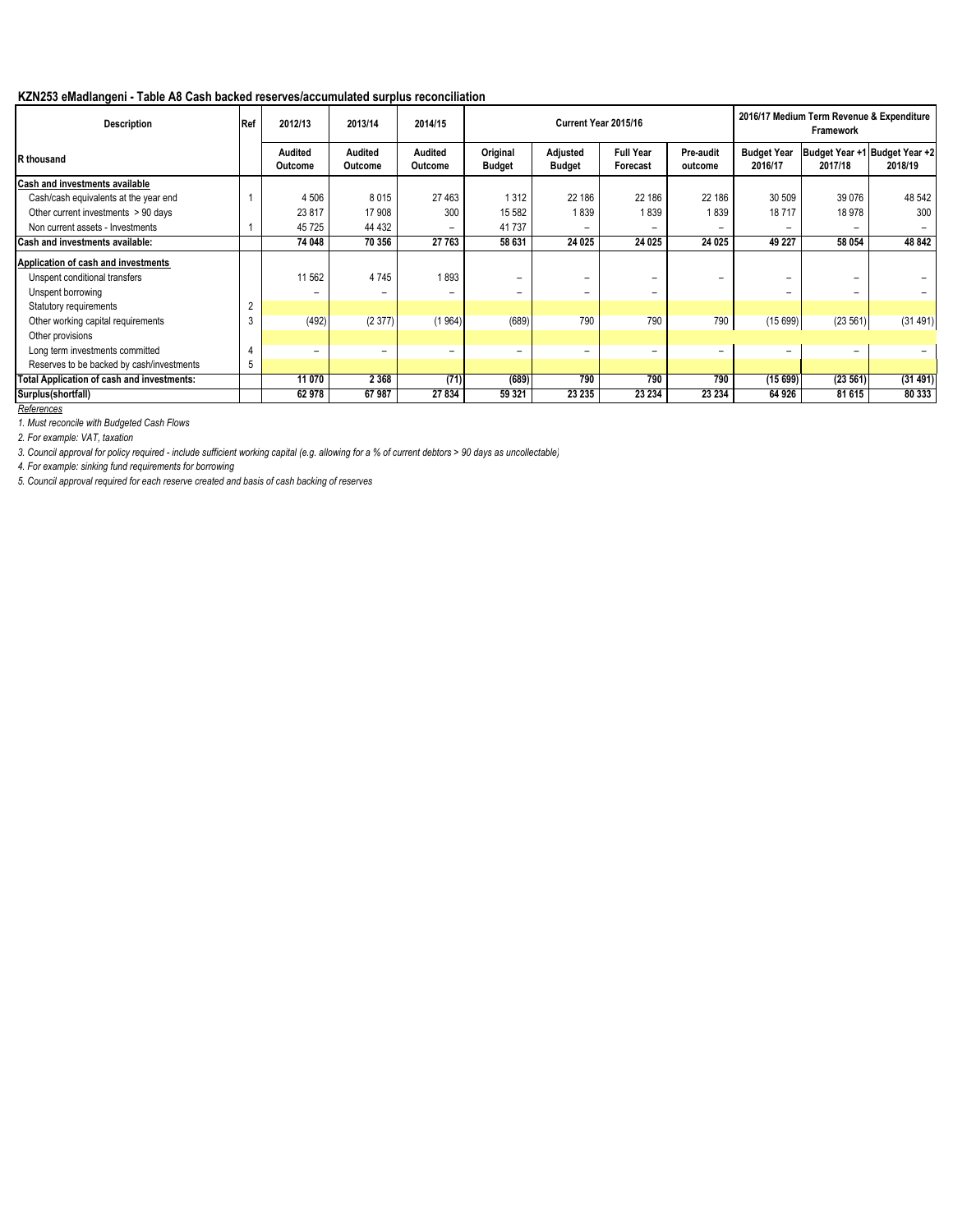#### **KZN253 eMadlangeni - Table A9 Asset Management**

| Description                                           | Ref            | 2012/13                          | 2013/14                  | 2014/15                  |                                  | Current Year 2015/16      |                               |                               | 2016/17 Medium Term Revenue & Expenditure<br>Framework |                                            |
|-------------------------------------------------------|----------------|----------------------------------|--------------------------|--------------------------|----------------------------------|---------------------------|-------------------------------|-------------------------------|--------------------------------------------------------|--------------------------------------------|
| R thousand                                            |                | Audited<br>Outcome               | Audited<br>Outcome       | Audited<br>Outcome       | <b>Original Budget</b>           | Adjusted<br><b>Budget</b> | <b>Full Year</b><br>Forecast  | <b>Budget Year</b><br>2016/17 | 2017/18                                                | Budget Year +1 Budget Year +2<br>2018/19   |
| <b>CAPITAL EXPENDITURE</b>                            |                |                                  |                          |                          |                                  |                           |                               |                               |                                                        |                                            |
| <b>Total New Assets</b>                               | $\mathbf{1}$   | 8 0 7 9                          | 15 131                   | 21 228                   | 19 173                           | 20 593                    | 20 593                        | 22 772                        | 19 4 54                                                | 24 730                                     |
| Infrastructure - Road transport                       |                | 7903                             | 9964                     | 20 248                   | 5723                             | 8 1 4 6                   | 8 1 4 6                       | 12 5 22                       | 19 4 5 4                                               | 24 730                                     |
| Infrastructure - Electricity                          |                |                                  | 3 4 3 5                  | $\overline{a}$           | 10 000                           | 8 0 0 0                   | 8 0 0 0                       | 8 100                         |                                                        | $\overline{\phantom{0}}$                   |
| Infrastructure - Water                                |                |                                  |                          |                          |                                  |                           | L,                            |                               |                                                        | $\overline{a}$                             |
| Infrastructure - Sanitation<br>Infrastructure - Other |                | L,                               | L,                       | $\overline{a}$           | $\overline{a}$<br>$\overline{a}$ | L,<br>L,                  | $\overline{a}$                |                               |                                                        | $\overline{a}$                             |
| Infrastructure                                        |                | 7 903                            | 13 399                   | 20 248                   | 15723                            | 16 146                    | 16 146                        | 20 622                        | 19 454                                                 | 24 730                                     |
| Community                                             |                | $\overline{\phantom{a}}$         |                          |                          | $\overline{a}$                   | $\overline{\phantom{a}}$  | $\overline{\phantom{a}}$      |                               |                                                        | $\overline{a}$                             |
| Heritage assets                                       |                | $\overline{a}$                   | $\overline{a}$           | $\overline{a}$           | $\overline{a}$                   | $\overline{a}$            | $\overline{a}$                | $\overline{a}$                | $\overline{a}$                                         | $\overline{a}$                             |
| Investment properties                                 |                | $\overline{\phantom{a}}$         |                          |                          |                                  |                           | $\overline{\phantom{a}}$      |                               | $\overline{\phantom{a}}$                               |                                            |
| Other assets                                          | 6              | 175                              | 1733                     | 980                      | 3 4 5 0                          | 4 4 4 7                   | 4 4 4 7                       | 2 150                         | ÷                                                      | $\overline{\phantom{0}}$                   |
| Agricultural Assets                                   |                |                                  |                          |                          |                                  |                           |                               |                               |                                                        |                                            |
| <b>Biological assets</b>                              |                | $\overline{a}$                   |                          | $\overline{a}$           | ÷                                | -                         |                               |                               | $\overline{a}$                                         |                                            |
| Intangibles                                           |                | $\overline{a}$                   | $\overline{a}$           | $\overline{a}$           | $\overline{a}$                   | $\overline{a}$            | $\overline{a}$                | $\overline{a}$                | $\overline{a}$                                         | $\overline{a}$                             |
| <b>Total Renewal of Existing Assets</b>               | $\overline{2}$ | $\overline{a}$                   | $\overline{a}$           | $\overline{a}$           | 5723                             | $\overline{a}$            | $\overline{a}$                |                               |                                                        | $\overline{a}$                             |
| Infrastructure - Road transport                       |                | $\overline{a}$                   | $\overline{a}$           | $\overline{a}$           | 5723                             | $\overline{\phantom{a}}$  | $\overline{a}$                | $\overline{a}$                | $\overline{a}$                                         | $\overline{a}$                             |
| Infrastructure - Electricity                          |                | $\overline{a}$                   | $\overline{a}$           | $\overline{\phantom{a}}$ |                                  | ÷                         | $\overline{a}$                | $\overline{a}$                | ÷                                                      | $\overline{\phantom{a}}$                   |
| Infrastructure - Water                                |                | $\overline{a}$                   | $\overline{a}$           | $\overline{\phantom{a}}$ | $\overline{a}$                   | $\overline{\phantom{0}}$  | $\overline{a}$                | $\overline{a}$                | $\overline{\phantom{a}}$                               | $\overline{\phantom{0}}$                   |
| Infrastructure - Sanitation                           |                | $\overline{a}$                   | $\overline{a}$           | $\overline{a}$           |                                  |                           | L,                            |                               |                                                        | $\overline{a}$                             |
| Infrastructure - Other                                |                | ÷,                               | L,                       | $\overline{a}$           | $\overline{a}$                   | $\overline{a}$            | $\overline{a}$                | $\overline{a}$                | $\overline{a}$                                         | $\overline{a}$                             |
| Infrastructure                                        |                | L.                               | $\equiv$                 | $\overline{a}$           | 5723                             | L.                        | $\equiv$                      | $\equiv$                      | $\equiv$                                               | $\bar{a}$                                  |
| Community                                             |                | $\overline{a}$                   |                          | $\overline{a}$           |                                  | -                         |                               |                               |                                                        |                                            |
| Heritage assets                                       |                |                                  |                          |                          |                                  |                           |                               |                               |                                                        |                                            |
| Investment properties                                 |                | $\overline{a}$                   | $\overline{a}$           | $\overline{a}$           | J.                               | $\overline{a}$            | $\overline{a}$                | $\overline{a}$                | $\overline{a}$                                         | $\overline{a}$                             |
| Other assets                                          | $6\phantom{1}$ | $\overline{a}$                   | $\overline{a}$           | $\overline{a}$           | $\overline{a}$                   | $\overline{\phantom{a}}$  | $\overline{a}$                | $\overline{a}$                | $\overline{a}$                                         | $\overline{a}$                             |
| <b>Agricultural Assets</b>                            |                | $\overline{a}$                   |                          | L,                       | $\overline{a}$                   |                           | $\overline{a}$                |                               |                                                        |                                            |
| <b>Biological assets</b>                              |                | L,                               | L,                       | $\overline{a}$           | $\overline{a}$                   |                           | L,                            |                               |                                                        | $\overline{a}$                             |
| Intangibles                                           |                | $\overline{\phantom{0}}$         | $\overline{a}$           | $\qquad \qquad -$        | $\qquad \qquad -$                | $\overline{a}$            | $\overline{a}$                | $\overline{a}$                | $\overline{a}$                                         | $\overline{\phantom{0}}$                   |
| <b>Total Capital Expenditure</b>                      | 4              |                                  |                          |                          |                                  |                           |                               |                               |                                                        |                                            |
| Infrastructure - Road transport                       |                | 7903                             | 9964                     | 20 248                   | 11 4 46                          | 8 1 4 6                   | 8 1 4 6                       | 12 5 22                       | 19 454                                                 | 24 730                                     |
| Infrastructure - Electricity                          |                |                                  | 3 4 3 5                  |                          | 10 000                           | 8 0 0 0                   | 8 0 0 0                       | 8 100                         |                                                        | $\overline{\phantom{a}}$                   |
| Infrastructure - Water                                |                | $\overline{a}$                   |                          | $\overline{a}$           |                                  |                           | $\overline{\phantom{a}}$      |                               | $\overline{a}$                                         | $\overline{a}$                             |
| Infrastructure - Sanitation                           |                | $\overline{a}$<br>$\overline{a}$ | $\overline{a}$           | $\overline{\phantom{a}}$ | $\overline{a}$<br>$\overline{a}$ | $\overline{a}$            | ÷<br>$\overline{\phantom{a}}$ | $\overline{a}$                | $\overline{\phantom{a}}$                               | $\overline{\phantom{a}}$<br>$\overline{a}$ |
| Infrastructure - Other<br>Infrastructure              |                | 7 903                            | 13 399                   | 20 248                   | 21 446                           | 16 146                    | 16 146                        | 20 622                        | 19 454                                                 | 24 730                                     |
| Community                                             |                |                                  |                          |                          |                                  |                           |                               |                               |                                                        |                                            |
| Heritage assets                                       |                | $\overline{a}$                   |                          | $\overline{a}$           |                                  |                           | $\overline{a}$                |                               |                                                        |                                            |
| Investment properties                                 |                |                                  |                          |                          |                                  |                           |                               |                               |                                                        |                                            |
| Other assets                                          |                | 175                              | 1733                     | 980                      | 3 4 5 0                          | 4 4 4 7                   | 4 4 4 7                       | 2 1 5 0                       | $\overline{a}$                                         | $\overline{a}$                             |
| Agricultural Assets                                   |                | $\overline{a}$                   |                          |                          | ۳                                |                           |                               |                               | ۰                                                      | $\overline{\phantom{0}}$                   |
| <b>Biological assets</b>                              |                | $\overline{a}$                   |                          | $\overline{a}$           | $\overline{a}$                   |                           | L,                            |                               |                                                        | $\overline{a}$                             |
| Intangibles                                           |                |                                  |                          |                          | $\overline{a}$                   |                           |                               |                               |                                                        |                                            |
| TOTAL CAPITAL EXPENDITURE - Asset class               | $\overline{2}$ | 8 0 7 9                          | 15 131                   | 21 228                   | 24 8 96                          | 20 593                    | 20 593                        | 22 772                        | 19 454                                                 | 24 730                                     |
| ASSET REGISTER SUMMARY - PPE (WDV)                    | $\overline{5}$ |                                  |                          |                          |                                  |                           |                               |                               |                                                        |                                            |
| Infrastructure - Road transport                       |                | 26 868                           | 36 115                   | 50 697                   | 74 192                           | 46 012                    | 46 012                        | 64 421                        | 81735                                                  | 104 400                                    |
| Infrastructure - Electricity                          |                |                                  |                          |                          |                                  |                           |                               |                               |                                                        |                                            |
| Infrastructure - Water                                |                |                                  |                          |                          |                                  |                           |                               |                               |                                                        |                                            |
| Infrastructure - Sanitation                           |                |                                  |                          |                          |                                  |                           |                               |                               |                                                        |                                            |
| Infrastructure - Other                                |                |                                  |                          |                          |                                  |                           |                               |                               |                                                        |                                            |
| Infrastructure                                        |                | 26 868                           | 36 115                   | 50 697                   | 74 192                           | 46 012                    | 46 012                        | 64 421                        | 81 735                                                 | 104 400                                    |
| Community                                             |                | 3 1 8 5                          | 2994                     | 2886                     | 3 0 6 7                          | 2727                      | 2727                          | 2561                          | 2 3 8 5                                                | 2 1 9 8                                    |
| Heritage assets                                       |                | ÷                                | ÷                        | 43 889                   | $\overline{a}$                   |                           |                               | 41 236                        | 39 8 14                                                | 38 509                                     |
| Investment properties                                 |                |                                  |                          |                          |                                  | 41 737                    | 41737                         |                               |                                                        |                                            |
| Other assets<br><b>Agricultural Assets</b>            |                | 15 605                           | 16 589<br>$\overline{a}$ | 18 349<br>$\overline{a}$ | 17 321<br>$\overline{a}$         | 39 083<br>$\overline{a}$  | 39 083<br>$\overline{a}$      | 39 434                        | 38 008<br>۰                                            | 36 7 24<br>$\overline{\phantom{a}}$        |
| <b>Biological assets</b>                              |                | $\overline{a}$                   | L,                       |                          | $\overline{a}$                   |                           | L,                            |                               |                                                        | $\overline{a}$                             |
| Intangibles                                           |                | 260                              | 118                      | 367                      |                                  | 372                       | 372                           | 409                           | 443                                                    | 213                                        |
| TOTAL ASSET REGISTER SUMMARY - PPE (WDV)              | 5              | 45 917                           | 55 815                   | 116 187                  | 94 580                           | 129 931                   | 129 931                       | 148 061                       | 162 384                                                | 182 044                                    |
| <b>EXPENDITURE OTHER ITEMS</b>                        |                |                                  |                          |                          |                                  |                           |                               |                               |                                                        |                                            |
| Depreciation & asset impairment                       |                | 4716                             | 6 1 3 1                  | 6 20 6                   | 5 2 9 4                          | 6 2 7 3                   | 6 2 7 3                       | 5808                          | 5731                                                   | 5439                                       |
| <b>Repairs and Maintenance by Asset Class</b>         | $\mathsf 3$    | 1 1 4 1                          | 570                      |                          | 7593                             |                           | $\overline{a}$                | 6 1 9 3                       | 6 3 0 2                                                | 6658                                       |
| Infrastructure - Road transport                       |                | 166                              | 275                      | $\overline{a}$           | 7593                             | ÷                         | $\overline{a}$                | 2 1 6 2                       | 2 2 8 7                                                | 2420                                       |
| Infrastructure - Electricity                          |                | 230                              | 115                      | $\overline{a}$           | $\overline{a}$                   | ÷                         | $\overline{\phantom{a}}$      |                               |                                                        | $\overline{\phantom{a}}$                   |
| Infrastructure - Water                                |                | ÷                                | $\overline{a}$           | $\overline{a}$           | $\overline{a}$                   | L,                        | $\overline{a}$                | $\overline{a}$                | L,                                                     | $\blacksquare$                             |
| Infrastructure - Sanitation                           |                | ÷,                               | $\overline{a}$           | $\overline{a}$           | L,                               | $\overline{a}$            | $\overline{a}$                |                               | L,                                                     | $\overline{a}$                             |
| Infrastructure - Other                                |                | $\overline{a}$                   |                          | $\overline{a}$           | $\overline{a}$                   | $\overline{\phantom{0}}$  | $\frac{1}{2}$                 |                               |                                                        |                                            |
| Infrastructure                                        |                | 396                              | 390                      | $\frac{1}{2}$            | 7593                             | $\frac{1}{2}$             | $\overline{\phantom{a}}$      | 2 1 6 2                       | 2 2 8 7                                                | 2 4 2 0                                    |
| Community                                             |                | ÷                                | $\overline{\phantom{a}}$ | $\overline{a}$           | $\overline{a}$                   | $\overline{a}$            | $\overline{\phantom{a}}$      |                               |                                                        |                                            |
| Heritage assets                                       |                | $\overline{a}$                   | $\overline{a}$           | $\overline{a}$           | $\overline{a}$                   | $\overline{a}$            | $\overline{a}$                | $\overline{a}$                | $\overline{a}$                                         | $\overline{a}$                             |
| Investment properties                                 |                | $\overline{a}$                   | ÷                        | $\overline{a}$           | $\overline{a}$                   | ÷                         | $\overline{\phantom{a}}$      | $\overline{a}$                | $\overline{\phantom{a}}$                               | $\overline{\phantom{0}}$                   |
| Other assets                                          | 6, 7           | 744                              | 180                      | $\overline{\phantom{a}}$ | $\overline{\phantom{a}}$         | ÷                         | $\overline{a}$                | 4 0 31                        | 4015                                                   | 4 2 3 8                                    |
| TOTAL EXPENDITURE OTHER ITEMS                         |                | 5 8 5 7                          | 6701                     | 6 20 6                   | 12 887                           | 6 2 7 3                   | 6 2 7 3                       | 12 000                        | 12 033                                                 | 12 097                                     |
| Renewal of Existing Assets as % of total capex        |                | 0,0%                             | 0,0%                     | 0,0%                     | 23.0%                            | 0.0%                      | 0,0%                          | 0.0%                          | 0,0%                                                   | 0.0%                                       |
| Renewal of Existing Assets as % of deprecn"           |                | 0,0%                             | 0.0%                     | 0.0%                     | 108,1%                           | 0.0%                      | 0,0%                          | 0.0%                          | 0,0%                                                   | 0.0%                                       |
| R&M as a % of PPE                                     |                | 2,5%                             | 1,0%                     | 0,0%                     | 8.0%                             | 0,0%                      | 0,0%                          | 5,8%                          | 5,2%                                                   | 4.6%                                       |
| Renewal and R&M as a % of PPE                         |                | 2,0%                             | 1,0%                     | 0,0%                     | 14,0%                            | 0,0%                      | 0,0%                          | 4,0%                          | 4,0%                                                   | 4,0%                                       |

## *References*

*1. Detail of new assets provided in Table SA34a*

*2. Detail of renewal of existing assets provided in Table SA34b*

*3. Detail of Repairs and Maintenance by Asset Class provided in Table SA34c*

*4. Must reconcile to total capital expenditure on Budgeted Capital Expenditure*

*5. Must reconcile to 'Budgeted Financial Position' (written down value)*

*6. Donated/contributed and assets funded by finance leases to be allocated to the respective category*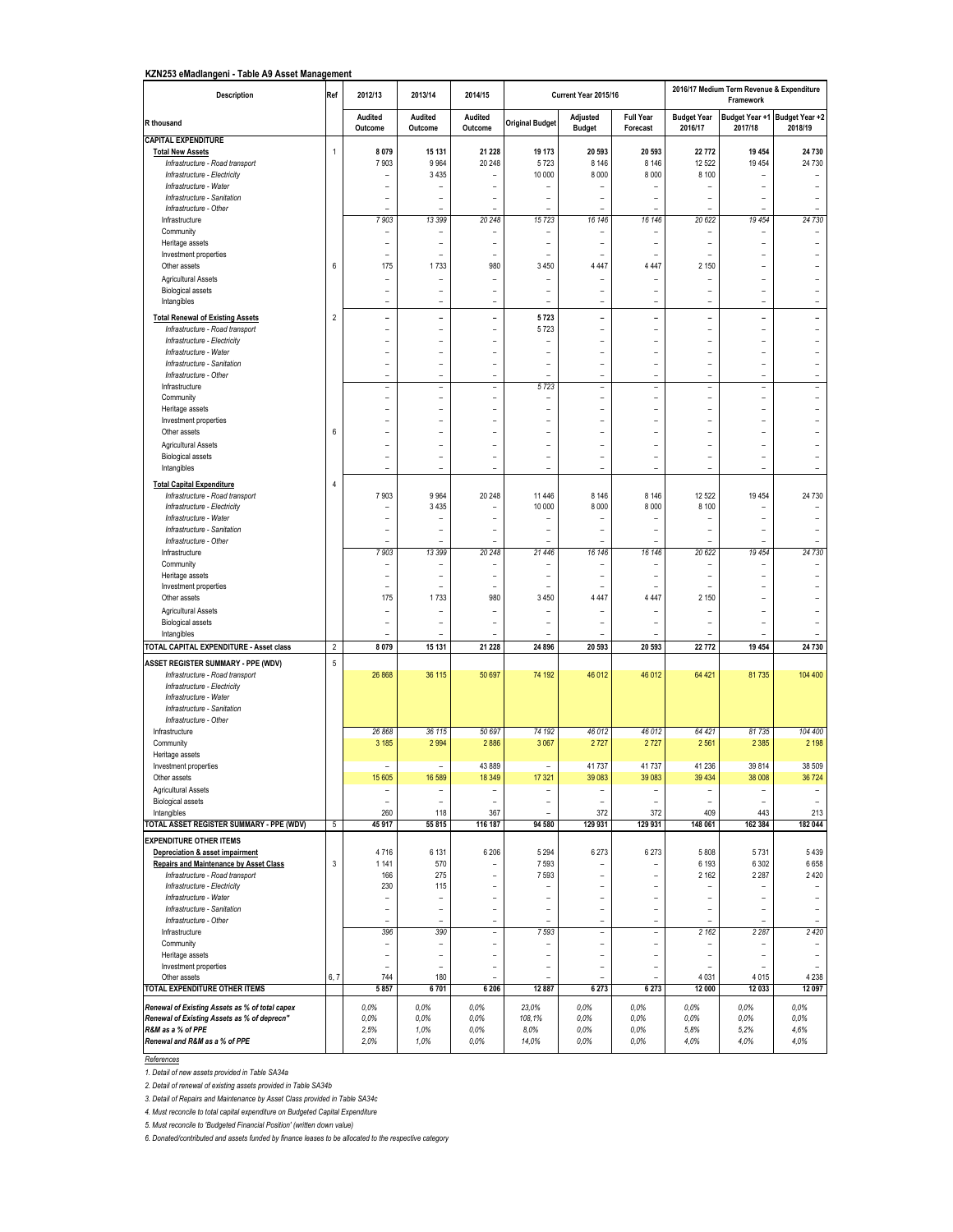#### **KZN253 eMadlangeni - Table A10 Basic service delivery measurement**

| <b>Description</b>                                                                                                                                  |                | 2012/13                                              | 2013/14                                              | 2014/15                                              |                                                      | Current Year 2015/16                                 |                                            |                                                      | 2016/17 Medium Term Revenue & Expenditure<br>Framework |                                                      |
|-----------------------------------------------------------------------------------------------------------------------------------------------------|----------------|------------------------------------------------------|------------------------------------------------------|------------------------------------------------------|------------------------------------------------------|------------------------------------------------------|--------------------------------------------|------------------------------------------------------|--------------------------------------------------------|------------------------------------------------------|
|                                                                                                                                                     | Ref            | Outcome                                              | Outcome                                              | Outcome                                              | <b>Original Budget</b>                               | Adjusted<br><b>Budget</b>                            | <b>Full Year</b><br>Forecast               | <b>Budget Year</b><br>2016/17                        | Budget Year +1 Budget Year +2<br>2017/18               | 2018/19                                              |
| <b>Household service targets</b>                                                                                                                    | $\mathbf{1}$   |                                                      |                                                      |                                                      |                                                      |                                                      |                                            |                                                      |                                                        |                                                      |
| <u>Water:</u>                                                                                                                                       |                |                                                      |                                                      |                                                      |                                                      |                                                      |                                            |                                                      |                                                        |                                                      |
| Piped water inside dwelling<br>Piped water inside yard (but not in dwelling)                                                                        |                | $\overline{a}$                                       | ÷                                                    | ÷,                                                   | $\overline{\phantom{0}}$                             | $\overline{a}$                                       | ÷                                          | $\overline{a}$                                       | $\qquad \qquad -$                                      | $\overline{\phantom{a}}$                             |
| Using public tap (at least min.service level)                                                                                                       | $\sqrt{2}$     | $\overline{a}$                                       | $\overline{\phantom{a}}$                             | $\overline{\phantom{a}}$                             | $\overline{a}$                                       | $\overline{a}$                                       | ÷                                          | $\overline{a}$                                       | $\overline{a}$                                         | $\overline{a}$                                       |
| Other water supply (at least min.service level)                                                                                                     | $\overline{4}$ | $\overline{a}$                                       | $\overline{a}$                                       | $\overline{a}$                                       | $\overline{a}$                                       | $\overline{a}$                                       | $\overline{a}$                             | $\overline{\phantom{a}}$                             | $\overline{a}$                                         | $\overline{a}$                                       |
| Minimum Service Level and Above sub-total                                                                                                           |                | $\overline{a}$                                       | $\overline{a}$                                       | $\overline{a}$                                       | $\overline{a}$                                       | L,                                                   | L,                                         | $\overline{a}$                                       | $\overline{a}$                                         | $\overline{\phantom{a}}$                             |
| Using public tap (< min.service level)                                                                                                              | 3              | $\overline{a}$                                       | $\overline{a}$                                       | $\overline{a}$                                       | $\overline{a}$                                       | L,                                                   | $\overline{a}$                             |                                                      | $\overline{a}$                                         | $\overline{\phantom{a}}$                             |
| Other water supply (< min.service level)<br>No water supply                                                                                         | 4              | $\overline{a}$<br>$\overline{a}$                     | $\overline{a}$<br>$\overline{a}$                     | $\overline{a}$<br>$\overline{a}$                     | $\overline{a}$<br>$\overline{\phantom{a}}$           | $\overline{a}$<br>$\overline{\phantom{0}}$           | $\overline{a}$<br>$\overline{a}$           | $\overline{a}$<br>$\overline{a}$                     | $\overline{a}$<br>$\overline{\phantom{0}}$             | $\overline{\phantom{0}}$<br>$\overline{a}$           |
| Below Minimum Service Level sub-total                                                                                                               |                | $\overline{\phantom{a}}$                             | $\overline{\phantom{a}}$                             | $\overline{\phantom{a}}$                             | $\overline{\phantom{a}}$                             | $\overline{\phantom{a}}$                             | $\overline{\phantom{a}}$                   | $\overline{\phantom{a}}$                             | $\overline{\phantom{a}}$                               | $\overline{\phantom{a}}$                             |
| Total number of households                                                                                                                          | 5              | $\overline{\phantom{a}}$                             | $\overline{\phantom{0}}$                             | $\overline{\phantom{a}}$                             | $\overline{\phantom{a}}$                             | $\overline{\phantom{a}}$                             | $\qquad \qquad -$                          | $\overline{\phantom{0}}$                             | $\qquad \qquad -$                                      | $\overline{\phantom{a}}$                             |
| Sanitation/sewerage:                                                                                                                                |                |                                                      |                                                      |                                                      |                                                      |                                                      |                                            |                                                      |                                                        |                                                      |
| Flush toilet (connected to sewerage)                                                                                                                |                | $\overline{a}$                                       | $\overline{\phantom{a}}$                             | $\overline{a}$                                       | $\overline{\phantom{a}}$                             | ÷                                                    | ÷                                          | $\overline{\phantom{a}}$                             | ÷                                                      | $\overline{\phantom{m}}$                             |
| Flush toilet (with septic tank)                                                                                                                     |                | -                                                    | $\overline{a}$                                       | L,                                                   | $\overline{\phantom{0}}$                             | $\overline{a}$                                       | L,                                         | $\overline{a}$                                       | $\overline{a}$                                         | $\overline{\phantom{a}}$                             |
| Chemical toilet                                                                                                                                     |                | $\overline{a}$                                       | $\overline{a}$                                       | $\overline{a}$                                       | $\overline{a}$                                       | $\overline{a}$                                       | L,<br>$\overline{a}$                       | $\overline{a}$                                       | $\overline{a}$                                         | $\overline{\phantom{0}}$                             |
| Pit toilet (ventilated)<br>Other toilet provisions (> min.service level)                                                                            |                | -<br>-                                               | $\overline{a}$<br>$\overline{a}$                     | $\overline{a}$<br>$\overline{a}$                     | $\overline{a}$<br>$\overline{a}$                     | $\overline{a}$<br>L,                                 | $\overline{a}$                             | $\overline{a}$<br>$\overline{a}$                     | $\overline{a}$<br>$\overline{a}$                       | $\overline{\phantom{0}}$<br>$\frac{1}{2}$            |
| Minimum Service Level and Above sub-total                                                                                                           |                | $\overline{a}$                                       | $\qquad \qquad -$                                    | $\overline{\phantom{a}}$                             | $\overline{a}$                                       | $\overline{\phantom{a}}$                             | $\overline{\phantom{a}}$                   | $\overline{a}$                                       | $\overline{\phantom{a}}$                               | $\overline{\phantom{a}}$                             |
| <b>Bucket toilet</b>                                                                                                                                |                | -                                                    | $\overline{a}$                                       | $\overline{a}$                                       | $\overline{a}$                                       | $\overline{a}$                                       | $\overline{a}$                             | $\overline{a}$                                       | $\overline{a}$                                         | $\overline{\phantom{a}}$                             |
| Other toilet provisions (< min.service level)                                                                                                       |                | $\overline{a}$                                       | $\overline{\phantom{a}}$                             | $\overline{\phantom{a}}$                             | $\overline{\phantom{a}}$                             | $\overline{\phantom{a}}$                             | ÷                                          | $\overline{\phantom{a}}$                             | $\overline{a}$                                         | $\overline{\phantom{a}}$                             |
| No toilet provisions<br>Below Minimum Service Level sub-total                                                                                       |                | $\overline{\phantom{a}}$<br>$\overline{\phantom{a}}$ | $\overline{\phantom{a}}$<br>$\overline{a}$           | $\overline{\phantom{a}}$<br>$\overline{\phantom{a}}$ | $\overline{a}$<br>$\overline{\phantom{a}}$           | $\overline{\phantom{a}}$<br>$\overline{\phantom{a}}$ | $\overline{a}$<br>$\overline{\phantom{a}}$ | $\overline{\phantom{a}}$<br>$\overline{a}$           | $\overline{a}$<br>$\overline{\phantom{a}}$             | $\overline{a}$<br>$\overline{\phantom{a}}$           |
| Total number of households                                                                                                                          | 5              | $\overline{\phantom{a}}$                             | $\overline{\phantom{a}}$                             | $\overline{a}$                                       | $\overline{\phantom{a}}$                             | $\overline{\phantom{a}}$                             | $\overline{\phantom{a}}$                   | $\qquad \qquad -$                                    | $\overline{\phantom{a}}$                               | $\overline{\phantom{a}}$                             |
| Energy:                                                                                                                                             |                |                                                      |                                                      |                                                      |                                                      |                                                      |                                            |                                                      |                                                        |                                                      |
| Electricity (at least min.service level)                                                                                                            |                | 213                                                  | 213                                                  | 204                                                  | 204                                                  | 204                                                  | 204                                        | 204                                                  | 204                                                    | 204                                                  |
| Electricity - prepaid (min.service level)                                                                                                           |                | 829                                                  | 829                                                  | 1049                                                 | 1 0 4 9                                              | 1 0 4 9                                              | 1049                                       | 1 0 4 9                                              | 1 0 4 9                                                | 1 0 4 9                                              |
| Minimum Service Level and Above sub-total                                                                                                           |                | 1042                                                 | 1042                                                 | 1253                                                 | 1253                                                 | 1 2 5 3                                              | 1 2 5 3                                    | 1 2 5 3                                              | 1 2 5 3                                                | 1 2 5 3                                              |
| Electricity (< min.service level)                                                                                                                   |                | ÷                                                    | $\overline{\phantom{a}}$                             | $\overline{\phantom{0}}$                             | $\overline{\phantom{0}}$                             | $\overline{a}$                                       | $\overline{a}$                             | $\overline{\phantom{0}}$                             | $\overline{\phantom{0}}$                               | $\overline{\phantom{a}}$                             |
| Electricity - prepaid (< min. service level)<br>Other energy sources                                                                                |                | $\overline{\phantom{a}}$<br>$\overline{a}$           | $\overline{\phantom{a}}$<br>$\overline{a}$           | $\overline{\phantom{a}}$<br>$\overline{a}$           | ۰<br>$\overline{\phantom{a}}$                        | $\overline{\phantom{m}}$<br>$\overline{a}$           | $\overline{\phantom{a}}$<br>$\overline{a}$ | $\overline{\phantom{a}}$<br>$\overline{a}$           | $\overline{\phantom{m}}$<br>÷,                         | $\sim$<br>$\overline{\phantom{a}}$                   |
| Below Minimum Service Level sub-total                                                                                                               |                | $\overline{a}$                                       | $\overline{\phantom{a}}$                             | $\overline{\phantom{a}}$                             | $\qquad \qquad -$                                    | $\overline{\phantom{0}}$                             | $\overline{\phantom{a}}$                   | $\overline{a}$                                       | $\overline{\phantom{0}}$                               | $\overline{\phantom{a}}$                             |
| <b>Total number of households</b>                                                                                                                   | 5              | 1 0 4 2                                              | 1042                                                 | 1 2 5 3                                              | 1 2 5 3                                              | 1 2 5 3                                              | 1 2 5 3                                    | 1 2 5 3                                              | 1 2 5 3                                                | 1 2 5 3                                              |
| Refuse:                                                                                                                                             |                |                                                      |                                                      |                                                      |                                                      |                                                      |                                            |                                                      |                                                        |                                                      |
| Removed at least once a week                                                                                                                        |                | 912                                                  | 912                                                  | 914                                                  | 914                                                  | 914                                                  | 914                                        | 914                                                  | 914                                                    | 914                                                  |
| Minimum Service Level and Above sub-total                                                                                                           |                | 912                                                  | 912                                                  | 914                                                  | 914                                                  | 914                                                  | 914                                        | 914                                                  | 914                                                    | 914                                                  |
| Removed less frequently than once a week                                                                                                            |                | Ē,                                                   | $\overline{a}$                                       | $\overline{a}$                                       | $\overline{\phantom{a}}$                             |                                                      | $\overline{a}$                             |                                                      | $\overline{a}$                                         | $\overline{\phantom{a}}$                             |
| Using communal refuse dump<br>Using own refuse dump                                                                                                 |                | $\overline{a}$<br>$\overline{a}$                     | $\overline{\phantom{a}}$<br>$\overline{\phantom{a}}$ | $\overline{a}$<br>$\overline{a}$                     | $\overline{\phantom{0}}$<br>۰                        | $\overline{a}$<br>÷                                  | $\overline{a}$<br>÷                        | $\overline{\phantom{a}}$<br>$\overline{\phantom{a}}$ | $\overline{a}$<br>÷                                    | $\overline{\phantom{a}}$<br>$\overline{\phantom{a}}$ |
| Other rubbish disposal                                                                                                                              |                | $\overline{a}$                                       | $\overline{a}$                                       | $\overline{a}$                                       | $\overline{a}$                                       | $\overline{a}$                                       | $\overline{a}$                             |                                                      | $\overline{a}$                                         | $\overline{\phantom{a}}$                             |
| No rubbish disposal                                                                                                                                 |                | $\overline{a}$                                       | $\overline{a}$                                       | $\overline{a}$                                       | $\overline{\phantom{a}}$                             | $\overline{a}$                                       | $\overline{a}$                             | $\overline{a}$                                       | $\overline{a}$                                         | $\equiv$                                             |
| Below Minimum Service Level sub-total                                                                                                               |                | $\overline{a}$                                       | $\overline{a}$                                       | $\overline{\phantom{0}}$                             | $\overline{\phantom{a}}$                             | $\overline{a}$                                       | $\overline{a}$                             | $\overline{a}$                                       | $\overline{a}$                                         | $\overline{\phantom{a}}$                             |
| <b>Total number of households</b>                                                                                                                   | 5              | 912                                                  | 912                                                  | 914                                                  | 914                                                  | 914                                                  | 914                                        | 914                                                  | 914                                                    | 914                                                  |
| <b>Households receiving Free Basic Service</b>                                                                                                      | $\overline{7}$ |                                                      |                                                      |                                                      |                                                      |                                                      |                                            |                                                      |                                                        |                                                      |
| Water (6 kilolitres per household per month)                                                                                                        |                |                                                      | $\overline{a}$                                       |                                                      |                                                      |                                                      |                                            |                                                      | $\overline{a}$                                         |                                                      |
| Sanitation (free minimum level service)                                                                                                             |                |                                                      | $\overline{a}$                                       |                                                      |                                                      | Ĭ.                                                   | $\overline{a}$                             |                                                      | $\overline{a}$                                         | $\overline{a}$                                       |
| Electricity/other energy (50kwh per household per month)<br>Refuse (removed at least once a week)                                                   |                | $\overline{a}$<br>$\overline{a}$                     | $\overline{a}$<br>$\overline{a}$                     | $\overline{\phantom{a}}$<br>$\overline{\phantom{a}}$ | $\overline{\phantom{a}}$<br>$\overline{\phantom{a}}$ | $\qquad \qquad -$<br>$\overline{a}$                  | $\overline{a}$<br>$\overline{\phantom{a}}$ | $\overline{a}$<br>$\overline{\phantom{a}}$           | $\qquad \qquad -$<br>$\overline{a}$                    | $\overline{\phantom{a}}$<br>$\sim$                   |
|                                                                                                                                                     |                |                                                      |                                                      |                                                      |                                                      |                                                      |                                            |                                                      |                                                        |                                                      |
| Cost of Free Basic Services provided - Formal Settlements (R'000)<br>Water (6 kilolitres per indigent household per month)                          | 8              | $\overline{a}$                                       | $\qquad \qquad -$                                    | $\overline{\phantom{0}}$                             | $\overline{\phantom{0}}$                             | $\overline{a}$                                       | $\overline{a}$                             | $\qquad \qquad -$                                    | $\overline{a}$                                         | $\overline{\phantom{a}}$                             |
| Sanitation (free sanitation service to indigent households)                                                                                         |                |                                                      |                                                      |                                                      | $\overline{a}$                                       | $\overline{a}$                                       |                                            |                                                      | $\overline{a}$                                         |                                                      |
| Electricity/other energy (50kwh per indigent household per month)                                                                                   |                |                                                      | $\overline{a}$                                       | $\overline{a}$                                       | $\overline{\phantom{a}}$                             | $\qquad \qquad -$                                    | $\overline{a}$                             | $\overline{\phantom{a}}$                             | $\qquad \qquad -$                                      | $\overline{\phantom{0}}$                             |
| Refuse (removed once a week for indigent households)                                                                                                |                |                                                      | $\overline{a}$                                       | $\overline{a}$                                       | $\overline{a}$                                       | L,                                                   | $\overline{a}$                             | $\overline{a}$                                       | $\overline{a}$                                         | $\overline{a}$                                       |
| Cost of Free Basic Services provided - Informal Formal Settlements (R'000)<br><b>Total cost of FBS provided</b>                                     |                | $\overline{\phantom{a}}$                             |                                                      | $\overline{\phantom{a}}$                             | $\overline{a}$                                       | $\overline{a}$                                       | $\overline{a}$<br>$\qquad \qquad$          | $\overline{a}$                                       | $\overline{a}$<br>$\overline{\phantom{a}}$             | $\overline{a}$<br>$\overline{\phantom{a}}$           |
| Highest level of free service provided per household                                                                                                |                |                                                      | $\overline{\phantom{a}}$                             |                                                      | $\overline{\phantom{a}}$                             | -                                                    |                                            | $\overline{\phantom{a}}$                             |                                                        |                                                      |
| Property rates (R value threshold)                                                                                                                  |                |                                                      |                                                      |                                                      |                                                      |                                                      |                                            |                                                      |                                                        |                                                      |
| Water (kilolitres per household per month)                                                                                                          |                |                                                      |                                                      |                                                      |                                                      |                                                      |                                            |                                                      |                                                        |                                                      |
| Sanitation (kilolitres per household per month)                                                                                                     |                |                                                      |                                                      |                                                      |                                                      |                                                      |                                            |                                                      |                                                        |                                                      |
| Sanitation (Rand per household per month)                                                                                                           |                |                                                      |                                                      |                                                      |                                                      |                                                      |                                            |                                                      |                                                        |                                                      |
| Electricity (kwh per household per month)<br>Refuse (average litres per week)                                                                       |                | ÷                                                    |                                                      |                                                      | 50                                                   | 50                                                   | 50                                         | 50                                                   | 50                                                     | $50\,$                                               |
|                                                                                                                                                     |                |                                                      |                                                      |                                                      |                                                      |                                                      |                                            |                                                      |                                                        |                                                      |
| Revenue cost of subsidised services provided (R'000)                                                                                                | 9              |                                                      |                                                      |                                                      |                                                      |                                                      |                                            |                                                      |                                                        |                                                      |
| Property rates (tariff adjustment) (impermissable values per section 17 of MPRA)                                                                    |                | 15                                                   | 15                                                   | 15                                                   | 15                                                   | 15                                                   | 15                                         | 15                                                   | 15                                                     | 15                                                   |
| Property rates exemptions, reductions and rebates and impermissable values in excess of section                                                     |                |                                                      |                                                      |                                                      |                                                      |                                                      |                                            |                                                      |                                                        |                                                      |
| 17 of MPRA)                                                                                                                                         |                | 2 4 9 3                                              | 2657                                                 | 2786                                                 | 2920                                                 | 2920                                                 | 2920                                       | 2920                                                 | 3 0 6 6                                                | 3 2 4 3                                              |
| Water (in excess of 6 kilolitres per indigent household per month)                                                                                  |                |                                                      |                                                      |                                                      |                                                      |                                                      |                                            |                                                      |                                                        |                                                      |
| Sanitation (in excess of free sanitation service to indigent households)                                                                            |                | -                                                    |                                                      | Ē,                                                   |                                                      |                                                      | Ē,                                         |                                                      | $\overline{a}$                                         | $\overline{\phantom{0}}$                             |
| Electricity/other energy (in excess of 50 kwh per indigent household per month)<br>Refuse (in excess of one removal a week for indigent households) |                | $\overline{a}$                                       | ۰                                                    | $\overline{a}$                                       | 630                                                  | 630                                                  | 630                                        | 630                                                  | 707                                                    | 748                                                  |
| Municipal Housing - rental rebates                                                                                                                  |                | $\overline{a}$                                       | $\overline{\phantom{a}}$                             | $\overline{a}$                                       | $\overline{\phantom{a}}$                             | $\overline{\phantom{a}}$                             | $\overline{a}$                             | $\overline{\phantom{a}}$                             | $\overline{\phantom{m}}$                               | $\sim$                                               |
| Housing - top structure subsidies                                                                                                                   | 6              |                                                      |                                                      |                                                      |                                                      |                                                      |                                            |                                                      |                                                        |                                                      |
| Other                                                                                                                                               |                |                                                      |                                                      |                                                      |                                                      |                                                      |                                            |                                                      |                                                        |                                                      |
| <b>Total revenue cost of subsidised services provided</b>                                                                                           |                | 2 5 0 8                                              | 2672                                                 | 2 8 0 1                                              | 3 5 6 5                                              | 3565                                                 | 3 5 6 5                                    | 3 5 6 5                                              | 3787                                                   | 4 0 0 6                                              |
| References<br>1. Include services provided by another entity; e.g. Eskom                                                                            |                |                                                      |                                                      |                                                      |                                                      |                                                      |                                            |                                                      |                                                        |                                                      |
| 2. Stand distance <= 200m from dwelling                                                                                                             |                |                                                      |                                                      |                                                      |                                                      |                                                      |                                            |                                                      |                                                        |                                                      |
| 3. Stand distance > 200m from dwelling                                                                                                              |                |                                                      |                                                      |                                                      |                                                      |                                                      |                                            |                                                      |                                                        |                                                      |

*4. Borehole, spring, rain-water tank etc. 5. Must agree to total number of households in municipal area (informal settlements receiving services must be included)*

6. Include value of subsidy provided by municipality above provincial subsidy level<br>7. Show number of households receiving at least these levels of services completely free (informal settlements must be included)<br>8. Must r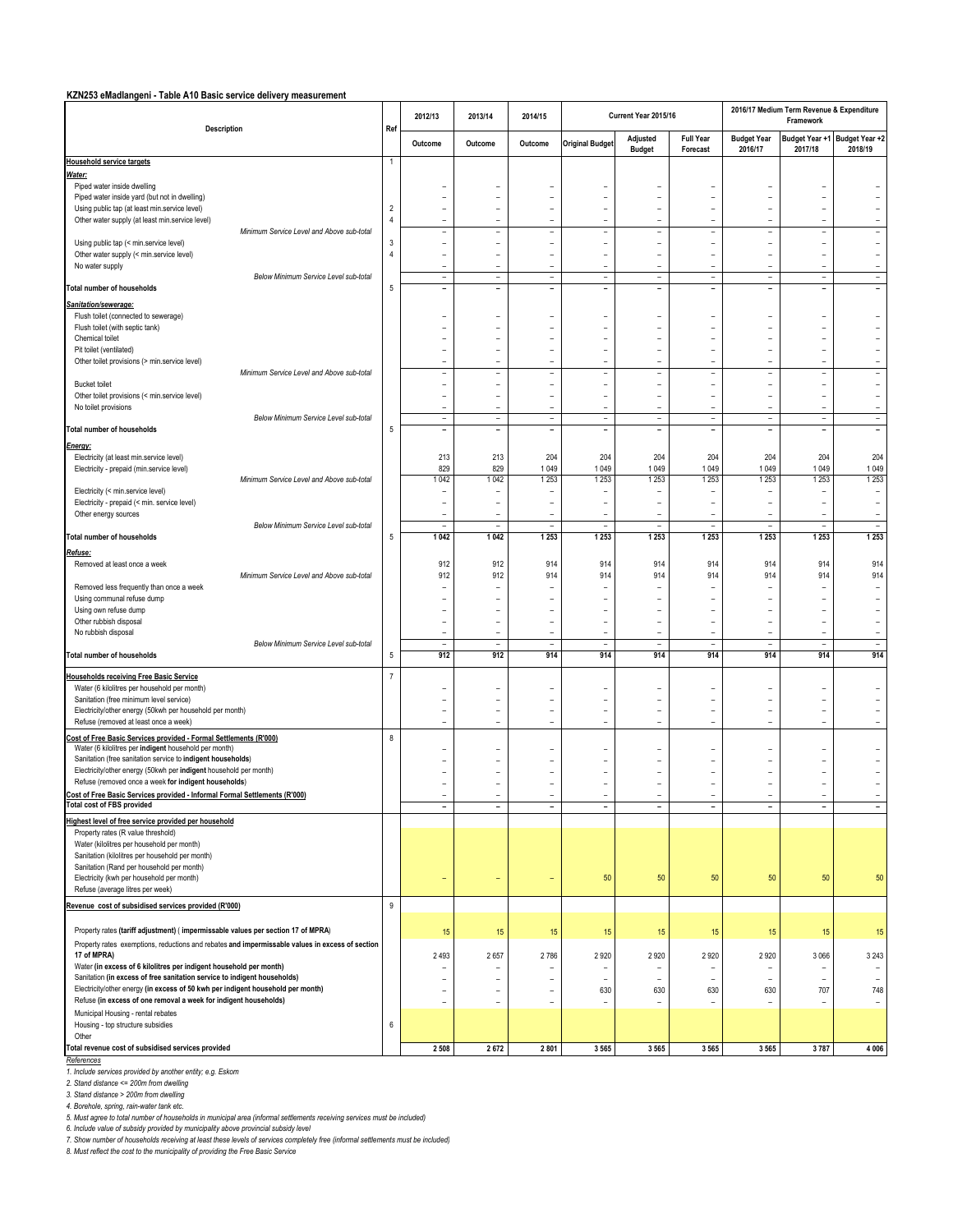| KZN253 eMadlangeni -<br>Supporting Table SA1 Supportinging detail to 'Budgeted Financial Performance                                                   |                | 2012/13                                         | 2013/14                 | 2014/15             |                    | Current Year 2015/16 |                        |                        |                           | 2016/17 Medium Term Revenue &<br>Expenditure Framework |                   |
|--------------------------------------------------------------------------------------------------------------------------------------------------------|----------------|-------------------------------------------------|-------------------------|---------------------|--------------------|----------------------|------------------------|------------------------|---------------------------|--------------------------------------------------------|-------------------|
| Description                                                                                                                                            |                | Audited<br>Outcome                              | Audited<br>Outcome      | Audited<br>Outcome  | Original<br>Budget | Adjusted<br>Budget   | Full Year<br>Forecast  | Pre-audit<br>outcome   | Budget Year<br>2016/17    | <b>Budget Year</b><br>+1 2017/18                       | Budget Yea        |
| Rth<br><b>REVENUE ITEMS:</b>                                                                                                                           |                |                                                 |                         |                     |                    |                      |                        |                        |                           |                                                        |                   |
| Property rates<br><b>Total Property Rates</b>                                                                                                          | ś              | 12748                                           | 15 216                  | 15 970              | 17236              | 17 235               | 17 236                 | 17 236                 | 18 097                    | 19 147                                                 | 20258             |
| less Revenue Foregone (exemptions, reductions and rebates<br>and impermissable values in excess of section 17 of MPRA)                                 |                | 2493                                            | 2 657                   | 2789                | 2 9 2 0            | 2920                 | 2920                   | 2920                   | 3066                      | 3 24 3                                                 | 3 4 3 1           |
| Net Property Rates                                                                                                                                     |                | 10 25                                           | 12 559                  | 13 184              | 14 316             | 14316                | 14 316                 | 14 316                 | 15 032                    | 15 904                                                 | 16826             |
| Service charges - electricity revenue<br>Total Service charges - electricity revenue                                                                   | ś              | 10 463                                          | 11 650                  | 11995               | 14324              | 14 3 24              | 14 324                 | 14 324                 | 17 172                    | 18 16 8                                                | 19.221            |
| less Revenue Foregone (in excess of 50 kwh per indigent<br>household per month)<br>less Cost of Free Basis Services (50 kwh per indigent               |                |                                                 |                         |                     | 630                | 630                  | 63                     | 63                     | 70                        | 749                                                    | 79                |
| household per month)<br>Net Service charges - electricity revenue                                                                                      |                | 10463                                           | 11 650                  | 11 995              | 13 694             | 13694                | 13 694                 | 13 694                 | 16 465                    | 17420                                                  | 18430             |
| Service charges - water revenue<br>Total Service charges - water revenue                                                                               | 6              |                                                 |                         |                     |                    |                      |                        |                        |                           |                                                        |                   |
| lass Ravenue Foregone (in excess of 6 kilolitres per indigent<br>household per month)                                                                  |                |                                                 |                         |                     |                    |                      |                        |                        |                           |                                                        |                   |
| less Cost of Free Besis Services (6 kilolitres per indigent<br>household per month)                                                                    |                |                                                 |                         |                     |                    |                      |                        |                        |                           |                                                        |                   |
| Net Service charges - water revenue                                                                                                                    |                |                                                 |                         |                     |                    |                      |                        |                        |                           |                                                        |                   |
| Service charges - sanitation revenue<br>Total Service charges - sanitation revenue                                                                     |                |                                                 |                         |                     |                    |                      |                        |                        |                           |                                                        |                   |
| less Revenue Foregone (in excess of free sanitation service to<br>indigent households)<br>less Cost of Free Basis Services (free sanitation service to |                |                                                 |                         |                     |                    |                      |                        |                        |                           |                                                        |                   |
| (edigent households)<br>Net Service charges - sanitation revenue                                                                                       |                |                                                 |                         |                     |                    |                      |                        |                        |                           |                                                        |                   |
| Service charges - refuse revenue<br>Total refuse removal revenue                                                                                       | 6              | 1266                                            | 1 284                   | 1346                | 1511               | 1511                 | 1511                   | 1511                   | 1687                      | 1785                                                   | 1888              |
| Total landfill revenue                                                                                                                                 |                |                                                 |                         |                     |                    |                      |                        |                        |                           |                                                        |                   |
| less Revenue Foregone (in arcess of one removal a week to<br>indigent households)<br>less Cost of Free Basis Services (removed once a week to          |                |                                                 |                         |                     |                    |                      |                        |                        |                           |                                                        |                   |
| indigent households)<br>Net Service charges - refuse revenue                                                                                           |                | 1266                                            | 1 284                   | 1346                | 1 511              | 1 511                | 1511                   | 1511                   | 1687                      | 1785                                                   | 188               |
| Other Revenue by source.<br><b>Fuel Levy</b>                                                                                                           |                |                                                 |                         |                     |                    |                      |                        |                        |                           |                                                        |                   |
| Other Revenue                                                                                                                                          |                | 958                                             | 2055                    | 958                 | 6.092              | 5848                 | 5848                   | 5848                   | 6875                      | 7474                                                   | 7.907             |
|                                                                                                                                                        |                |                                                 |                         |                     |                    |                      |                        |                        |                           |                                                        |                   |
|                                                                                                                                                        |                |                                                 |                         |                     |                    |                      |                        |                        |                           |                                                        |                   |
|                                                                                                                                                        |                |                                                 |                         |                     |                    |                      |                        |                        |                           |                                                        |                   |
|                                                                                                                                                        | 3              |                                                 |                         |                     |                    |                      |                        |                        |                           |                                                        |                   |
| Total 'Other' Reven<br><b>EXPENDITURE ITEMS:</b>                                                                                                       | ï              | 958                                             | 2 056                   | 958                 | 6 092              | 5848                 | 5848                   | 5 848                  | 6875                      | 7474                                                   | 7 9 0 7           |
| Employee related costs.<br>Basic Salaries and Wages                                                                                                    | $\overline{2}$ | 10000                                           | 12 685                  | 14 021              | 19702              | 15734                | 15734                  | 15734                  | 21 287                    | 22 321                                                 | 23 5 76           |
| Pension and LIF Contributions<br>Medical Aid Contributions                                                                                             |                | 942<br>515                                      | 106<br>575              | 1102<br>630         | 1317<br>685        | 1382<br>735          | 1382<br>735            | 1382<br>739            | 1276<br>765               | 1350<br>809<br>240                                     | 1429<br>856       |
| Overtime<br>Performance Bonus<br>Motor Vehicle Allowa                                                                                                  |                | 434<br>526                                      | 380<br>375              | 385<br>23           | 136<br>74          | 424<br>237           | 424<br>237             | 424<br>237             | 227                       | 282                                                    | 254<br>298        |
| Colinhone Alimatore<br><b>Housing Allowances</b>                                                                                                       |                | $\overline{7}$<br>222                           | q<br>156                |                     | 52                 | 62<br>42             | 62<br>¢                | 62<br>42               | 266<br>52                 | 54<br>46                                               | 55<br>48          |
| Other benefits and allowances<br>Payments in lieu of leave                                                                                             |                | 1 288                                           | 2758                    | 103<br>1 379<br>388 | 1274               | 1891                 | 1891                   | 1891                   | $rac{43}{2002}$           | 2 1 1 8                                                | 2 2 4 1           |
| Long service aw<br>urds<br>Post-retrement benefit obligations                                                                                          | 4              |                                                 |                         |                     |                    |                      |                        |                        |                           |                                                        |                   |
| ub-fotal<br>Less: Employees costs capitalised to PPE<br>Total Employee related costs                                                                   | $\sf s$        | 14 004<br>14004                                 | 17 044<br>17.044        | 18 240<br>18 240    | 23 252<br>23 253   | 20 511<br>20511      | 20 511<br>20 511       | 20 511<br>20.511       | 25 918<br>35 918          | 27 220<br>77,220                                       | 28758<br>28758    |
| Contributions recognised - capital                                                                                                                     |                |                                                 |                         |                     |                    |                      |                        |                        |                           |                                                        |                   |
| List contributions by contract                                                                                                                         |                |                                                 |                         |                     |                    |                      |                        |                        |                           |                                                        |                   |
|                                                                                                                                                        |                |                                                 |                         |                     |                    |                      |                        |                        |                           |                                                        |                   |
| Total Contributions recognised - capital                                                                                                               |                |                                                 |                         |                     |                    |                      |                        |                        |                           |                                                        |                   |
| Depreciation & asset impairment<br>Depreciation of Property, Plant & Equipment                                                                         |                | 4716                                            | 5761                    | 6 190               | 5 0 3 5            | 6273                 | 6 273                  | 6 273                  | 5808                      | 5731                                                   | 5439              |
| Lease anotisation<br>Capital asset impairment                                                                                                          |                | ×,                                              | 370                     | 16                  | 260                |                      |                        |                        |                           |                                                        |                   |
| Depreciation resulting from revalu<br>ation of PPE<br><b>Total Depreciation &amp; asset impairment</b>                                                 | 10             | 4716                                            | 6 131                   | 6206                | 5 284              | 6273                 | 5.273                  | 5.273                  | 5806                      | 5731                                                   | 5439              |
| <b>Bulk purchases</b><br>Electricity Bulk Purchases                                                                                                    |                | 8412                                            | 8 3 2 1                 | 9041                | 11310              | 11310                | 11310                  | 11310                  | 12 373                    | 13 091                                                 | 13850             |
| Water Bulk Purchases<br><b>Total bulk purchases</b>                                                                                                    |                | 3 412                                           | 8 321                   | 904                 | 11 310             | 11 310               | 11310                  | 11 310                 | 12 373                    | 13 091                                                 | 13 850            |
| Transfers and grants<br>Cash transfers and grants                                                                                                      |                | i,                                              | ×,                      | i,                  | ×,                 | i,                   | i,                     | j.                     | ł,                        | i,                                                     | ł,                |
| Non-cash transfers and grants<br><b>Total transfers and grants</b>                                                                                     |                |                                                 |                         |                     |                    |                      |                        |                        |                           |                                                        |                   |
| Contracted services<br>List services provided by contract<br>Valuation Roll, PMS, IDP, Assets, etc.                                                    |                |                                                 |                         |                     |                    |                      |                        |                        |                           |                                                        |                   |
|                                                                                                                                                        |                | 1229                                            | 3 3 5 E                 | 3249                | 1316               | 2516                 | 2 5 16                 | 2516                   | 1600                      | 1693                                                   | 1791              |
|                                                                                                                                                        |                |                                                 |                         |                     |                    |                      |                        |                        |                           |                                                        |                   |
|                                                                                                                                                        |                |                                                 |                         |                     |                    |                      |                        |                        |                           |                                                        |                   |
|                                                                                                                                                        |                |                                                 |                         |                     |                    |                      |                        |                        |                           |                                                        |                   |
|                                                                                                                                                        |                |                                                 |                         |                     |                    |                      |                        |                        |                           |                                                        |                   |
|                                                                                                                                                        |                |                                                 |                         |                     |                    |                      |                        |                        |                           |                                                        |                   |
|                                                                                                                                                        |                |                                                 |                         |                     |                    |                      |                        |                        |                           |                                                        |                   |
|                                                                                                                                                        |                |                                                 |                         |                     |                    |                      |                        |                        |                           |                                                        |                   |
|                                                                                                                                                        |                |                                                 |                         |                     |                    |                      |                        |                        |                           |                                                        |                   |
|                                                                                                                                                        |                |                                                 |                         |                     |                    |                      |                        |                        |                           |                                                        |                   |
| <b>ALIGN ANALY</b>                                                                                                                                     | ł              | 129                                             | 3356                    | 3249                | 1316               | 2516                 | 2.516                  | 2 516                  | 1600                      | 1693                                                   | 1791              |
| Allocations to organs of state:<br>Electricity                                                                                                         |                |                                                 |                         |                     |                    |                      |                        |                        |                           |                                                        |                   |
| Water<br>Sanitation<br>Other                                                                                                                           |                |                                                 |                         |                     |                    |                      |                        |                        |                           |                                                        |                   |
| Total contracted services                                                                                                                              |                | $\frac{1}{225}$                                 | 3 3 5 E                 | 3 24 9              | 1316               | 2 5 16               | 2 516                  | 2 516                  | 1600                      | 1693                                                   | 1751              |
| Other Expenditure By Type<br>Collection costs<br>Contributions to 'other' provisions                                                                   |                | 338                                             | 958                     |                     | 490                | 492                  | 492                    | 492                    | 516                       | 545                                                    | 568               |
| Consultant fees<br>Audit fees                                                                                                                          |                | 428<br>1414                                     | 1 208                   | 1964<br>1414        | 412<br>1 503       | 412<br>1 503         | 412<br>1503            | 412<br>1 503           | 472<br>1565               | 499<br>660                                             | 528<br>1456       |
| General expenses<br>Repairs and Maintainance<br>Legal Costs                                                                                            | 3              | 362<br>1 140<br>585                             | 1634<br>1770<br>707     | 751<br>1981         | 1348<br>7 5 8 3    | 1940<br>5 686        | 1940<br>5 686<br>1 896 | 1940<br>5 686<br>1 896 | 2647                      | 2808<br>5765                                           | 2964<br>6 079     |
| Licenses/IT Agreements                                                                                                                                 |                | 617                                             | 162                     | 365                 | 704                | 704                  | 704                    | 704                    | 6 0 6 3<br>1 7 9 1<br>739 | 782                                                    | 828               |
| Advertising, Printing and Stationery<br>Insurance                                                                                                      |                | 156<br>171                                      | 288<br>108<br>87        | 427<br>171<br>61    | 341<br>182         | 480<br>522           | 48)<br>522             | 480<br>522             | 457<br>585<br>334         | 483<br>623                                             | 511<br>659        |
| Training<br>Subsistence and Travelling<br>Telephone and Internet connectivity                                                                          |                | $183$<br>$441$<br>375                           | 394<br>508              | 483<br>505          | 168<br>530<br>324  | 318<br>505           | 318<br>505             | 318<br>505             | 1232<br>352               | $\frac{353}{1123}$<br>372                              | 374<br>394        |
| LED and Special Projects<br><b>Security</b>                                                                                                            |                | 644<br>349                                      | 1 204<br>930            | 1 173<br>914        | 1738<br>924        | 3 200<br>1574        | 3 200<br>1574          | 3 200<br>1574          | 2 1 1 5<br>1653           | 2091<br>1748                                           | 2 213<br>1850     |
| Fuel, Oils, lubricants and Gas<br>Game Park Management fees                                                                                            |                | 385                                             | 527<br>6                | 316<br>۰            | 322                | 358                  | 359                    | 359                    | 277                       | 293                                                    | 310               |
| Stores, Uniforms and cleaning materials<br>Subscripti<br><b>Bank Charges</b>                                                                           |                | 117<br>$\begin{array}{c} 20 \\ 115 \end{array}$ | 151<br>$\frac{74}{149}$ | 952<br>139          | 106<br>583<br>176  | 226<br>584<br>176    | 226<br>584<br>176      | 226<br>584<br>176      | 172<br>649<br>184         | 182<br>687<br>195                                      | 192<br>727<br>207 |
| Water and Sanitation<br>Grant Expenditure                                                                                                              |                | 185<br>2831                                     | 169<br>2410             | 105                 | 131<br>4 370       | 263<br>4 370         | $\frac{263}{4370}$     | $\frac{263}{4370}$     | 247<br>7099               | 261<br>4110                                            | 276<br>3 970      |
|                                                                                                                                                        |                |                                                 |                         |                     |                    |                      |                        |                        |                           |                                                        |                   |
|                                                                                                                                                        |                |                                                 |                         |                     |                    |                      |                        |                        |                           |                                                        |                   |
| Total 'Other' Expenditure                                                                                                                              |                | 11411                                           | 13445                   | 11720               | 23 094             | 26394                | 26 394                 | 26 394                 | 29 160                    | 26 479                                                 | 27 200            |
| Repairs and Maintenance by Expenditure hem<br>Employee related costs                                                                                   | 8              |                                                 |                         |                     |                    |                      |                        |                        |                           |                                                        |                   |
| Other materials<br>Contracted Services                                                                                                                 |                |                                                 |                         |                     |                    |                      |                        |                        |                           |                                                        |                   |
| Other Expenditure<br><b>Total Repairs and Maintenance Expendit</b>                                                                                     |                | 1141<br>1141                                    | 570<br>570              |                     | 7593<br>7 593      |                      |                        |                        | 6 193<br>6 193            | 6302<br>6 302                                          | 6 658<br>6 658    |
|                                                                                                                                                        |                |                                                 |                         |                     |                    |                      |                        |                        |                           |                                                        |                   |

Balancaix.com<br>1. Mail nois under Bulgade Francial Pedromana (Revous and Experiment)<br>1. Mail noise Leader du Revolution de la companhabilitat de fill segunde lens unit "Groont seperativ" set > VIV, et Todal Expedition)<br>1. E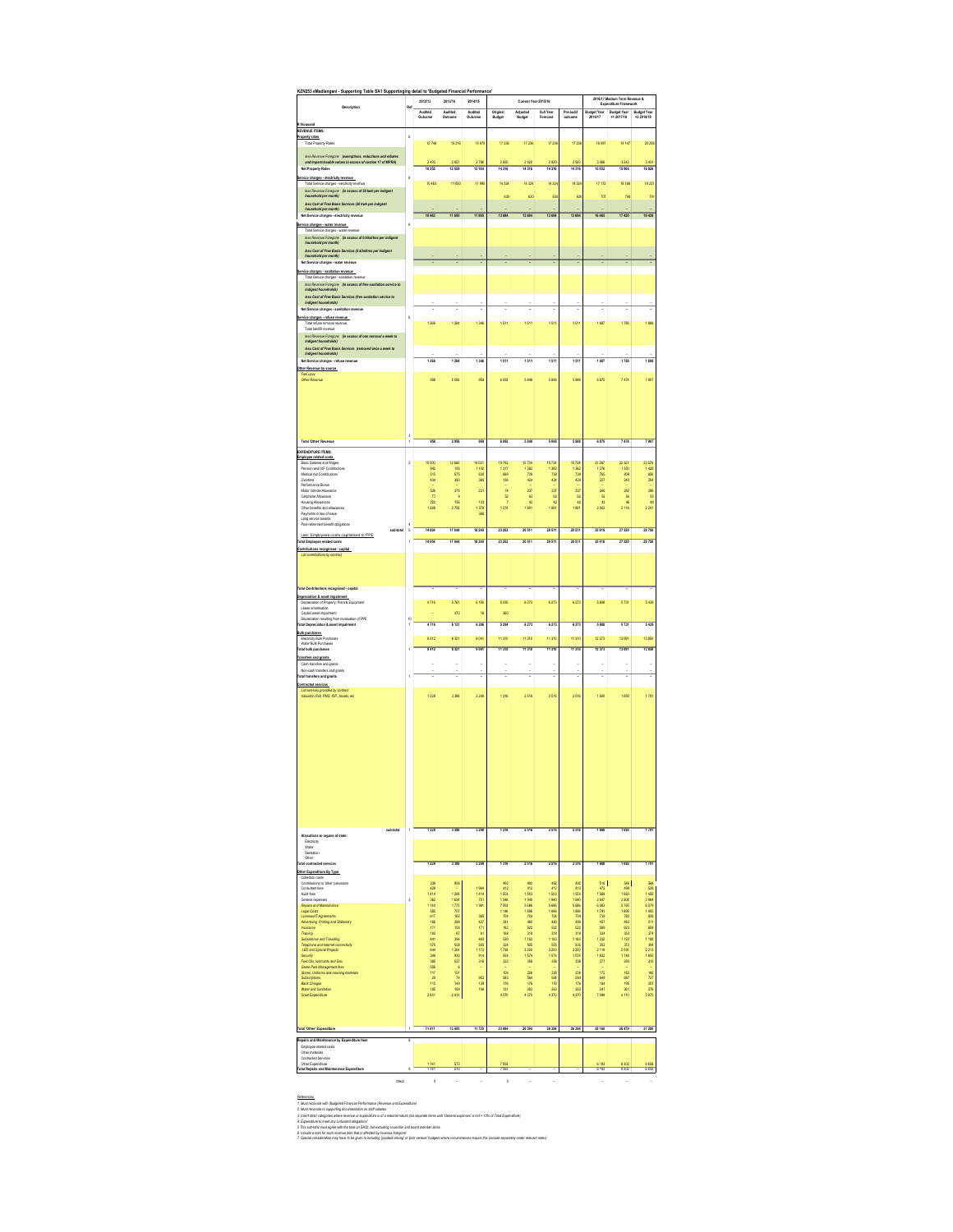### **KZN253 eMadlangeni - Supporting Table SA2 Matrix Financial Performance Budget (revenue source/expenditure type and dept.)**

| Ref<br><b>Description</b>                                   | Vote 1 -<br>Governance<br>and<br>Administration | Vote $2 -$<br>Community<br>and Public<br>Safety | Vote $3 -$<br>Economic and<br>Environmental<br><b>Services</b> | Vote 4 -<br>Trading<br>Services |         | OF VOTE 61               | OF VOTE 71               | OF VOTE 81 | Vote 5 - Other. Vote 6 - [NAME   Vote 7 - [NAME   Vote 8 - [NAME   Vote 9 - [NAME<br>OF VOTE 91 | Vote 10 -<br><b>INAME OF</b><br><b>VOTE 101</b> | Vote 11 -<br><b>INAME OF</b><br><b>VOTE 111</b> | Vote 12 -<br><b>INAME OF</b><br><b>VOTE 121</b> | Vote 13 -<br><b>INAME OF</b><br><b>VOTE 131</b> | Vote 14 -<br><b>INAME OF</b><br><b>VOTE 141</b> | Vote 15 -<br><b>INAME OF</b><br><b>VOTE 151</b> | Total                    |
|-------------------------------------------------------------|-------------------------------------------------|-------------------------------------------------|----------------------------------------------------------------|---------------------------------|---------|--------------------------|--------------------------|------------|-------------------------------------------------------------------------------------------------|-------------------------------------------------|-------------------------------------------------|-------------------------------------------------|-------------------------------------------------|-------------------------------------------------|-------------------------------------------------|--------------------------|
| R thousand                                                  |                                                 |                                                 |                                                                |                                 |         |                          |                          |            |                                                                                                 |                                                 |                                                 |                                                 |                                                 |                                                 |                                                 |                          |
| <b>Revenue By Source</b>                                    |                                                 |                                                 |                                                                |                                 |         |                          |                          |            |                                                                                                 |                                                 |                                                 |                                                 |                                                 |                                                 |                                                 |                          |
| Property rates                                              | 15 0 32                                         |                                                 |                                                                |                                 |         |                          |                          |            |                                                                                                 |                                                 |                                                 |                                                 |                                                 |                                                 |                                                 | 15 032                   |
| Property rates - penalties & collection charges             | 2798                                            |                                                 |                                                                |                                 |         |                          |                          |            |                                                                                                 |                                                 |                                                 |                                                 |                                                 |                                                 |                                                 | 2798                     |
| Service charges - electricity revenue                       |                                                 |                                                 |                                                                | 16 4 65                         |         |                          |                          |            |                                                                                                 |                                                 |                                                 |                                                 |                                                 |                                                 |                                                 | 16 4 65                  |
| Service charges - water revenue                             |                                                 |                                                 |                                                                |                                 |         |                          |                          |            |                                                                                                 |                                                 |                                                 |                                                 |                                                 |                                                 |                                                 | $\overline{\phantom{a}}$ |
| Service charges - sanitation revenue                        |                                                 |                                                 |                                                                |                                 |         |                          |                          |            |                                                                                                 |                                                 |                                                 |                                                 |                                                 |                                                 |                                                 |                          |
| Service charges - refuse revenue                            |                                                 |                                                 |                                                                | 1687                            |         |                          |                          |            |                                                                                                 |                                                 |                                                 |                                                 |                                                 |                                                 |                                                 | 1687                     |
| Service charges - other                                     |                                                 |                                                 |                                                                |                                 |         |                          |                          |            |                                                                                                 |                                                 |                                                 |                                                 |                                                 |                                                 |                                                 |                          |
| Rental of facilities and equipment                          | 86                                              | 940                                             |                                                                |                                 | 967     |                          |                          |            |                                                                                                 |                                                 |                                                 |                                                 |                                                 |                                                 |                                                 | 1993                     |
| Interest earned - external investments                      | 1554                                            |                                                 |                                                                |                                 |         |                          |                          |            |                                                                                                 |                                                 |                                                 |                                                 |                                                 |                                                 |                                                 | 1554                     |
| Interest earned - outstanding debtors                       |                                                 |                                                 |                                                                |                                 |         |                          |                          |            |                                                                                                 |                                                 |                                                 |                                                 |                                                 |                                                 |                                                 | $\overline{\phantom{a}}$ |
| Dividends received                                          |                                                 |                                                 |                                                                |                                 |         |                          |                          |            |                                                                                                 |                                                 |                                                 |                                                 |                                                 |                                                 |                                                 | $\overline{\phantom{a}}$ |
| Fines                                                       |                                                 | 300                                             |                                                                |                                 |         |                          |                          |            |                                                                                                 |                                                 |                                                 |                                                 |                                                 |                                                 |                                                 | 300                      |
| Licences and permits                                        | Z                                               | 1370                                            |                                                                |                                 | 54      |                          |                          |            |                                                                                                 |                                                 |                                                 |                                                 |                                                 |                                                 |                                                 | 1 4 2 7                  |
| Agency services                                             |                                                 |                                                 |                                                                |                                 |         |                          |                          |            |                                                                                                 |                                                 |                                                 |                                                 |                                                 |                                                 |                                                 | $\overline{\phantom{a}}$ |
| Other revenue                                               | 4 1 0 9                                         | 114                                             | 369                                                            | 116                             | 2 1 6 7 |                          |                          |            |                                                                                                 |                                                 |                                                 |                                                 |                                                 |                                                 |                                                 | 6875                     |
| Transfers recognised - operational                          | 37 526                                          |                                                 |                                                                |                                 |         |                          |                          |            |                                                                                                 |                                                 |                                                 |                                                 |                                                 |                                                 |                                                 | 37 526                   |
| Gains on disposal of PPE                                    |                                                 |                                                 |                                                                |                                 |         |                          |                          |            |                                                                                                 |                                                 |                                                 |                                                 |                                                 |                                                 |                                                 | $\overline{\phantom{0}}$ |
| Total Revenue (excluding capital transfers and contribution | 61 108                                          | 2724                                            | 369                                                            | 18 267                          | 3 1 8 8 | $\overline{\phantom{0}}$ | $\overline{\phantom{a}}$ | Ξ.         | ۰                                                                                               | $\overline{\phantom{a}}$                        | ۰                                               | ÷                                               | $\overline{\phantom{a}}$                        | ٠                                               | $\overline{\phantom{a}}$                        | 85 657                   |
| <b>Expenditure By Type</b>                                  |                                                 |                                                 |                                                                |                                 |         |                          |                          |            |                                                                                                 |                                                 |                                                 |                                                 |                                                 |                                                 |                                                 |                          |
| Employee related costs                                      | 7951                                            | 8 1 9 3                                         | 5914                                                           | 2415                            | 1445    |                          |                          |            |                                                                                                 |                                                 |                                                 |                                                 |                                                 |                                                 |                                                 | 25918                    |
| Remuneration of councillors                                 | 3 1 7 2                                         |                                                 |                                                                |                                 |         |                          |                          |            |                                                                                                 |                                                 |                                                 |                                                 |                                                 |                                                 |                                                 | 3 1 7 2                  |
| Debt impairment                                             | 2516                                            |                                                 |                                                                |                                 |         |                          |                          |            |                                                                                                 |                                                 |                                                 |                                                 |                                                 |                                                 |                                                 | 2 5 1 6                  |
| Depreciation & asset impairment                             | 5808                                            |                                                 |                                                                |                                 |         |                          |                          |            |                                                                                                 |                                                 |                                                 |                                                 |                                                 |                                                 |                                                 | 5808                     |
| Finance charges                                             | 101                                             |                                                 |                                                                |                                 |         |                          |                          |            |                                                                                                 |                                                 |                                                 |                                                 |                                                 |                                                 |                                                 | 101                      |
| <b>Bulk purchases</b>                                       |                                                 |                                                 |                                                                | 12 373                          |         |                          |                          |            |                                                                                                 |                                                 |                                                 |                                                 |                                                 |                                                 |                                                 | 12 373                   |
| Other materials                                             |                                                 |                                                 |                                                                |                                 |         |                          |                          |            |                                                                                                 |                                                 |                                                 |                                                 |                                                 |                                                 |                                                 | $\sim$                   |
| Contracted services                                         | 1600                                            |                                                 |                                                                |                                 |         |                          |                          |            |                                                                                                 |                                                 |                                                 |                                                 |                                                 |                                                 |                                                 | 1 600                    |
| Transfers and grants                                        | 7 2 4 9                                         |                                                 |                                                                |                                 |         |                          |                          |            |                                                                                                 |                                                 |                                                 |                                                 |                                                 |                                                 |                                                 | 7 2 4 9                  |
| Other expenditure                                           | 13 101                                          | 3763                                            | 3953                                                           | 953                             | 291     |                          |                          |            |                                                                                                 |                                                 |                                                 |                                                 |                                                 |                                                 |                                                 | 22 061                   |
| Loss on disposal of PPE                                     |                                                 |                                                 |                                                                |                                 |         |                          |                          |            |                                                                                                 |                                                 |                                                 |                                                 |                                                 |                                                 |                                                 | $\overline{\phantom{a}}$ |
| <b>Total Expenditure</b>                                    | 41 498                                          | 11 956                                          | 9 8 6 7                                                        | 15741                           | 1737    | ٠                        | $\overline{a}$           | $\sim$     | $\overline{\phantom{0}}$                                                                        | $\overline{\phantom{a}}$                        | $\sim$                                          | $\overline{\phantom{a}}$                        | $\overline{\phantom{a}}$                        | ۰.                                              | $\overline{\phantom{a}}$                        | 80798                    |
| Surplus/(Deficit)                                           | 19 611                                          | (9 232)                                         | (9498)                                                         | 2 5 2 7                         | 1452    | $\overline{\phantom{a}}$ | $\overline{a}$           | $\sim$     | $\overline{\phantom{a}}$                                                                        | $\overline{\phantom{a}}$                        | ٠                                               | $\overline{\phantom{a}}$                        | $\sim$                                          | ٠                                               | $\sim$                                          | 4 8 5 9                  |
| Transfers recognised - capital                              | 17913                                           |                                                 |                                                                |                                 |         |                          |                          |            |                                                                                                 |                                                 |                                                 |                                                 |                                                 |                                                 |                                                 | 17913                    |
| Contributions recognised - capital                          |                                                 |                                                 |                                                                |                                 |         |                          |                          |            |                                                                                                 |                                                 |                                                 |                                                 |                                                 |                                                 |                                                 | $\overline{\phantom{a}}$ |
| Contributed assets                                          |                                                 |                                                 |                                                                |                                 |         |                          |                          |            |                                                                                                 |                                                 |                                                 |                                                 |                                                 |                                                 |                                                 |                          |
| Surplus/(Deficit) after capital transfers &                 | 37 524                                          | (9 232)                                         | (9498)                                                         | 2 5 2 7                         | 1452    | $\overline{\phantom{a}}$ | $\overline{\phantom{a}}$ | ٠          | ٠                                                                                               | $\overline{\phantom{a}}$                        | ٠                                               | $\overline{\phantom{a}}$                        | $\overline{\phantom{a}}$                        | ٠                                               | $\overline{\phantom{a}}$                        | 22772                    |
| contributions                                               |                                                 |                                                 |                                                                |                                 |         |                          |                          |            |                                                                                                 |                                                 |                                                 |                                                 |                                                 |                                                 |                                                 |                          |

*References 1. Departmental columns to be based on municipal organisation structure*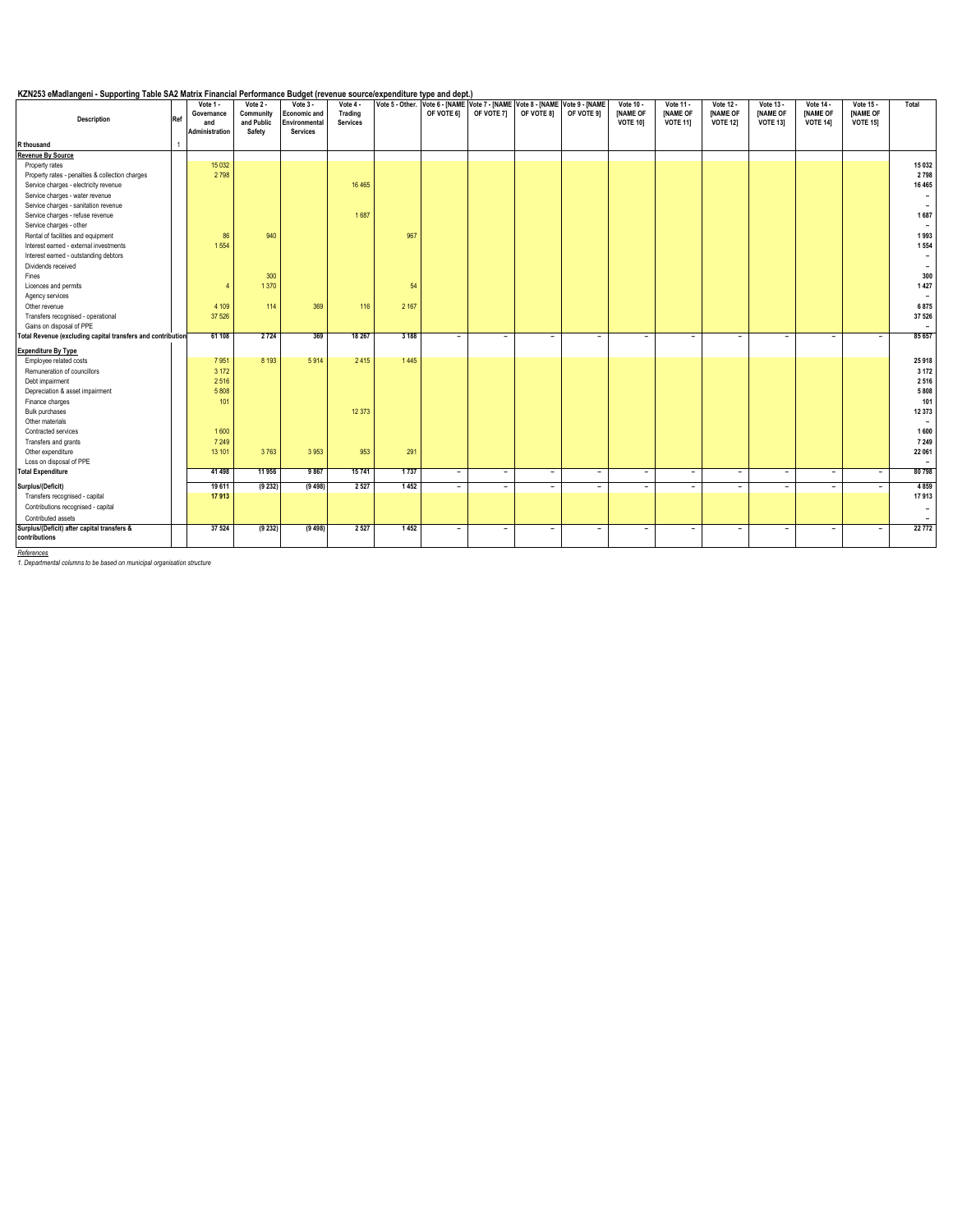# **KZN253 eMadlangeni - Supporting Table SA3 Supportinging detail to 'Budgeted Financial Position'**

|                                                                                        |                | 2012/13                  | 2013/14                  | 2014/15                  |                           |                           | Current Year 2015/16         |                          |                               | 2016/17 Medium Term Revenue & Expenditure<br>Framework |                                          |
|----------------------------------------------------------------------------------------|----------------|--------------------------|--------------------------|--------------------------|---------------------------|---------------------------|------------------------------|--------------------------|-------------------------------|--------------------------------------------------------|------------------------------------------|
| Description                                                                            | Ref            | Audited<br>Outcome       | Audited<br>Outcome       | Audited<br>Outcome       | Original<br><b>Budget</b> | Adjusted<br><b>Budget</b> | <b>Full Year</b><br>Forecast | Pre-audit<br>outcome     | <b>Budget Year</b><br>2016/17 | 2017/18                                                | Budget Year +1 Budget Year +2<br>2018/19 |
| R thousand                                                                             |                |                          |                          |                          |                           |                           |                              |                          |                               |                                                        |                                          |
| <b>ASSETS</b>                                                                          |                |                          |                          |                          |                           |                           |                              |                          |                               |                                                        |                                          |
| <b>Call investment deposits</b><br>Call deposits < 90 days                             |                |                          |                          |                          | 15 279                    | $\mathbf{0}$              |                              |                          | 18 417                        | 18 678                                                 |                                          |
| Other current investments > 90 days                                                    |                | 23 817                   | 17 908                   | 19418                    | 300                       | 300                       | 300                          | 300                      | 300                           | 300                                                    | 300                                      |
| <b>Total Call investment deposits</b>                                                  | $\overline{2}$ | 23 817                   | 17 908                   | 19 4 18                  | 15 579                    | 300                       | 300                          | 300                      | 18717                         | 18 978                                                 | 300                                      |
|                                                                                        |                |                          |                          |                          |                           |                           |                              |                          |                               |                                                        |                                          |
| <b>Consumer debtors</b><br>Consumer debtors                                            |                | 16713                    | 23 071                   | 28 112                   | 40 152                    | 40 152                    | 40 152                       | 40 152                   | 42 035                        | 52 553                                                 | 63 681                                   |
| Less: Provision for debt impairment                                                    |                | (12350)                  | (14246)                  | (16630)                  | (18647)                   | (18647)                   | (18647)                      | (18647)                  | (19063)                       | (21725)                                                | (24 241)                                 |
| <b>Total Consumer debtors</b>                                                          | 2              | 4 3 6 3                  | 8825                     | 11 482                   | 21 504                    | 21 504                    | 21 504                       | 21 504                   | 22 972                        | 30 828                                                 | 39 440                                   |
| Debt impairment provision                                                              |                |                          |                          |                          |                           |                           |                              |                          |                               |                                                        |                                          |
| Balance at the beginning of the year                                                   |                | 10 441                   | 12 3 50                  | 14 4 66                  | 16 346                    | 16 346                    | 16 34 6                      | 16 346                   | 16 547                        | 19 063                                                 | 21 7 25                                  |
| Contributions to the provision                                                         |                | 2 4 9 5                  | 1896                     | 2 1 4 2                  | 2 3 0 1                   | 2 3 0 1                   | 2 3 0 1                      | 2 3 0 1                  | 2516                          | 2 6 6 2                                                | 2516                                     |
| Bad debts written off                                                                  |                |                          |                          |                          |                           |                           |                              |                          |                               |                                                        |                                          |
| Balance at end of year                                                                 |                | 12 936                   | 14 24 6                  | 16 608                   | 18 647                    | 18 647                    | 18 647                       | 18 647                   | 19 063                        | 21 725                                                 | 24 24 1                                  |
| Property, plant and equipment (PPE)                                                    |                |                          |                          |                          |                           |                           |                              |                          |                               |                                                        |                                          |
| PPE at cost/valuation (excl. finance leases)                                           |                | 79 359                   | 60 133                   | 114 090                  | 138 819                   | 138 819                   | 138 819                      | 138 819                  | 157 165                       | 176 619                                                | 201 349                                  |
| Leases recognised as PPE                                                               | 3              |                          |                          |                          |                           |                           |                              |                          |                               |                                                        |                                          |
| Less: Accumulated depreciation                                                         |                | 33 701                   | 4 4 3 5                  | 42 158                   | 44 238                    | 45 218                    | 45 218                       | 45 218                   | 50749                         | 54 491                                                 | 58 0 26                                  |
| Total Property, plant and equipment (PPE)                                              | 2              | 45 657                   | 55 698                   | 71 932                   | 94 580                    | 93 601                    | 93 601                       | 93 601                   | 106 416                       | 122 127                                                | 143 322                                  |
|                                                                                        |                |                          |                          |                          |                           |                           |                              |                          |                               |                                                        |                                          |
| <b>LIABILITIES</b>                                                                     |                |                          |                          |                          |                           |                           |                              |                          |                               |                                                        |                                          |
| <b>Current liabilities - Borrowing</b><br>Short term loans (other than bank overdraft) |                |                          |                          |                          |                           |                           |                              |                          |                               |                                                        |                                          |
| Current portion of long-term liabilities                                               |                | 45                       | 125                      | 130                      | 52                        | 52                        | 52                           | 52                       | 52                            | 52                                                     | 52                                       |
| <b>Total Current liabilities - Borrowing</b>                                           |                | 45                       | 125                      | 130                      | 52                        | 52                        | $\overline{52}$              | 52                       | 52                            | 52                                                     | $\overline{52}$                          |
|                                                                                        |                |                          |                          |                          |                           |                           |                              |                          |                               |                                                        |                                          |
| Trade and other payables<br>Trade and other creditors                                  |                | 3 3 3 5                  | 4 9 8 0                  | 8622                     | 11 315                    | 12 9 95                   | 12 9 95                      | 12 995                   | 7 2 7 3                       | 7 2 6 7                                                | 7949                                     |
| Unspent conditional transfers                                                          |                | 11 5 62                  | 4745                     | 1893                     |                           |                           |                              |                          |                               |                                                        |                                          |
| VAT                                                                                    |                | 1579                     | 1 0 3 5                  | 194                      | 5 6 4 5                   | 8 0 0 4                   | 8 0 0 4                      | 8 0 0 4                  |                               |                                                        |                                          |
| <b>Total Trade and other payables</b>                                                  | 2              | 16 476                   | 10761                    | 10 709                   | 16 960                    | 20 999                    | 20 999                       | 20 999                   | 7 2 7 3                       | 7 2 6 7                                                | 7949                                     |
| Non current liabilities - Borrowing                                                    |                |                          |                          |                          |                           |                           |                              |                          |                               |                                                        |                                          |
| Borrowing                                                                              | 4              | 914                      | 863                      | 808                      | 811                       | 811                       | 811                          | 811                      | 703                           | 651                                                    | 598                                      |
| Finance leases (including PPP asset element)                                           |                |                          |                          |                          |                           |                           |                              |                          |                               |                                                        |                                          |
| <b>Total Non current liabilities - Borrowing</b>                                       |                | 914                      | 863                      | 808                      | 811                       | 811                       | 811                          | 811                      | 703                           | 651                                                    | 598                                      |
| Provisions - non-current                                                               |                |                          |                          |                          |                           |                           |                              |                          |                               |                                                        |                                          |
| Retirement benefits                                                                    |                |                          |                          |                          |                           |                           |                              |                          |                               |                                                        |                                          |
| List other major provision items                                                       |                |                          |                          |                          |                           |                           |                              |                          |                               |                                                        |                                          |
| Refuse landfill site rehabilitation                                                    |                | 6721                     | 7 1 6 6                  | 7 5 0 5                  | 7898                      | 7898                      | 7898                         | 7898                     | 8 2 7 3                       | 8689                                                   | 9 1 3 0                                  |
| Other                                                                                  |                |                          |                          |                          |                           |                           |                              |                          |                               |                                                        |                                          |
| <b>Total Provisions - non-current</b>                                                  |                | 6721                     | 7 1 6 6                  | 7 5 0 5                  | 7898                      | 7898                      | 7898                         | 7898                     | 8 2 7 3                       | 8 6 8 9                                                | 9 1 3 0                                  |
| <b>CHANGES IN NET ASSETS</b>                                                           |                |                          |                          |                          |                           |                           |                              |                          |                               |                                                        |                                          |
| <b>Accumulated Surplus/(Deficit)</b>                                                   |                |                          |                          |                          |                           |                           |                              |                          |                               |                                                        |                                          |
| Accumulated Surplus/(Deficit) - opening balance                                        |                | 91 998                   | 100 608                  | 137 654                  | 129 457                   | 129 457                   | 129 457                      | 129 457                  |                               |                                                        |                                          |
| <b>GRAP</b> adjustments                                                                |                | 89                       |                          |                          |                           |                           |                              |                          |                               |                                                        |                                          |
| Restated balance                                                                       |                | 92 087                   | 100 608                  | 137 654                  | 129 457                   | 129 457                   | 129 457                      | 129 457                  |                               | $\overline{\phantom{a}}$                               |                                          |
| Surplus/(Deficit)                                                                      |                | 8521                     | 15 287                   | 21 663                   | 19 284                    | 19725                     | 19725                        | 19725                    | 22 772                        | 19 628                                                 | 26 240                                   |
| Appropriations to Reserves                                                             |                |                          |                          |                          |                           |                           |                              |                          |                               |                                                        |                                          |
| <b>Transfers from Reserves</b><br>Depreciation offsets                                 |                |                          |                          |                          |                           |                           |                              |                          |                               |                                                        |                                          |
| Other adjustments                                                                      |                |                          |                          |                          |                           |                           |                              |                          |                               |                                                        |                                          |
| <b>Accumulated Surplus/(Deficit)</b>                                                   | $\mathbf{1}$   | 100 608                  | 115 895                  | 159 317                  | 148 741                   | 149 183                   | 149 183                      | 149 183                  | 22 772                        | 19 628                                                 | 26 240                                   |
| <b>Reserves</b>                                                                        |                |                          |                          |                          |                           |                           |                              |                          |                               |                                                        |                                          |
| Housing Development Fund                                                               |                |                          |                          |                          |                           |                           |                              |                          |                               |                                                        |                                          |
| Capital replacement                                                                    |                |                          |                          |                          |                           |                           |                              |                          |                               |                                                        |                                          |
| Self-insurance                                                                         |                |                          |                          |                          |                           |                           |                              |                          |                               |                                                        |                                          |
| Other reserves                                                                         |                |                          |                          |                          |                           |                           |                              |                          |                               |                                                        |                                          |
| Revaluation                                                                            |                |                          |                          |                          |                           |                           |                              |                          |                               |                                                        |                                          |
| <b>Total Reserves</b>                                                                  | 2              | $\overline{\phantom{a}}$ | $\overline{\phantom{a}}$ | $\overline{\phantom{a}}$ | $\overline{\phantom{a}}$  | $\overline{\phantom{a}}$  | $\overline{\phantom{a}}$     | $\overline{\phantom{a}}$ | $\overline{\phantom{a}}$      | $\overline{\phantom{a}}$                               | $\overline{\phantom{a}}$                 |
| TOTAL COMMUNITY WEALTH/EQUITY                                                          | $\overline{2}$ | 100 608                  | 115 895                  | 159 317                  | 148 741                   | 149 183                   | 149 183                      | 149 183                  | 22 772                        | 19 628                                                 | 26 240                                   |
| Total capital expenditure includes expenditure on nationally significant priorities:   |                |                          |                          |                          |                           |                           |                              |                          |                               |                                                        |                                          |
| Provision of basic services                                                            |                |                          |                          |                          |                           |                           |                              |                          |                               |                                                        |                                          |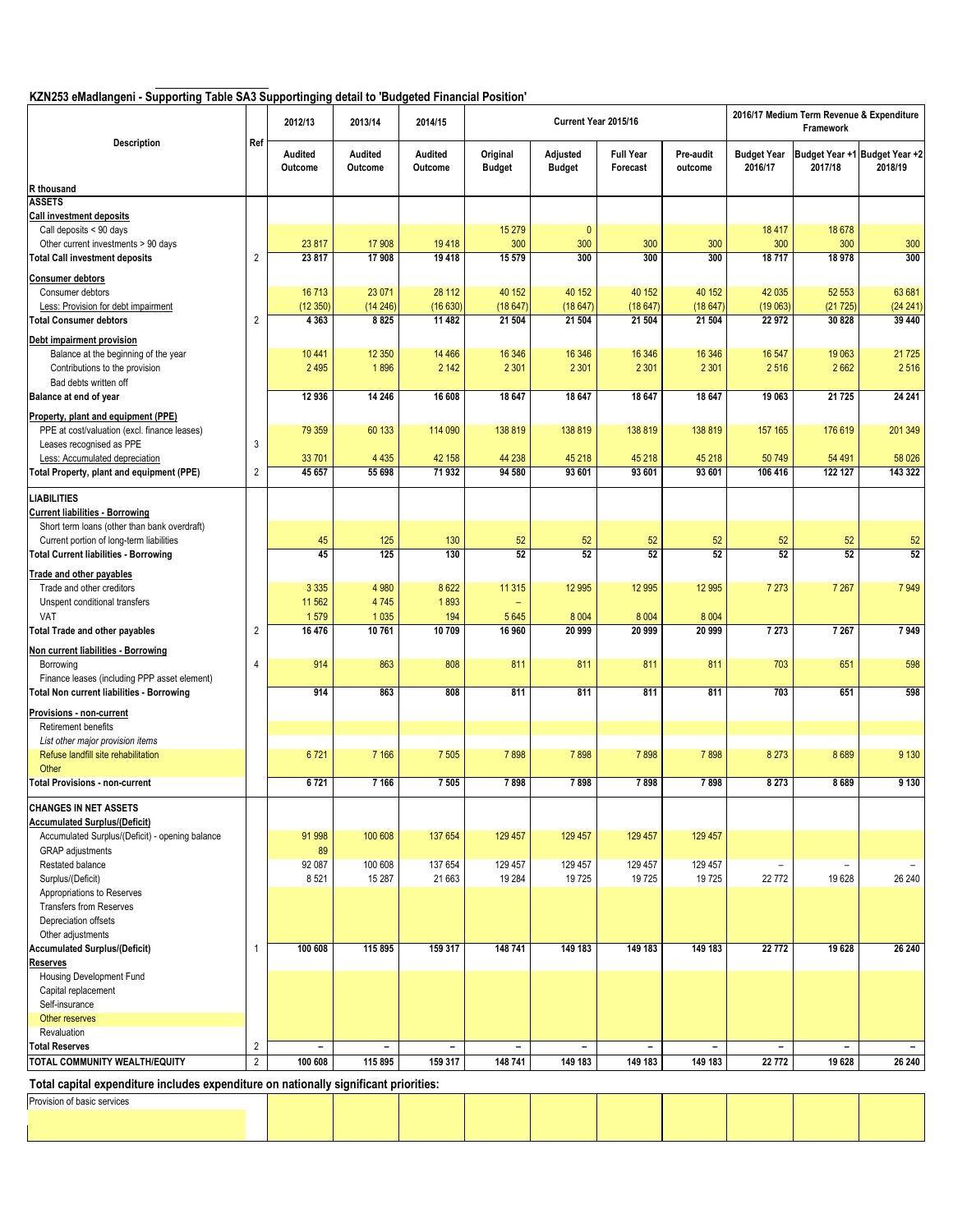# **KZN253 eMadlangeni - Supporting Table SA4 Reconciliation of IDP strategic objectives and budget (revenue)**

| <b>Strategic Objective</b>                                    | Goal                                                                                                  | Goal<br>Code | Ref          | 2012/13            | 2013/14            | 2014/15                   |                           | Current Year 2015/16      |                              |                               | 2016/17 Medium Term Revenue & Expenditure<br>Framework |                                          |
|---------------------------------------------------------------|-------------------------------------------------------------------------------------------------------|--------------|--------------|--------------------|--------------------|---------------------------|---------------------------|---------------------------|------------------------------|-------------------------------|--------------------------------------------------------|------------------------------------------|
| R thousand                                                    |                                                                                                       |              |              | Audited<br>Outcome | Audited<br>Outcome | <b>Audited</b><br>Outcome | Original<br><b>Budget</b> | Adjusted<br><b>Budget</b> | <b>Full Year</b><br>Forecast | <b>Budget Year</b><br>2016/17 | 2017/18                                                | Budget Year +1 Budget Year +2<br>2018/19 |
| and accountable governance                                    | Ensure a participative, transparent Provision of effective and efficient<br>leadership                |              |              |                    |                    |                           |                           |                           |                              |                               |                                                        |                                          |
| To realise a complete<br>environmental protection             | Promoting protection and<br>sustainability                                                            |              |              |                    |                    |                           |                           |                           |                              |                               |                                                        |                                          |
| Improve access to all basic<br>services                       | Equal access to sustainable basic<br>infrustructure and services                                      |              |              |                    |                    |                           |                           |                           |                              |                               |                                                        |                                          |
| Ensure financial viable and<br>sustainable municipality       | Provision of effective and efficient<br>leadership                                                    |              |              | 34 644             |                    |                           |                           |                           |                              |                               |                                                        |                                          |
| Create employment opportunities                               | Promoting human development                                                                           |              |              | 4 1 7 9            |                    |                           |                           |                           |                              |                               |                                                        |                                          |
| Ensure a sustainable working<br>environment                   | Provision of effective and efficient<br>leadership                                                    |              |              |                    |                    |                           |                           |                           |                              |                               |                                                        |                                          |
| <b>Budget and budget perfomance</b>                           | Ensure the financial viability of the<br>Emadlangeni municipality                                     |              |              |                    | 37 835             | 44 687                    | 45 963                    | 49 30 2                   | 49 30 2                      | 56 843                        | 50 338                                                 | 56 659                                   |
| Revenue management                                            | Collection of all outstanding<br>revenue<br>Monitore and manage growth in                             |              |              | 13 380             | 5416               |                           |                           |                           |                              |                               |                                                        |                                          |
|                                                               | debtors<br>Retain the financial viability<br>Reduce the no of bad debts<br>Enhance revenue collection |              |              |                    | 24 3 27            | 31 539                    | 41 987                    | 41749                     | 41749                        | 46 577                        | 49 4 78                                                | 52 648                                   |
| Allocations to other priorities                               |                                                                                                       |              | 2            |                    |                    |                           |                           |                           |                              |                               |                                                        |                                          |
| Total Revenue (excluding capital transfers and contributions) |                                                                                                       |              | $\mathbf{1}$ | 52 203             | 67 578             | 76 226                    | 87950                     | 91 051                    | 91 051                       | 103 420                       | 99 816                                                 | 109 307                                  |

*References*

*1. Total revenue must reconcile to Table A4 Budgeted Financial Performance (revenue and expenditure)*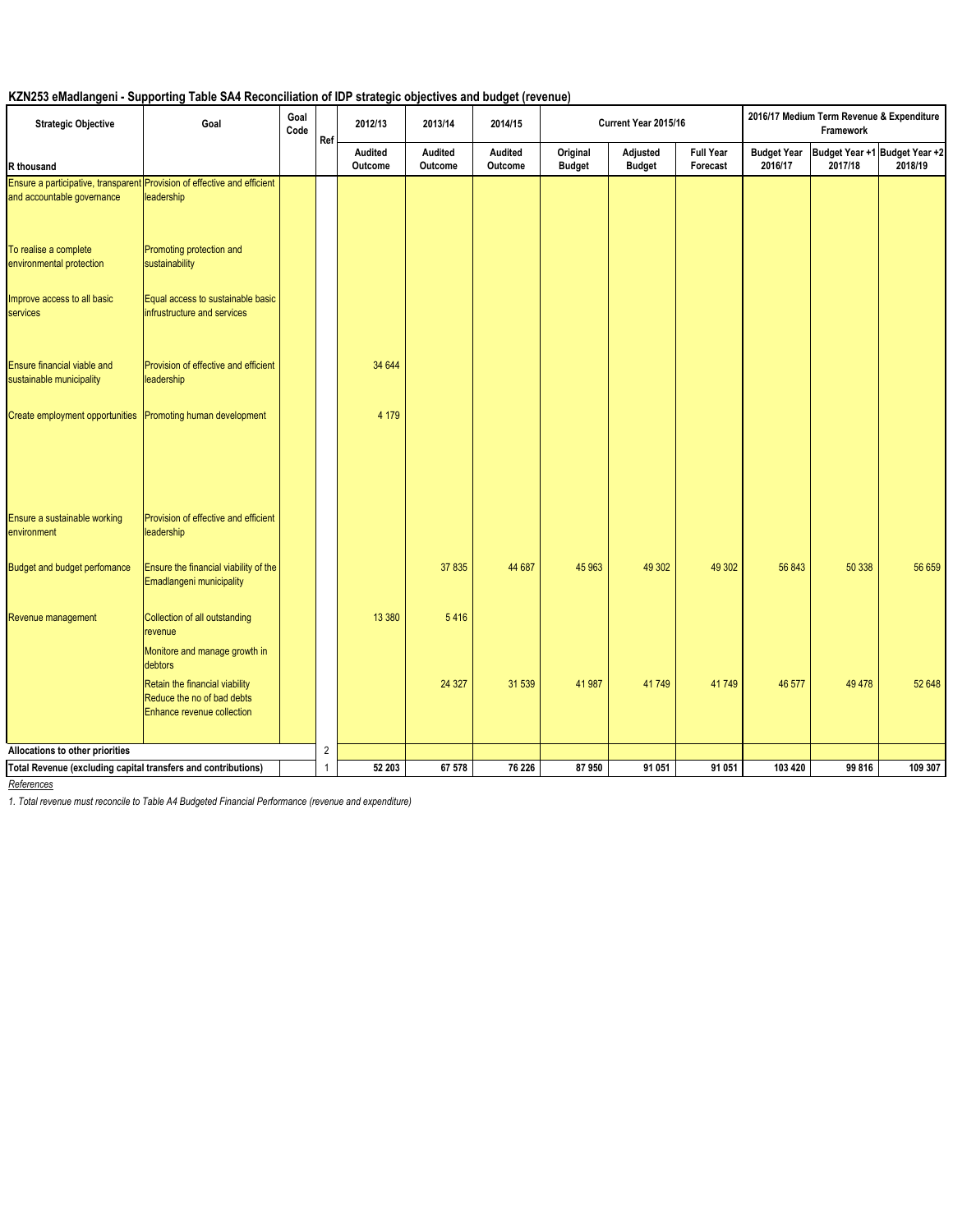## **KZN253 eMadlangeni - Supporting Table SA5 Reconciliation of IDP strategic objectives and budget (operating expenditure)**

| <b>Strategic Objective</b>                                               | Goal                                                                                      | Goal<br>Code | Ref          | 2012/13            | 2013/14            | 2014/15            |                        | Current Year 2015/16      |                              |                               | 2016/17 Medium Term Revenue & Expenditure<br>Framework |                                          |
|--------------------------------------------------------------------------|-------------------------------------------------------------------------------------------|--------------|--------------|--------------------|--------------------|--------------------|------------------------|---------------------------|------------------------------|-------------------------------|--------------------------------------------------------|------------------------------------------|
| R thousand                                                               |                                                                                           |              |              | Audited<br>Outcome | Audited<br>Outcome | Audited<br>Outcome | <b>Original Budget</b> | Adjusted<br><b>Budget</b> | <b>Full Year</b><br>Forecast | <b>Budget Year</b><br>2016/17 | 2017/18                                                | Budget Year +1 Budget Year +2<br>2018/19 |
| Ensure a participative, transparent Provision of effective and efficient |                                                                                           |              |              |                    |                    |                    |                        |                           |                              |                               |                                                        |                                          |
| and accountable governace                                                | leadership                                                                                |              |              |                    |                    |                    |                        |                           |                              |                               |                                                        |                                          |
| To realise a complete<br>environmental protection                        | Promoting environmental<br>protection and sustainablility                                 |              |              |                    |                    |                    |                        |                           |                              | 4 2 5 0                       | 4 4 9 7                                                | 4757                                     |
| Improve access to all basic<br>services                                  | Equal acces to sustainable basic<br>Infrustructure and services                           |              |              |                    |                    |                    | 3 5 5 0                |                           |                              | 21 913                        | 22 741                                                 | 24 050                                   |
| Esure a finnacially viable and<br>sustainable municipality               | Provision of effective and efficient<br>leadership                                        |              |              |                    |                    |                    |                        |                           |                              | 34 099                        | 31788                                                  | 31 870                                   |
| Create employment opportunities                                          | Promoting human development                                                               |              |              |                    |                    |                    |                        |                           |                              | 10 944                        | 11 573                                                 | 12 245                                   |
| Ensure a sustainable working<br>environment                              | Provision of effective and efficient<br>leadership                                        |              |              |                    |                    |                    |                        |                           |                              | 9 4 4 2                       | 9740                                                   | 10 295                                   |
| <b>Financial Management</b>                                              | Ability to meet financial<br>commitments for personnel and<br>suppliers                   |              |              | 35 622             | 43823              | 54 563             | 65 117                 | 71 326                    | 71 326                       |                               |                                                        |                                          |
| Compliance with legislative<br>requirements                              | <b>Unqualified Audit Report</b>                                                           |              |              | 500                | 7578               |                    |                        |                           |                              |                               |                                                        |                                          |
| <b>Debtors Management</b>                                                | Collection of all billed and<br>outstanding debtors                                       |              |              | 7 3 6 0            | 400                |                    |                        |                           |                              |                               |                                                        |                                          |
| Supply Chain Credibility and<br>transparency                             | Effective Implementation of all<br>supply chain management<br>legislation and regulations |              |              | 200                | 300                |                    |                        |                           |                              |                               |                                                        |                                          |
|                                                                          |                                                                                           |              |              |                    |                    |                    |                        |                           |                              |                               |                                                        |                                          |
|                                                                          |                                                                                           |              |              |                    |                    |                    |                        |                           |                              |                               |                                                        |                                          |
| Allocations to other priorities                                          |                                                                                           |              |              |                    |                    |                    |                        |                           |                              |                               |                                                        |                                          |
| <b>Total Expenditure</b>                                                 |                                                                                           |              | $\mathbf{1}$ | 43 682             | 52 101             | 54 563             | 68 666                 | 71 326                    | 71 326                       | 80 648                        | 80 338                                                 | 83 217                                   |

*References*

*1. Total expenditure must reconcile to Table A4 Budgeted Financial Performance (revenue and expenditure)*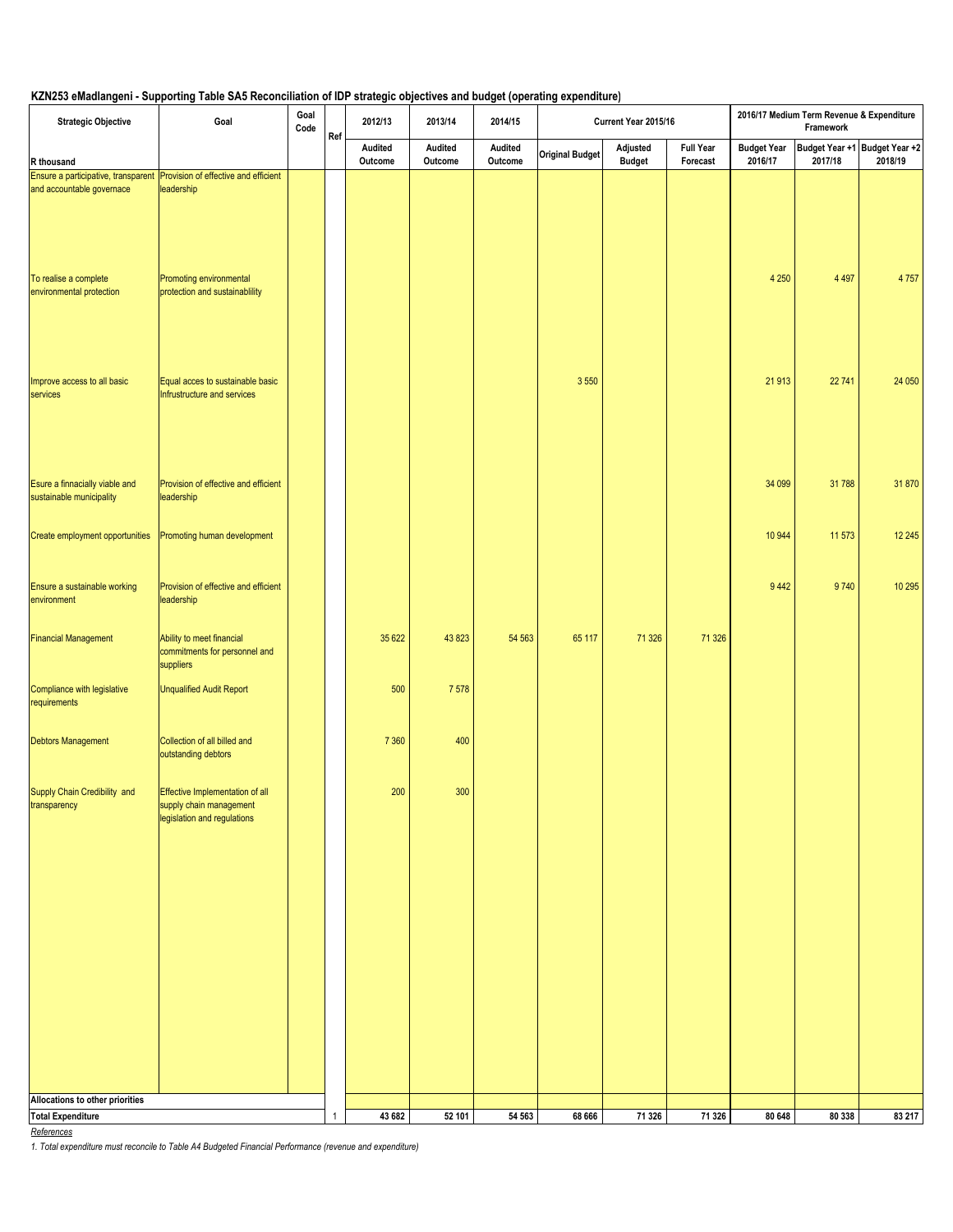# **KZN253 eMadlangeni - Supporting Table SA6 Reconciliation of IDP strategic objectives and budget (capital expenditure)**

| <b>Strategic Objective</b>                                                               | Goal                                                    | Goal<br>Code              | Ref          | 2012/13            | 2013/14            | 2014/15            |                           | Current Year 2015/16      |                              |         | 2016/17 Medium Term Revenue & Expenditure<br>Framework |         |
|------------------------------------------------------------------------------------------|---------------------------------------------------------|---------------------------|--------------|--------------------|--------------------|--------------------|---------------------------|---------------------------|------------------------------|---------|--------------------------------------------------------|---------|
| R thousand                                                                               |                                                         |                           |              | Audited<br>Outcome | Audited<br>Outcome | Audited<br>Outcome | Original<br><b>Budget</b> | Adjusted<br><b>Budget</b> | <b>Full Year</b><br>Forecast | 2016/17 | Budget Year Budget Year +1 Budget Year +2<br>2017/18   | 2018/19 |
| Development of roads<br>infrastructure through the capital<br>investments                | Address infrastructure backlogs                         | $\boldsymbol{\mathsf{A}}$ |              | 11861              | 9582               | 11 248             | 10 946                    | 16 14 6                   | 16 146                       | 20 6 22 | 19 4 54                                                | 24 730  |
|                                                                                          |                                                         | B                         |              |                    |                    |                    |                           |                           |                              |         |                                                        |         |
| Development of recreational<br>infrastructure facitilities through<br>capital investment | Accesst to reacreation facilities by<br>the rural poor  | $\mathbf{C}$              |              |                    | 610                | 186                |                           |                           |                              |         |                                                        |         |
| Provision of a conducive work                                                            |                                                         | D<br>E                    |              |                    | 1747               |                    |                           |                           |                              |         |                                                        |         |
| environment through access to<br>office equipment and furniture                          | Enhancement of operational<br>productivity of personnel | F                         |              | 1373               |                    | 686                | 3 9 5 0                   | 4 4 4 8                   | 4 4 4 8                      | 1600    |                                                        |         |
|                                                                                          |                                                         |                           |              |                    |                    |                    |                           |                           |                              |         |                                                        |         |
| Development of electricity<br>infrastructure through the capital<br>investments          | Address infrastructure backlogs                         | $\mathbf G$               |              |                    | 3 1 9 2            | 9 0 0 0            | 10 000                    |                           |                              | 550     |                                                        |         |
|                                                                                          |                                                         | н                         |              |                    |                    |                    |                           |                           |                              |         |                                                        |         |
|                                                                                          |                                                         | л                         |              |                    |                    |                    |                           |                           |                              |         |                                                        |         |
|                                                                                          |                                                         | J                         |              |                    |                    |                    |                           |                           |                              |         |                                                        |         |
|                                                                                          |                                                         | Κ<br>L                    |              |                    |                    |                    |                           |                           |                              |         |                                                        |         |
|                                                                                          |                                                         | $\boldsymbol{\mathsf{M}}$ |              |                    |                    |                    |                           |                           |                              |         |                                                        |         |
|                                                                                          |                                                         | N                         |              |                    |                    |                    |                           |                           |                              |         |                                                        |         |
|                                                                                          |                                                         | $\mathbf 0$               |              |                    |                    |                    |                           |                           |                              |         |                                                        |         |
|                                                                                          |                                                         | P                         |              |                    |                    |                    |                           |                           |                              |         |                                                        |         |
|                                                                                          |                                                         |                           |              |                    |                    |                    |                           |                           |                              |         |                                                        |         |
| Allocations to other priorities                                                          |                                                         |                           | $\mathsf 3$  |                    |                    |                    |                           |                           |                              |         |                                                        |         |
| <b>Total Capital Expenditure</b>                                                         |                                                         |                           | $\mathbf{1}$ | 13 2 34            | 15 131             | $\frac{1}{21}$ 120 | 24 896                    | 20 593                    | 20 593                       | 22 772  | 19 4 54                                                | 24 730  |

*References*

*1. Total capital expenditure must reconcile to Budgeted Capital Expenditure*

*2. Goal code must be used on Table SA36*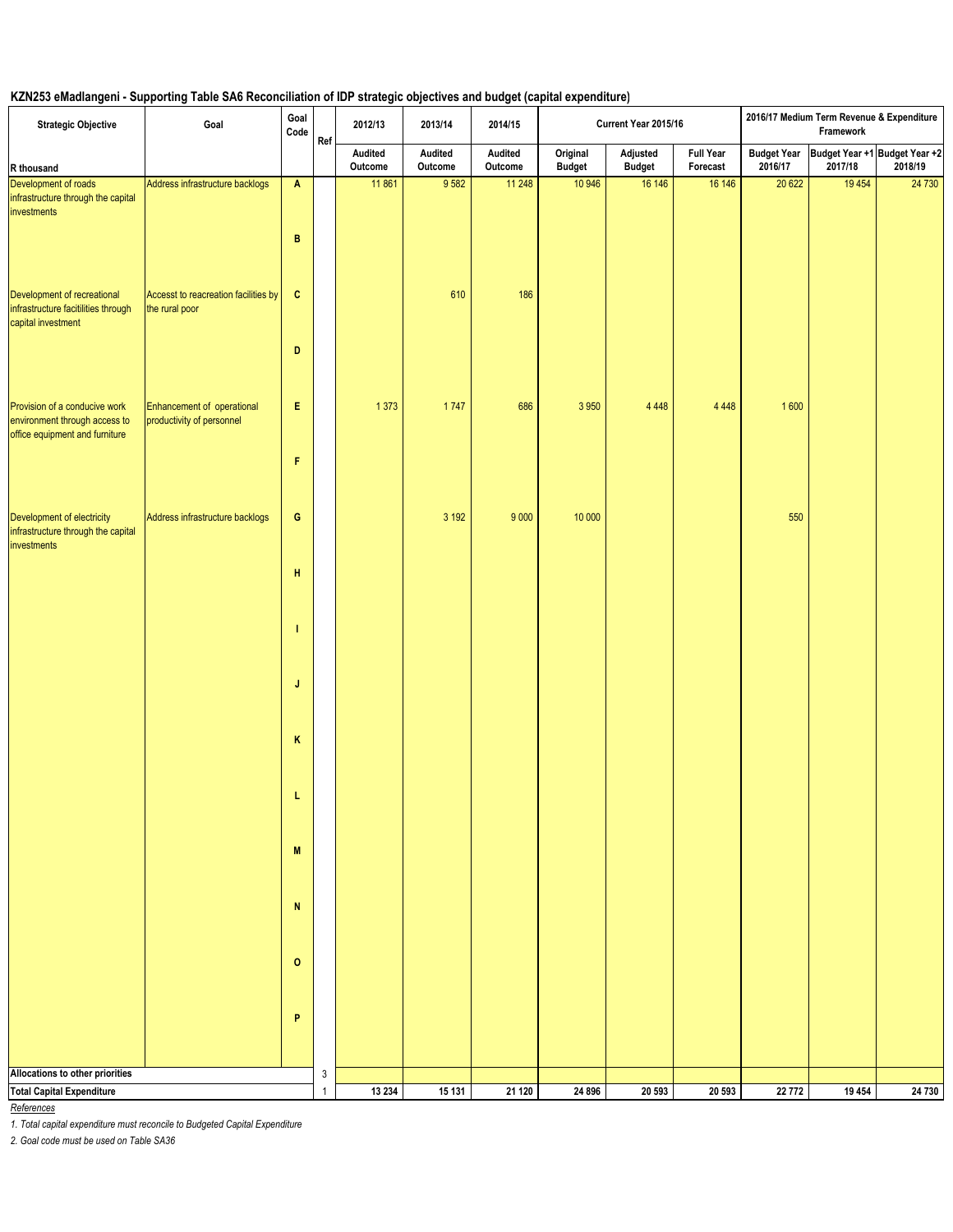## **KZN253 eMadlangeni - Supporting Table SA7 Measureable performance objectives**

| <b>Description</b>                  | Unit of measurement | 2012/13            | 2013/14            | 2014/15            |                           | Current Year 2015/16      |                              |                               | 2016/17 Medium Term Revenue & Expenditure<br>Framework |         |
|-------------------------------------|---------------------|--------------------|--------------------|--------------------|---------------------------|---------------------------|------------------------------|-------------------------------|--------------------------------------------------------|---------|
|                                     |                     | Audited<br>Outcome | Audited<br>Outcome | Audited<br>Outcome | Original<br><b>Budget</b> | Adjusted<br><b>Budget</b> | <b>Full Year</b><br>Forecast | <b>Budget Year</b><br>2016/17 | Budget Year +1 Budget Year +2<br>2017/18               | 2018/19 |
| Vote 1 - vote name                  |                     |                    |                    |                    |                           |                           |                              |                               |                                                        |         |
| Function 1 - (name)                 |                     |                    |                    |                    |                           |                           |                              |                               |                                                        |         |
| Sub-function 1 - (name)             |                     |                    |                    |                    |                           |                           |                              |                               |                                                        |         |
| Insert measure/s description        |                     |                    |                    |                    |                           |                           |                              |                               |                                                        |         |
|                                     |                     |                    |                    |                    |                           |                           |                              |                               |                                                        |         |
| Sub-function 2 - (name)             |                     |                    |                    |                    |                           |                           |                              |                               |                                                        |         |
| nsert measure/s description         |                     |                    |                    |                    |                           |                           |                              |                               |                                                        |         |
|                                     |                     |                    |                    |                    |                           |                           |                              |                               |                                                        |         |
| Sub-function 3 - (name)             |                     |                    |                    |                    |                           |                           |                              |                               |                                                        |         |
| Insert measure/s description        |                     |                    |                    |                    |                           |                           |                              |                               |                                                        |         |
|                                     |                     |                    |                    |                    |                           |                           |                              |                               |                                                        |         |
| Function 2 - (name)                 |                     |                    |                    |                    |                           |                           |                              |                               |                                                        |         |
| Sub-function 1 - (name)             |                     |                    |                    |                    |                           |                           |                              |                               |                                                        |         |
| Insert measure/s description        |                     |                    |                    |                    |                           |                           |                              |                               |                                                        |         |
|                                     |                     |                    |                    |                    |                           |                           |                              |                               |                                                        |         |
| Sub-function 2 - (name)             |                     |                    |                    |                    |                           |                           |                              |                               |                                                        |         |
| Insert measure/s description        |                     |                    |                    |                    |                           |                           |                              |                               |                                                        |         |
|                                     |                     |                    |                    |                    |                           |                           |                              |                               |                                                        |         |
| Sub-function 3 - (name)             |                     |                    |                    |                    |                           |                           |                              |                               |                                                        |         |
| <b>Insert measure/s description</b> |                     |                    |                    |                    |                           |                           |                              |                               |                                                        |         |
|                                     |                     |                    |                    |                    |                           |                           |                              |                               |                                                        |         |
| Vote 2 - vote name                  |                     |                    |                    |                    |                           |                           |                              |                               |                                                        |         |
| Function 1 - (name)                 |                     |                    |                    |                    |                           |                           |                              |                               |                                                        |         |
| Sub-function 1 - (name)             |                     |                    |                    |                    |                           |                           |                              |                               |                                                        |         |
| Insert measure/s description        |                     |                    |                    |                    |                           |                           |                              |                               |                                                        |         |
|                                     |                     |                    |                    |                    |                           |                           |                              |                               |                                                        |         |
| Sub-function 2 - (name)             |                     |                    |                    |                    |                           |                           |                              |                               |                                                        |         |
| Insert measure/s description        |                     |                    |                    |                    |                           |                           |                              |                               |                                                        |         |
|                                     |                     |                    |                    |                    |                           |                           |                              |                               |                                                        |         |
| Sub-function 3 - (name)             |                     |                    |                    |                    |                           |                           |                              |                               |                                                        |         |
| Insert measure/s description        |                     |                    |                    |                    |                           |                           |                              |                               |                                                        |         |
|                                     |                     |                    |                    |                    |                           |                           |                              |                               |                                                        |         |
| Function 2 - (name)                 |                     |                    |                    |                    |                           |                           |                              |                               |                                                        |         |
| Sub-function 1 - (name)             |                     |                    |                    |                    |                           |                           |                              |                               |                                                        |         |
| Insert measure/s description        |                     |                    |                    |                    |                           |                           |                              |                               |                                                        |         |
|                                     |                     |                    |                    |                    |                           |                           |                              |                               |                                                        |         |
| Sub-function 2 - (name)             |                     |                    |                    |                    |                           |                           |                              |                               |                                                        |         |
| Insert measure/s description        |                     |                    |                    |                    |                           |                           |                              |                               |                                                        |         |
|                                     |                     |                    |                    |                    |                           |                           |                              |                               |                                                        |         |
| Sub-function 3 - (name)             |                     |                    |                    |                    |                           |                           |                              |                               |                                                        |         |
| Insert measure/s description        |                     |                    |                    |                    |                           |                           |                              |                               |                                                        |         |
|                                     |                     |                    |                    |                    |                           |                           |                              |                               |                                                        |         |
| Vote 3 - vote name                  |                     |                    |                    |                    |                           |                           |                              |                               |                                                        |         |
| Function 1 - (name)                 |                     |                    |                    |                    |                           |                           |                              |                               |                                                        |         |
| Sub-function 1 - (name)             |                     |                    |                    |                    |                           |                           |                              |                               |                                                        |         |
| Insert measure/s description        |                     |                    |                    |                    |                           |                           |                              |                               |                                                        |         |
|                                     |                     |                    |                    |                    |                           |                           |                              |                               |                                                        |         |
| Sub-function 2 - (name)             |                     |                    |                    |                    |                           |                           |                              |                               |                                                        |         |
| Insert measure/s description        |                     |                    |                    |                    |                           |                           |                              |                               |                                                        |         |
|                                     |                     |                    |                    |                    |                           |                           |                              |                               |                                                        |         |
| Sub-function 3 - (name)             |                     |                    |                    |                    |                           |                           |                              |                               |                                                        |         |
| Insert measure/s description        |                     |                    |                    |                    |                           |                           |                              |                               |                                                        |         |
|                                     |                     |                    |                    |                    |                           |                           |                              |                               |                                                        |         |
| Function 2 - (name)                 |                     |                    |                    |                    |                           |                           |                              |                               |                                                        |         |
| Sub-function 1 - (name)             |                     |                    |                    |                    |                           |                           |                              |                               |                                                        |         |
| Insert measure/s description        |                     |                    |                    |                    |                           |                           |                              |                               |                                                        |         |
|                                     |                     |                    |                    |                    |                           |                           |                              |                               |                                                        |         |
| Sub-function 2 - (name)             |                     |                    |                    |                    |                           |                           |                              |                               |                                                        |         |
| Insert measure/s description        |                     |                    |                    |                    |                           |                           |                              |                               |                                                        |         |
|                                     |                     |                    |                    |                    |                           |                           |                              |                               |                                                        |         |
| Sub-function 3 - (name)             |                     |                    |                    |                    |                           |                           |                              |                               |                                                        |         |
| Insert measure/s description        |                     |                    |                    |                    |                           |                           |                              |                               |                                                        |         |
|                                     |                     |                    |                    |                    |                           |                           |                              |                               |                                                        |         |
| And so on for the rest of the Votes |                     |                    |                    |                    |                           |                           |                              |                               |                                                        |         |

*1. Include a measurable performance objective for each revenue source (within a relevant function) and each vote (MFMA s17(3)(b))*

*2. Include all Basic Services performance targets from 'Basic Service Delivery' to ensure Table SA7 represents all strategic responsibilities*

*3. Only include prior year comparative information for individual measures where relevant activity occurred in that year/s*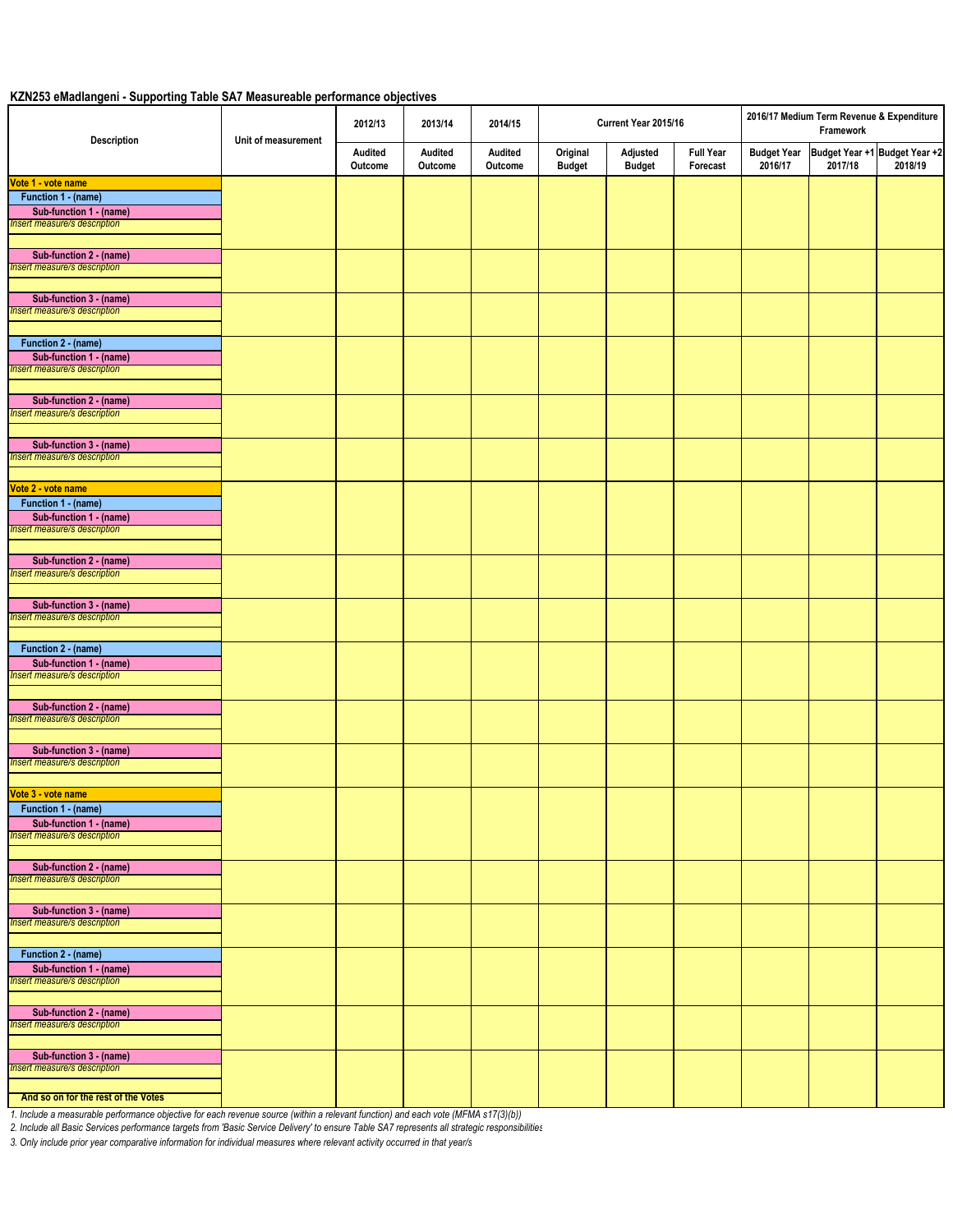## **KZN253 eMadlangeni - Entities measureable performance objectives**

| <b>Description</b>                     | Unit of measurement | 2012/13            | 2013/14            | 2014/15            | Current Year 2015/16      |                           |                              | 2016/17 Medium Term Revenue & Expenditure<br>Framework |         |                                          |  |
|----------------------------------------|---------------------|--------------------|--------------------|--------------------|---------------------------|---------------------------|------------------------------|--------------------------------------------------------|---------|------------------------------------------|--|
|                                        |                     | Audited<br>Outcome | Audited<br>Outcome | Audited<br>Outcome | Original<br><b>Budget</b> | Adjusted<br><b>Budget</b> | <b>Full Year</b><br>Forecast | <b>Budget Year</b><br>2016/17                          | 2017/18 | Budget Year +1 Budget Year +2<br>2018/19 |  |
| Entity 1 - (name of entity)            |                     |                    |                    |                    |                           |                           |                              |                                                        |         |                                          |  |
| Insert measure/s description           |                     |                    |                    |                    |                           |                           |                              |                                                        |         |                                          |  |
|                                        |                     |                    |                    |                    |                           |                           |                              |                                                        |         |                                          |  |
| <b>Entity 2 - (name of entity)</b>     |                     |                    |                    |                    |                           |                           |                              |                                                        |         |                                          |  |
| Insert measure/s description           |                     |                    |                    |                    |                           |                           |                              |                                                        |         |                                          |  |
|                                        |                     |                    |                    |                    |                           |                           |                              |                                                        |         |                                          |  |
| <b>Entity 3 - (name of entity)</b>     |                     |                    |                    |                    |                           |                           |                              |                                                        |         |                                          |  |
| Insert measure/s description           |                     |                    |                    |                    |                           |                           |                              |                                                        |         |                                          |  |
|                                        |                     |                    |                    |                    |                           |                           |                              |                                                        |         |                                          |  |
| And so on for the rest of the Entities |                     |                    |                    |                    |                           |                           |                              |                                                        |         |                                          |  |
|                                        |                     |                    |                    |                    |                           |                           |                              |                                                        |         |                                          |  |

*1. Include a measurable performance objective as agreed with the parent municipality (MFMA s87(5)(d))*

*2. Only include prior year comparative information for individual measures where relevant activity occurred in that year/s*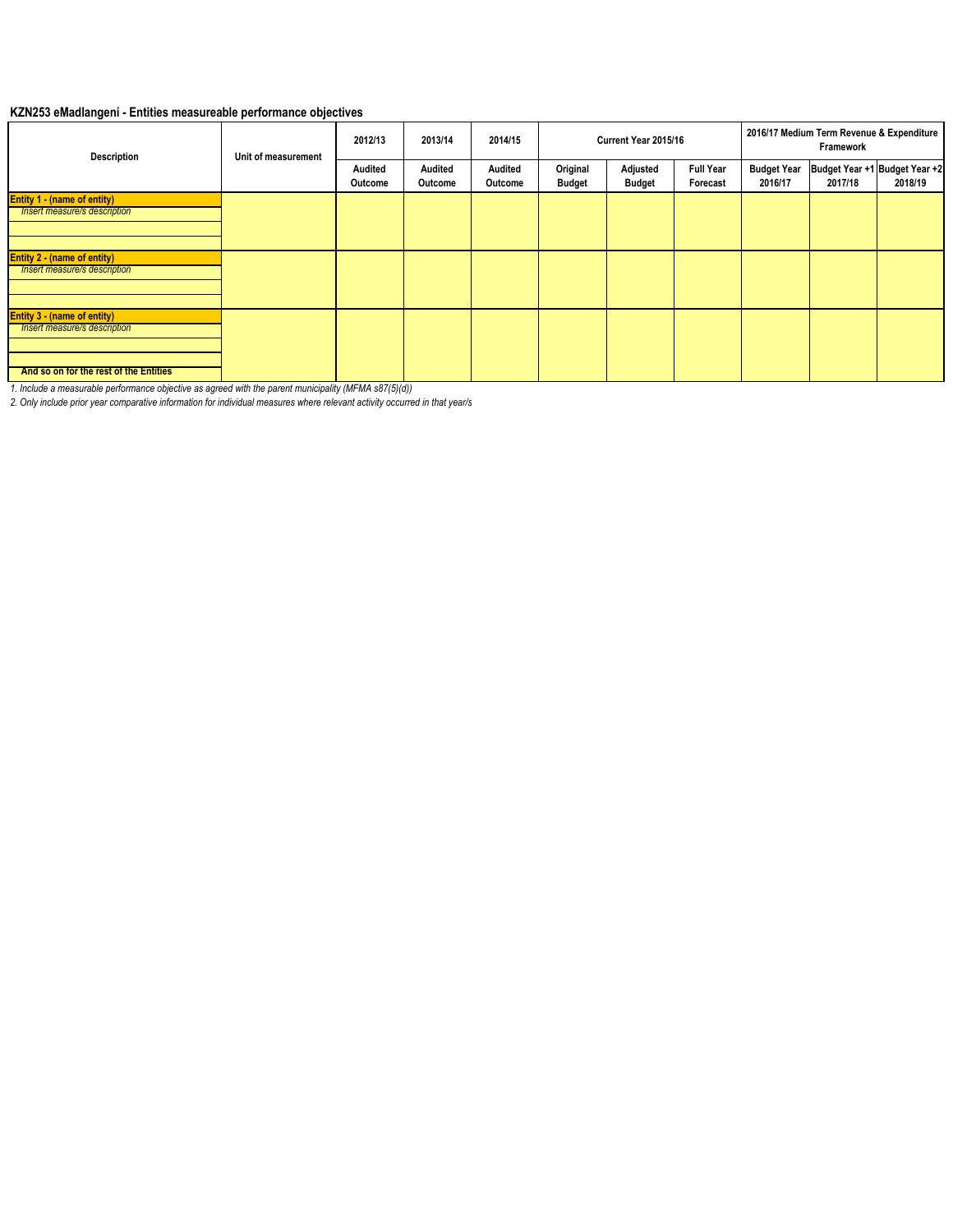### **KZN253 eMadlangeni - Supporting Table SA8 Performance indicators and benchmarks**

| KZNZ53 emadiangeni - Supporting Table SA8 Performance indicators and benchmarks   | <b>Basis of calculation</b>                                                                         | 2012/13            | 2013/14            | 2014/15            |                           | Current Year 2015/16      |                              |                      |                               | 2016/17 Medium Term Revenue &<br><b>Expenditure Framework</b> |                                  |
|-----------------------------------------------------------------------------------|-----------------------------------------------------------------------------------------------------|--------------------|--------------------|--------------------|---------------------------|---------------------------|------------------------------|----------------------|-------------------------------|---------------------------------------------------------------|----------------------------------|
| Description of financial indicator                                                |                                                                                                     | Audited<br>Outcome | Audited<br>Outcome | Audited<br>Outcome | Original<br><b>Budget</b> | Adjusted<br><b>Budget</b> | <b>Full Year</b><br>Forecast | Pre-audit<br>outcome | <b>Budget Year</b><br>2016/17 | <b>Budget Year</b><br>+1 2017/18                              | <b>Budget Year</b><br>+2 2018/19 |
| <b>Borrowing Management</b>                                                       |                                                                                                     |                    |                    |                    |                           |                           |                              |                      |                               |                                                               |                                  |
| <b>Credit Rating</b>                                                              |                                                                                                     |                    |                    |                    |                           |                           |                              |                      |                               |                                                               |                                  |
| Capital Charges to Operating Expenditure                                          | Interest & Principal Paid /Operating<br>Expenditure                                                 | 0,3%               | 0,1%               | 0.3%               | 0.2%                      | 0,2%                      | 0,2%                         | 0,2%                 | 0,1%                          | 0,1%                                                          | 0,1%                             |
| Capital Charges to Own Revenue                                                    | Finance charges & Repayment of borrowing<br>/Own Revenue                                            | 0,5%               | 0.2%               | 0,5%               | 0.4%                      | 0,4%                      | 0,4%                         | 0,4%                 | 0,2%                          | 0.2%                                                          | 0.2%                             |
| Borrowed funding of 'own' capital expenditure                                     | Borrowing/Capital expenditure excl. transfers<br>and grants and contributions                       | 0,0%               | 0.0%               | 0.0%               | 0.0%                      | 0.0%                      | 0.0%                         | 0.0%                 | 0,0%                          | 0.0%                                                          | 0.0%                             |
| <b>Safety of Capital</b>                                                          |                                                                                                     |                    |                    |                    |                           |                           |                              |                      |                               |                                                               |                                  |
| Gearing                                                                           | Long Term Borrowing/ Funds & Reserves                                                               | 0,0%               | 0.0%               | 0.0%               | 0.0%                      | 0.0%                      | 0.0%                         | 0,0%                 | 0.0%                          | 0.0%                                                          | 0.0%                             |
| <i>iquidity</i>                                                                   |                                                                                                     |                    |                    |                    |                           |                           |                              |                      |                               |                                                               |                                  |
| Current Ratio<br>Current Ratio adjusted for aged debtors                          | Current assets/current liabilities<br>Current assets less debtors > 90 days/current<br>liabilities  | 1,9<br>1,9         | 2,8<br>2,8         | 3,3<br>3,3         | 2,0<br>2,0                | 2,0<br>2,0                | 2,0<br>2,0                   | 2,0<br>2,0           | 8,0<br>8,0                    | 9,7<br>9,7                                                    | 8,9<br>8,9                       |
| <b>Liquidity Ratio</b><br>Revenue Management                                      | Monetary Assets/Current Liabilities                                                                 | 1,6                | 2,1                | 2,2                | 0.9                       | 1,1                       | 1,1                          | 1,1                  | 5,4                           | 6,3                                                           | 4,9                              |
| Annual Debtors Collection Rate (Payment Level<br>%)                               | Last 12 Mths Receipts/Last 12 Mths Billing                                                          |                    | 74,9%              | 41,6%              | 85,8%                     | 61,1%                     | 61,1%                        | 61,1%                | 61,1%                         | 100,0%                                                        | 100,0%                           |
| Current Debtors Collection Rate (Cash receipts %<br>of Ratepayer & Other revenue) |                                                                                                     | 74,9%              | 41,6%              | 85,8%              | 61,1%                     | 61,1%                     | 61,1%                        | 61,1%                | 100,0%                        | 100,0%                                                        | 100,0%                           |
| Outstanding Debtors to Revenue                                                    | Total Outstanding Debtors to Annual Revenue                                                         | 9,9%               | 16,7%              | 23,0%              | 31,4%                     | 30,0%                     | 30,0%                        | 30,0%                | 26,9%                         | 38,3%                                                         | 46,5%                            |
| Longstanding Debtors Recovered                                                    | Debtors > 12 Mths Recovered/Total Debtors ><br>12 Months Old                                        |                    |                    |                    |                           |                           |                              |                      |                               |                                                               |                                  |
| <b>Creditors Management</b>                                                       |                                                                                                     |                    |                    |                    |                           |                           |                              |                      |                               |                                                               |                                  |
| Creditors System Efficiency                                                       | % of Creditors Paid Within Terms                                                                    |                    |                    |                    |                           |                           |                              |                      |                               |                                                               |                                  |
| Creditors to Cash and Investments                                                 | (within'MFMA's 65(e))                                                                               | 74,0%              | 62,1%              | 31,4%              | 862,1%                    | 58,6%                     | 58,6%                        | 58,6%                | 23,8%                         | 18,6%                                                         | 16,4%                            |
| <b>Other Indicators</b>                                                           |                                                                                                     |                    |                    |                    |                           |                           |                              |                      |                               |                                                               |                                  |
|                                                                                   | Total Volume Losses (kW)                                                                            |                    |                    |                    |                           |                           |                              |                      |                               |                                                               |                                  |
|                                                                                   | Total Cost of Losses (Rand '000)                                                                    |                    |                    |                    |                           |                           |                              |                      |                               |                                                               |                                  |
| Electricity Distribution Losses (2)                                               | % Volume (units purchased and generated<br>less units sold)/units purchased and<br>generated        |                    |                    |                    |                           |                           |                              |                      |                               |                                                               |                                  |
|                                                                                   | Total Volume Losses (kl)                                                                            |                    |                    |                    |                           |                           |                              |                      |                               |                                                               |                                  |
|                                                                                   | Total Cost of Losses (Rand '000)                                                                    |                    |                    |                    |                           |                           |                              |                      |                               |                                                               |                                  |
| Water Distribution Losses (2)                                                     | % Volume (units purchased and generated<br>less units sold)/units purchased and<br>generated        |                    |                    |                    |                           |                           |                              |                      |                               |                                                               |                                  |
| Employee costs                                                                    | Employee costs/(Total Revenue - capital<br>revenue)                                                 | 31,4%              | 32,0%              | 32,2%              | 33,8%                     | 28,5%                     | 28,5%                        | 28,5%                | 30,3%                         | 33,8%                                                         | 33,9%                            |
| Remuneration                                                                      | Total remuneration/(Total Revenue - capital<br>revenue)                                             | 35,0%              | 36,0%              | 38,3%              | 36,7%                     | 37,2%                     | 37,2%                        |                      | 34,2%                         | 38,0%                                                         | 38,1%                            |
| Repairs & Maintenance                                                             | R&M/(Total Revenue excluding capital<br>revenue)                                                    | 2,6%               | 1,1%               | 0.0%               | 11,0%                     | 0,0%                      | 0,0%                         |                      | 7,2%                          | 7,8%                                                          | 7,9%                             |
| Finance charges & Depreciation                                                    | FC&D/(Total Revenue - capital revenue)                                                              | 10,8%              | 11,7%              | 11,1%              | 7,8%                      | 8,9%                      | 8,9%                         | 8,9%                 | 6,9%                          | 7,3%                                                          | 6,6%                             |
| <b>IDP regulation financial viability indicators</b>                              |                                                                                                     |                    |                    |                    |                           |                           |                              |                      |                               |                                                               |                                  |
| i. Debt coverage                                                                  | (Total Operating Revenue - Operating<br>Grants)/Debt service payments due within<br>financial year) | 22,0               | 24,2               | 27,8               | 28,1                      | 28,1                      | 28,1                         | 27,8                 | 29,3                          | 29,4                                                          | 31,3                             |
| ii.O/S Service Debtors to Revenue                                                 | Total outstanding service debtors/annual<br>revenue received for services                           | 17,9%              | 31,7%              | 44,3%              | 62,9%                     | 62,9%                     | 62,9%                        | 62,9%                | 60,5%                         | 76,7%                                                         | 92,1%                            |
| iii. Cost coverage                                                                | (Available cash + Investments)/monthly fixed<br>operational expenditure                             | 1,7                | 2,5                | 8,2                | 0,3                       | 5,4                       | 5,4                          | 5,4                  | 6,4                           | 8,0                                                           | 9,5                              |

*References*

*1. Consumer debtors > 12 months old are excluded from current assets*

*2. Only include if services provided by the municipality*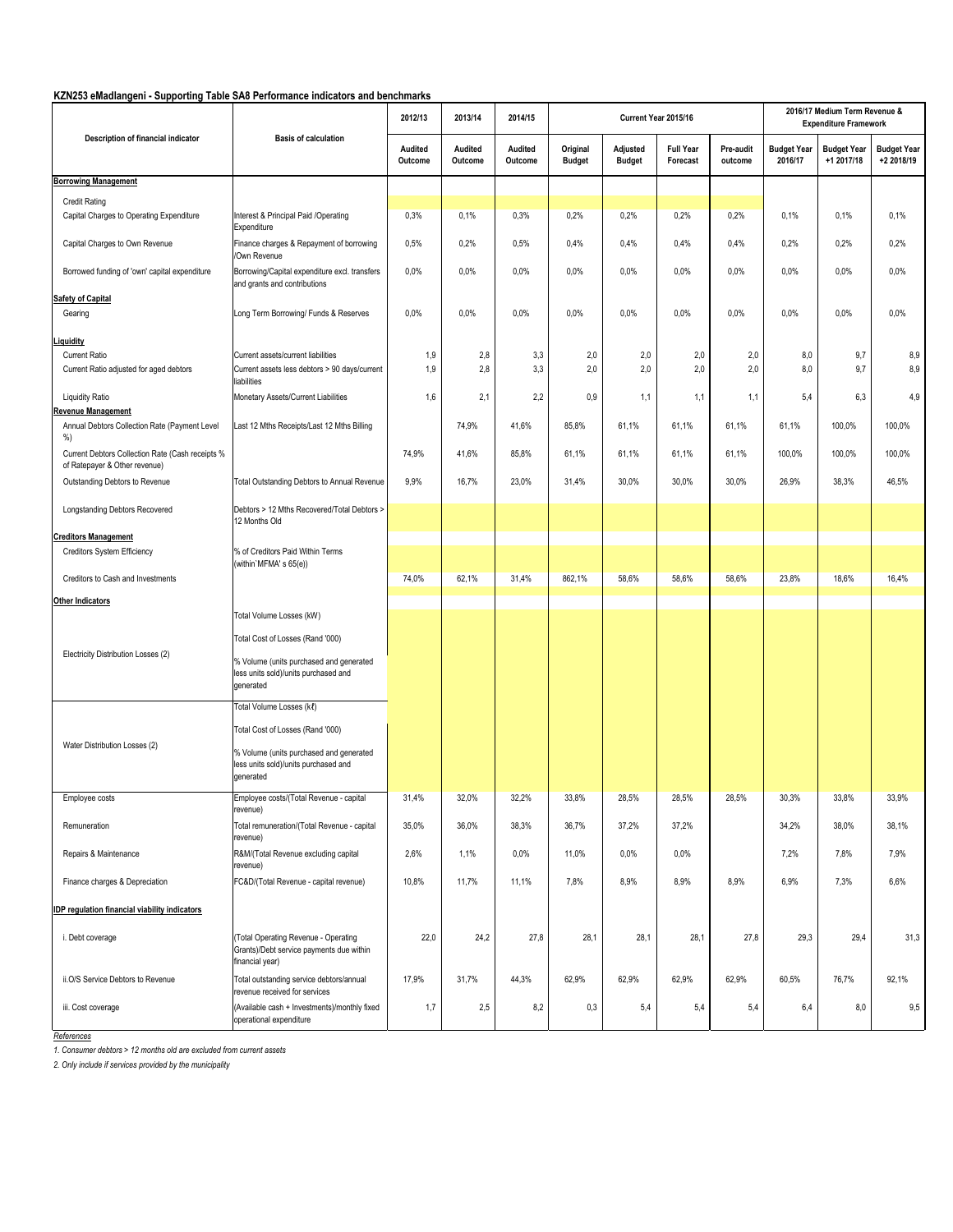| KZN253 eMadlangeni - Supporting Table SA9 Social, economic and demographic statistics and assumptions                                                              |                          |                                    |             |                          |             |          |                 |         |                                |                 |                                                        |         |
|--------------------------------------------------------------------------------------------------------------------------------------------------------------------|--------------------------|------------------------------------|-------------|--------------------------|-------------|----------|-----------------|---------|--------------------------------|-----------------|--------------------------------------------------------|---------|
| Description of economic indicator                                                                                                                                  |                          | <b>Basis of calculation</b>        | 2001 Census | 2007 Survey              | 2011 Census | 2012/13  | 2013/14         | 2014/15 | <b>Current Year</b><br>2015/16 |                 | 2016/17 Medium Term Revenue & Expenditure<br>Framework |         |
|                                                                                                                                                                    | Ref.                     |                                    |             |                          |             | Outcome  | Outcome         | Outcome | <b>Original Budget</b>         | Outcome         | Outcome                                                | Outcome |
| <b>Demographics</b>                                                                                                                                                |                          |                                    |             |                          |             |          |                 |         |                                |                 |                                                        |         |
| Population                                                                                                                                                         |                          | Stats SA and Global Insight Report | 40          | 40                       | 40          | 35851    | 35851           | 35851   | 34600                          | 34600           | 34600                                                  | 34600   |
|                                                                                                                                                                    |                          |                                    |             |                          |             |          |                 |         |                                |                 |                                                        |         |
| Females aged 5 - 14                                                                                                                                                |                          | Stats SA and Global Insight Report | ٠           | ۰.                       |             | 4059     | 4059            | 4059    | 4070                           | 4070            | 4070                                                   | 4070    |
| Males aged 5 - 14                                                                                                                                                  |                          | Stats SA and Global Insight Report | ٤           |                          |             | 4062     | 4062            | 4062    | 4080                           | 4080            | 4080                                                   | 4080    |
| Females aged 15 - 34                                                                                                                                               |                          | Stats SA and Global Insight Report | 15820       | 15820                    | 15820       | 6562     | 6562            | 6562    | 6590                           | 6590            | 6590                                                   | 6590    |
| Males aged 15 - 34                                                                                                                                                 |                          |                                    | 24496       | 24496                    | 24496       | 7222     | $\overline{r}$  | 7222    | 7300                           | 7300            | 7300                                                   | 7300    |
|                                                                                                                                                                    |                          | Stats SA and Global Insight Report |             |                          |             |          |                 |         |                                |                 |                                                        |         |
| <b>Unemployment</b>                                                                                                                                                |                          | Stats SA and Global Insight Report |             |                          |             | 5681     | 5681            | 5681    | 6000                           | 6000            | 6000                                                   | 6000    |
| Monthly household income (no. of households)                                                                                                                       | 1.12                     |                                    |             |                          |             |          |                 |         |                                |                 |                                                        |         |
| No income                                                                                                                                                          |                          | <b>Stats SA</b>                    |             |                          |             | 14694    | 14694           | 14694   | 14694                          | 14694           | 14694                                                  | 14694   |
| R1-R1600                                                                                                                                                           |                          | <b>Stats SA</b>                    |             |                          |             | 9936     | 9936            | 9936    | 9936                           | 9936            | 9936                                                   | 9936    |
| R1601 - R3 200                                                                                                                                                     |                          | State SA                           |             |                          |             | 682      | 682             | 682     | 682                            | 682             | 682                                                    | 682     |
|                                                                                                                                                                    |                          |                                    |             |                          |             |          |                 |         |                                |                 |                                                        |         |
| R3 201 - R6 400                                                                                                                                                    |                          | <b>Stats SA</b>                    |             |                          |             | 1276     | 1276            | 1276    | 1276                           | 1276            | 1276                                                   | 1276    |
| R6401 - R12 800                                                                                                                                                    |                          | <b>Stats SA</b>                    |             |                          |             | 1392     | 1392            | 1392    | 1392                           | 1392            | 1392                                                   | 1392    |
| R12 801 - R25 600                                                                                                                                                  |                          | <b>Stats SA</b>                    |             |                          |             | 394      | 394             | 394     | 394                            | 394             | 394                                                    | 394     |
| R25 601 - R51 200                                                                                                                                                  |                          | <b>Stats SA</b>                    |             |                          |             | 79       | 79              | 79      | 79                             | 79              | 79                                                     | 79      |
| R52 201 - R102 400                                                                                                                                                 |                          | <b>Stats SA</b>                    |             |                          |             | 17       | 17 <sup>2</sup> | 17      | 17                             | 17 <sup>2</sup> | 17                                                     | 17      |
|                                                                                                                                                                    |                          |                                    |             |                          |             |          |                 |         |                                |                 |                                                        |         |
| R102 401 - R204 800                                                                                                                                                |                          | <b>Stats SA</b>                    |             |                          |             | $\theta$ | $\bullet$       | $\circ$ | $\theta$                       | $\bullet$       | $\circ$                                                | $\circ$ |
| R204 801 - R409 600                                                                                                                                                |                          | <b>Stats SA</b>                    |             |                          |             | 17       | 17 <sup>2</sup> | 17      | 17                             | 17 <sup>2</sup> | 17                                                     | 17      |
| R409 601 - R819 200                                                                                                                                                |                          | <b>Stats SA</b>                    |             |                          |             |          |                 |         |                                |                 |                                                        |         |
| > R819 200                                                                                                                                                         |                          | <b>Stats SA</b>                    |             |                          |             |          |                 |         |                                |                 |                                                        |         |
|                                                                                                                                                                    |                          |                                    |             |                          |             |          |                 |         |                                |                 |                                                        |         |
|                                                                                                                                                                    |                          |                                    |             |                          |             |          |                 |         |                                |                 |                                                        |         |
| Poverty profiles (no. of households)                                                                                                                               |                          |                                    |             |                          |             |          |                 |         |                                |                 |                                                        |         |
| <r2 060="" household="" month<="" per="" td=""><td>13</td><td></td><td></td><td></td><td></td><td></td><td></td><td></td><td></td><td></td><td></td><td></td></r2> | 13                       |                                    |             |                          |             |          |                 |         |                                |                 |                                                        |         |
|                                                                                                                                                                    |                          |                                    |             |                          |             |          |                 |         |                                |                 |                                                        |         |
|                                                                                                                                                                    |                          |                                    |             |                          |             |          |                 |         |                                |                 |                                                        |         |
| Insert description                                                                                                                                                 | $\overline{2}$           |                                    |             |                          |             |          |                 |         |                                |                 |                                                        |         |
| Household/demographics (000)                                                                                                                                       |                          |                                    |             |                          |             |          |                 |         |                                |                 |                                                        |         |
|                                                                                                                                                                    |                          |                                    |             |                          |             |          |                 |         |                                |                 |                                                        |         |
| Number of people in municipal area                                                                                                                                 |                          |                                    | 40316       | 40316                    | 40 316      | 35851    | 35851           | 35851   | 35851                          | 35851           | 35851                                                  | 35851   |
| Number of poor people in municipal area                                                                                                                            |                          |                                    |             |                          |             |          |                 |         |                                |                 |                                                        |         |
| Number of households in municipal area                                                                                                                             |                          |                                    | 7063        | 7063                     | 7063        | 8029     | 8029            | 8029    | 8029                           | 8029            | 8029                                                   | 8029    |
| Number of poor households in municipal area                                                                                                                        |                          |                                    |             |                          |             | 4561     | 4561            | 4561    | 4561                           | 4561            | 4561                                                   | 4561    |
| Definition of poor household (R per month)                                                                                                                         |                          |                                    |             |                          |             |          |                 |         |                                |                 |                                                        |         |
|                                                                                                                                                                    |                          |                                    |             |                          |             | 3000     | 3000            | 3000    | 3000                           | 3000            | 3 0 0 0                                                | 3000    |
|                                                                                                                                                                    |                          |                                    |             |                          |             |          |                 |         |                                |                 |                                                        |         |
| Housing statistics                                                                                                                                                 | $\overline{\mathbf{3}}$  |                                    |             |                          |             |          |                 |         |                                |                 |                                                        |         |
| Formal                                                                                                                                                             |                          |                                    |             |                          |             | 6104     | 6104            | 6104    | 6104                           | 6104            | 6104                                                   | 6104    |
| Informal                                                                                                                                                           |                          |                                    |             |                          |             | 148      | 148             | 148     | 148                            | 148             | 148                                                    | 148     |
| <b>Total number of households</b>                                                                                                                                  |                          |                                    | ×           | $\overline{\phantom{a}}$ |             |          |                 |         |                                |                 |                                                        |         |
|                                                                                                                                                                    |                          |                                    |             |                          |             |          |                 |         |                                |                 |                                                        |         |
| Dwellings provided by municipality                                                                                                                                 | $\ddot{4}$               |                                    |             |                          |             |          |                 |         |                                |                 |                                                        |         |
| Dwellings provided by province's                                                                                                                                   |                          |                                    |             |                          |             |          |                 |         |                                |                 |                                                        |         |
| Dwellings provided by private sector                                                                                                                               | $\overline{\phantom{a}}$ |                                    |             |                          |             |          |                 |         |                                |                 |                                                        |         |
| <b>Total new housing dwellings</b>                                                                                                                                 |                          |                                    | ٠           |                          |             |          |                 |         |                                |                 |                                                        |         |
|                                                                                                                                                                    |                          |                                    |             |                          |             |          |                 |         |                                |                 |                                                        |         |
|                                                                                                                                                                    |                          |                                    |             |                          |             |          |                 |         |                                |                 |                                                        |         |
| Economic                                                                                                                                                           | $6\phantom{a}$           |                                    |             |                          |             |          |                 |         |                                |                 |                                                        |         |
| Inflation/inflation outlook (CPIX)                                                                                                                                 |                          |                                    |             |                          |             |          |                 |         |                                |                 |                                                        |         |
| Interest rate - borrowing                                                                                                                                          |                          |                                    |             |                          |             |          |                 |         |                                |                 |                                                        |         |
| Interest rate - investment                                                                                                                                         |                          |                                    |             |                          |             |          |                 |         |                                |                 |                                                        |         |
| Remuneration increases                                                                                                                                             |                          |                                    |             |                          |             |          |                 |         |                                |                 |                                                        |         |
| Consumption growth (electricity)                                                                                                                                   |                          |                                    |             |                          |             |          |                 |         |                                |                 |                                                        |         |
|                                                                                                                                                                    |                          |                                    |             |                          |             |          |                 |         |                                |                 |                                                        |         |
| Consumption growth (water)                                                                                                                                         |                          |                                    |             |                          |             |          |                 |         |                                |                 |                                                        |         |
|                                                                                                                                                                    |                          |                                    |             |                          |             |          |                 |         |                                |                 |                                                        |         |
| Collection rates                                                                                                                                                   | $\overline{7}$           |                                    |             |                          |             |          |                 |         |                                |                 |                                                        |         |
| Property tax/service charges                                                                                                                                       |                          |                                    |             |                          |             |          |                 |         |                                |                 |                                                        |         |
|                                                                                                                                                                    |                          |                                    |             |                          |             |          |                 |         |                                |                 |                                                        |         |
| Rental of facilities & equipment                                                                                                                                   |                          |                                    |             |                          |             |          |                 |         |                                |                 |                                                        |         |
| Interest - external investments                                                                                                                                    |                          |                                    |             |                          |             |          |                 |         |                                |                 |                                                        |         |
| Interest - debtors<br>Revenue from agency services                                                                                                                 |                          |                                    |             |                          |             |          |                 |         |                                |                 |                                                        |         |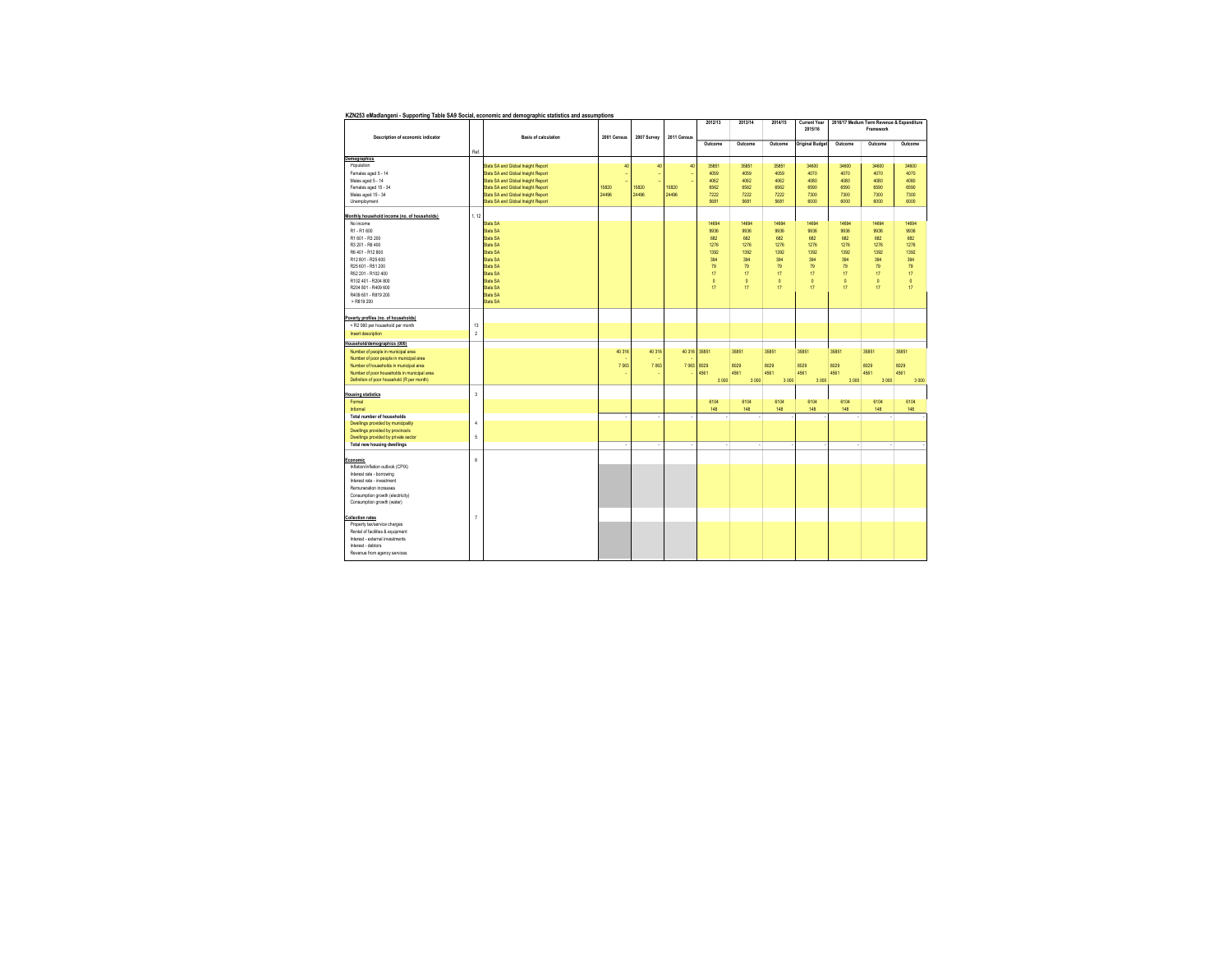|  | Detail on the provision of municipal services for A10 |  |      |  |
|--|-------------------------------------------------------|--|------|--|
|  |                                                       |  | $ -$ |  |

|                                 |                    |                                                                                                  | 2012/13                        | 2013/14                  | 2014/15                            |                                                      | Current Year 2015/16     |                                |                               | 2016/17 Medium Term Revenue & Expenditure<br>Framework |                                    |
|---------------------------------|--------------------|--------------------------------------------------------------------------------------------------|--------------------------------|--------------------------|------------------------------------|------------------------------------------------------|--------------------------|--------------------------------|-------------------------------|--------------------------------------------------------|------------------------------------|
| <b>Total municipal services</b> |                    |                                                                                                  | Outcome                        | Outcome                  | Outcome                            | <b>Original Budget</b>                               | Adiusted                 | Full Year                      | <b>Budget Year</b>            | Budget Year +1 Budget Year +2                          |                                    |
|                                 | Ref.               | Household service targets (000)                                                                  |                                |                          |                                    |                                                      | Budget                   | Forecast                       | 2016/17                       | 2017/18                                                | 2018/19                            |
|                                 |                    | Water:                                                                                           |                                |                          |                                    |                                                      |                          |                                |                               |                                                        |                                    |
|                                 |                    | Piped water inside dwelling                                                                      |                                |                          |                                    | ä,                                                   |                          | ÷,                             |                               |                                                        |                                    |
|                                 | 8                  | Piped water inside yard (but not in dwelling)<br>Using public tap (at least min.service level)   |                                |                          | ÷,                                 | ÷                                                    | ł,                       |                                |                               |                                                        |                                    |
|                                 | 10                 | Other water supply (at least min.service level)                                                  |                                |                          |                                    |                                                      |                          |                                |                               |                                                        |                                    |
|                                 | $\overline{9}$     | Minimum Service Level and Above sub-total<br>Using public tap (< min.service level)              | $\overline{\phantom{a}}$<br>ä, | ÷<br>÷,                  | $\overline{\phantom{a}}$<br>$\sim$ | ٠<br>ä,                                              | ÷,<br>÷,                 | $\overline{\phantom{a}}$<br>ä, | ÷<br>ä,                       | ÷<br>$\sim$                                            | $\overline{\phantom{a}}$<br>$\sim$ |
|                                 | 10                 | Other water supply (< min.service level)                                                         | $\sim$                         | i.                       | ÷.                                 | ÷,                                                   | ÷,                       | ÷.                             | ÷,                            | i.                                                     | ÷.                                 |
|                                 |                    | No water supply                                                                                  |                                |                          |                                    |                                                      |                          |                                |                               |                                                        |                                    |
|                                 |                    | Below Minimum Service Level sub-total<br>Total number of households                              | Ţ<br>Ξ                         | Ξ                        | Ξ                                  | Ξ<br>Ξ                                               |                          | Ξ                              | Ξ<br>Ţ                        | τ                                                      | Ξ                                  |
|                                 |                    | Sanitation/sewerage:                                                                             |                                |                          |                                    |                                                      |                          |                                |                               |                                                        |                                    |
|                                 |                    | Flush toilet (connected to sewerage)<br>Flush toilet (with septic tank)                          | ÷,                             | $\sim$                   | $\sim$                             | ÷,                                                   | ÷,                       | $\sim$                         | $\overline{\phantom{a}}$      | $\sim$                                                 | $\sim$                             |
|                                 |                    | Chemical toilet                                                                                  | ä,                             | ÷                        | ٠                                  | ٠                                                    | ٠                        | ٠                              | ٠                             | ۰.                                                     | ٠                                  |
|                                 |                    | Pittoilet (ventilated)                                                                           | $\sim$                         | i.                       | $\sim$                             | ÷,                                                   | ÷,                       | $\sim$                         | ÷,                            | $\sim$                                                 | $\sim$                             |
|                                 |                    | Other toilet provisions (> min.service level)<br>Minimum Service Level and Above sub-fotal       | Ξ                              | ł.<br>÷.                 | ٠                                  | ä,<br>٠                                              | ÷.                       | ÷                              | ÷,                            | ł.<br>÷                                                | Τ                                  |
|                                 |                    | Bucket toilet                                                                                    | $\blacksquare$                 | ÷,                       | ÷,                                 | ä,                                                   | ł,                       | ä,                             | Ĭ.                            | J.                                                     | ÷,                                 |
|                                 |                    | Other toilet provisions (< min.service level)                                                    | ä,                             | ÷,                       | ÷,                                 | ä,                                                   | J.                       | ÷,                             | J.                            | J.                                                     | ä,                                 |
|                                 |                    | No toilet provisions<br>Below Minimum Service Level sub-total                                    | Τ                              | Ξ                        | $\sim$                             | Ξ                                                    | ٠                        | Ξ                              | $\overline{\phantom{a}}$      | τ                                                      | Τ                                  |
|                                 |                    | Total number of households                                                                       | ÷,                             | $\overline{\phantom{a}}$ | $\overline{\phantom{a}}$           | ٠                                                    |                          |                                | ٠                             | ٠.                                                     | ٠                                  |
|                                 |                    | Energy:<br>Electricity (at least min.service level)                                              | 213                            | 213                      | 204                                | 204                                                  | 204                      | 204                            | 204                           | 204                                                    | 204                                |
|                                 |                    | Electricity - prepaid (min.service level)                                                        | 829                            | 829                      | 1049                               | 1049                                                 | 1049                     | 1049                           | 1049                          | 1049                                                   | 1049                               |
|                                 |                    | Minimum Service Level and Above sub-total                                                        | 1042                           | 1042                     | 1253                               | 1253                                                 | 1253                     | 1253                           | 1253                          | 1253                                                   | 1253                               |
|                                 |                    | Electricity (< min.service level)<br>Electricity - prepaid (< min. service level)                | $\overline{\phantom{a}}$<br>÷, | ٠<br>÷,                  | $\overline{\phantom{a}}$<br>÷      | ٠<br>÷,                                              | ÷<br>÷,                  | $\overline{\phantom{a}}$       | ٠<br>i,                       | $\overline{\phantom{a}}$<br>÷,                         | $\overline{\phantom{a}}$<br>÷      |
|                                 |                    | Other energy sources                                                                             |                                |                          |                                    |                                                      |                          |                                |                               |                                                        |                                    |
|                                 |                    | Below Minimum Service Level sub-total                                                            | Ξ                              | ÷,                       | ٠                                  | ٠                                                    | τ                        | Ξ                              | ٠                             | ä,                                                     | ٠                                  |
|                                 |                    | Total number of households<br>Refuse:                                                            | 1 042                          | 1 0 4 2                  | 1253                               | 1253                                                 | 1253                     | 1253                           | 1253                          | 1 2 5 3                                                | 1253                               |
|                                 |                    | Removed at least once a week                                                                     | 912                            | 912                      | 914                                | 914                                                  | 914                      | 914                            | 914                           | 914                                                    | 914                                |
|                                 |                    | Minimum Service Level and Above sub-total<br>Removed less frequently than once a week            | 912                            | 912                      | 914                                | 914                                                  | 914                      | 914                            | 914                           | 914                                                    | 914<br>$\sim$                      |
|                                 |                    | Using communal refuse dump                                                                       | $\overline{\phantom{a}}$<br>÷, | ÷,                       | ÷<br>$\blacksquare$                | $\overline{\phantom{a}}$<br>$\overline{\phantom{a}}$ | ٠<br>$\blacksquare$      | $\sim$                         | ÷,                            | $\sim$                                                 | $\overline{\phantom{a}}$           |
|                                 |                    | Using own refuse dump                                                                            | $\overline{\phantom{a}}$       | ٠                        | ÷                                  | ÷,                                                   | ÷,                       | $\overline{\phantom{a}}$       | ٠                             |                                                        | $\sim$                             |
|                                 |                    | Other rubbish disposal<br>No rubbish discosal                                                    | $\sim$<br>ä,                   | i.<br>÷,                 | ÷.                                 | ÷,<br>ä,                                             | ÷,<br>ł.                 | $\sim$                         | ÷,<br>ä,                      | ÷.<br>ł.                                               | ÷.<br>ä,                           |
|                                 |                    | Relow Minimum Service Level sub-total                                                            | ä,                             | ÷,                       |                                    | ä,                                                   |                          |                                |                               |                                                        | ٠                                  |
|                                 |                    | Total number of households                                                                       | 912                            | 912                      | 914                                | 914                                                  | 914                      | 914                            | 914                           | 914                                                    | 914                                |
|                                 |                    |                                                                                                  |                                |                          |                                    |                                                      |                          |                                |                               |                                                        |                                    |
|                                 |                    |                                                                                                  | 2012/13                        | 2013/14                  | 2014/15                            |                                                      | Current Year 2015/16     |                                |                               | 2016/17 Medium Term Revenue & Expenditure<br>Framework |                                    |
| Municipal in-house services     |                    |                                                                                                  |                                |                          |                                    |                                                      | Adjusted                 | Full Year                      |                               |                                                        |                                    |
|                                 | Ref.               |                                                                                                  | Outcome                        | Outcome                  | Outcome                            | <b>Original Budget</b>                               | Budget                   | Forecast                       | <b>Budget Year</b><br>2016/17 | Budget Year +1 Budget Year +2<br>2017/18               | 2018/19                            |
|                                 |                    | Household service targets (000)<br>Water:                                                        |                                |                          |                                    |                                                      |                          |                                |                               |                                                        |                                    |
|                                 |                    | Pined water inside dwelling                                                                      |                                |                          |                                    |                                                      |                          |                                |                               |                                                        |                                    |
|                                 |                    | Piped water inside yard (but not in dwelling)                                                    |                                |                          |                                    |                                                      |                          |                                |                               |                                                        |                                    |
|                                 | $\mathbf{g}$<br>10 | Using public tap (at least min.service level)<br>Other water supply (at least min.service level) |                                |                          |                                    |                                                      |                          |                                |                               |                                                        |                                    |
|                                 |                    | Minimum Service Level and Above sub-total                                                        |                                |                          |                                    |                                                      |                          |                                |                               |                                                        |                                    |
|                                 | $\mathsf g$        | Using public tap (< min.service level)                                                           |                                |                          |                                    |                                                      |                          |                                |                               |                                                        |                                    |
|                                 | 10                 | Other water supply (< min.service level)<br>No water supply                                      |                                |                          |                                    |                                                      |                          |                                |                               |                                                        |                                    |
|                                 |                    | Below Minimum Service Level sub-total                                                            | ٠<br>٠                         | $\sim$<br>٠              | ٠<br>٠                             | ٠                                                    |                          | $\sim$<br>$\sim$               | ٠<br>٠                        | ٠<br>٠                                                 |                                    |
|                                 |                    | <b>Total number of households</b>                                                                |                                |                          |                                    |                                                      |                          |                                |                               |                                                        |                                    |
|                                 |                    | Sanitation/sewerage:<br>Flush toilet (connected to sewerage)                                     |                                |                          |                                    |                                                      |                          |                                |                               |                                                        |                                    |
|                                 |                    | Flush toilet (with septic tank)                                                                  |                                |                          |                                    |                                                      |                          |                                |                               |                                                        |                                    |
|                                 |                    | Chemical toilet<br>Pit toilet (ventilated)                                                       |                                |                          |                                    |                                                      |                          |                                |                               |                                                        |                                    |
|                                 |                    | Other toilet provisions (> min.service level)                                                    |                                |                          |                                    |                                                      |                          |                                |                               |                                                        |                                    |
|                                 |                    | Minimum Service Level and Above sub-total<br>Bucket toilet                                       | ÷,                             | $\overline{\phantom{a}}$ | $\overline{\phantom{a}}$           | ÷                                                    | $\overline{\phantom{a}}$ | $\sim$                         | $\overline{\phantom{a}}$      | $\overline{\phantom{a}}$                               | $\overline{\phantom{a}}$           |
|                                 |                    | Other toilet provisions (< min.service level)                                                    |                                |                          |                                    |                                                      |                          |                                |                               |                                                        |                                    |
|                                 |                    | No toilet provisions                                                                             |                                |                          |                                    |                                                      |                          |                                |                               |                                                        |                                    |
|                                 |                    | Below Minimum Service Level sub-total<br>Total number of households                              | ٠<br>٠                         | ٠                        | ٠                                  | ۰<br>$\overline{\phantom{0}}$                        |                          |                                | ٠                             |                                                        | ٠                                  |
|                                 |                    | Energy:                                                                                          |                                |                          |                                    |                                                      |                          |                                |                               |                                                        |                                    |
|                                 |                    | Electricity (at least min.service level)                                                         | 213<br>829                     | 213<br>829               | 204<br>1.049                       | 204<br>1.049                                         | 204<br>1.049             | 204<br>1.049                   | 204<br>1.049                  | 204<br>1.049                                           | 204<br>1049                        |
|                                 |                    | Electricity - prepaid (min.service level)<br>Minimum Service Level and Above sub-total           | 1042                           | 1042                     | 1253                               | 1253                                                 | 1253                     | 1253                           | 1253                          | 1253                                                   | 1253                               |
|                                 |                    | Electricity (< min.service level)                                                                |                                |                          |                                    |                                                      |                          |                                |                               |                                                        |                                    |
|                                 |                    | Electricity - prepaid (< min. service level)<br>Other energy sources                             |                                |                          |                                    |                                                      |                          |                                |                               |                                                        |                                    |
|                                 |                    | Below Minimum Service Level sub-total                                                            |                                |                          |                                    |                                                      |                          |                                |                               |                                                        |                                    |
|                                 |                    | Total number of households                                                                       | 1 042                          | 1 0 4 2                  | 1253                               | 1253                                                 | 1253                     | 1253                           | 1253                          | 1253                                                   | 1253                               |
|                                 |                    | Refuse:<br>Removed at least once a week                                                          | 912                            | 912                      | 914                                | 914                                                  | 914                      | 914                            | 914                           | 914                                                    | 914                                |
|                                 |                    | Minimum Service Level and Above sub-fotal                                                        | 912                            | 912                      | 914                                | 914                                                  | 914                      | 914                            | 914                           | 914                                                    | 914                                |
|                                 |                    | Removed less frequently than once a week<br>Using communal refuse dump                           |                                |                          |                                    |                                                      |                          |                                |                               |                                                        |                                    |
|                                 |                    | Using own refuse dump                                                                            |                                |                          |                                    |                                                      |                          |                                |                               |                                                        |                                    |
|                                 |                    | Other rubbish disposal<br>No rubbish disposal                                                    |                                |                          |                                    |                                                      |                          |                                |                               |                                                        |                                    |
|                                 |                    | Below Minimum Service Level sub-total<br>Total number of households                              | 912                            | 912                      | 914                                | 914                                                  | 914                      | 914                            | 914                           | 914                                                    | 914                                |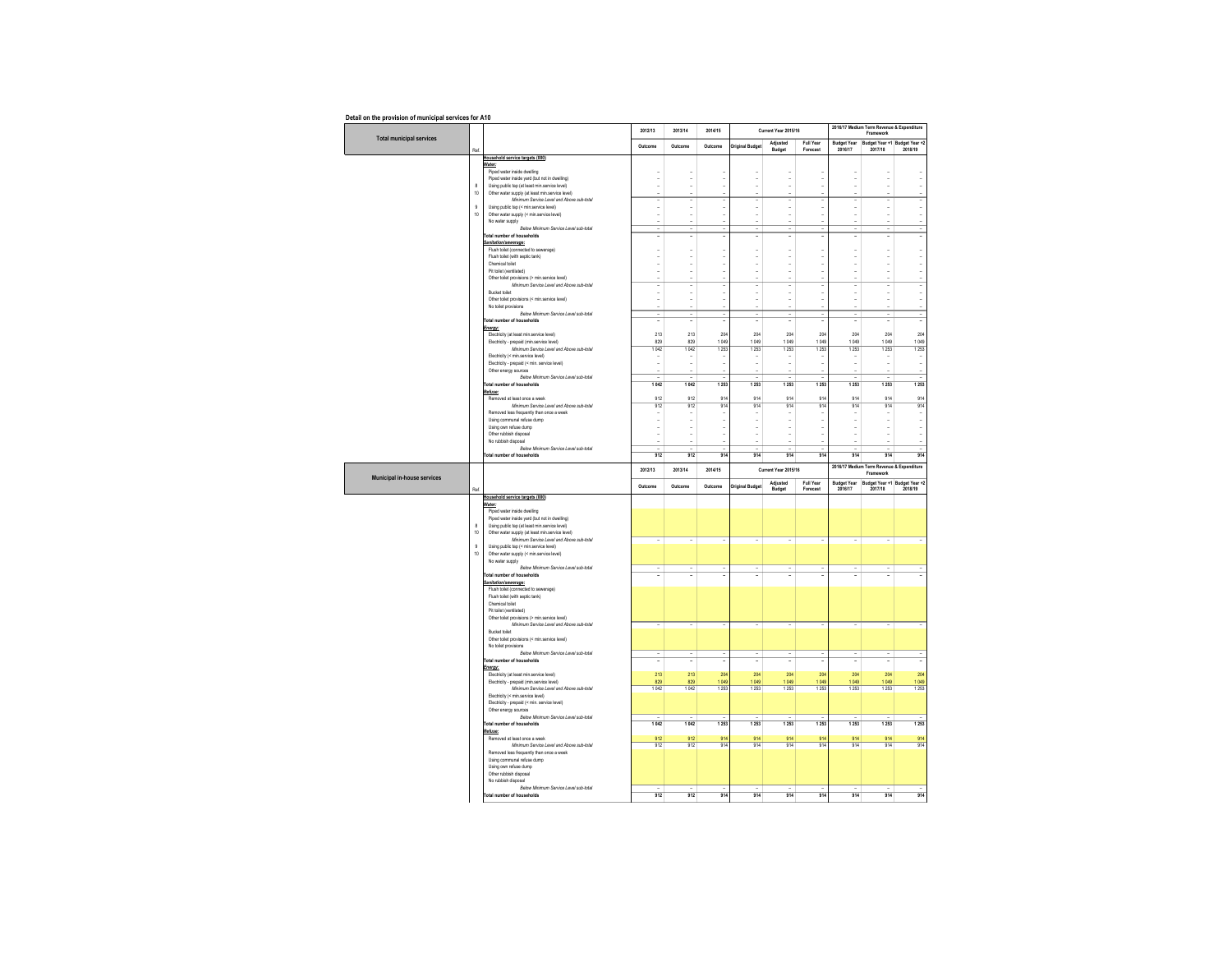|                                              |                |                                                                                                             | 2012/13                  | 2013/14 | 2014/15 |                          | Current Year 2015/16     |                       |                               | Framework                                              | 2016/17 Medium Term Revenue & Expenditure |
|----------------------------------------------|----------------|-------------------------------------------------------------------------------------------------------------|--------------------------|---------|---------|--------------------------|--------------------------|-----------------------|-------------------------------|--------------------------------------------------------|-------------------------------------------|
| <b>Municipal entity services</b>             |                |                                                                                                             | Outcome                  | Outcome | Outcome | <b>Original Budge</b>    | Adiusted                 | Full Year             | <b>Budget Year</b>            | Budget Year +1 Budget Year +2<br>2017/18               | 2018/19                                   |
|                                              | Ref            | Household service targets (000)                                                                             |                          |         |         |                          | Budget                   | Forecast              | 2016/17                       |                                                        |                                           |
| Name of municipal entity                     |                | Water:<br>Piped water inside dwelling                                                                       |                          |         |         |                          |                          |                       |                               |                                                        |                                           |
|                                              | $\mathbf{g}$   | Piped water inside yard (but not in dwelling)<br>Using public tap (at least min.service level)              |                          |         |         |                          |                          |                       |                               |                                                        |                                           |
|                                              | 10             | Other water supply (at least min.service level)                                                             |                          |         |         |                          |                          |                       |                               |                                                        |                                           |
|                                              | $\overline{9}$ | Minimum Service Level and Above sub-total<br>Using public tap (< min.service level)                         |                          |         |         |                          |                          |                       |                               |                                                        |                                           |
|                                              | 10             | Other water supply (< min.service level)                                                                    |                          |         |         |                          |                          |                       |                               |                                                        |                                           |
|                                              |                | No water supply<br>Relow Minimum Service Level sub-total                                                    |                          |         |         |                          |                          |                       |                               |                                                        |                                           |
| Name of municipal entity                     |                | <b>Total number of households</b><br>Sanitation/sewerage:                                                   |                          |         |         |                          | ä,                       |                       |                               |                                                        |                                           |
|                                              |                | Flush toilet (connected to sewerage)                                                                        |                          |         |         |                          |                          |                       |                               |                                                        |                                           |
|                                              |                | Flush toilet (with septic tank)<br>Chemical toilet                                                          |                          |         |         |                          |                          |                       |                               |                                                        |                                           |
|                                              |                | Pit toilet (ventilated)                                                                                     |                          |         |         |                          |                          |                       |                               |                                                        |                                           |
|                                              |                | Other toilet provisions (> min.service level)<br>Minimum Service Level and Above sub-total                  |                          |         |         |                          |                          |                       |                               |                                                        |                                           |
|                                              |                | <b>Bucket toilet</b><br>Other toilet provisions (< min.service level)                                       |                          |         |         |                          |                          |                       |                               |                                                        |                                           |
|                                              |                | No toilet provisions                                                                                        |                          |         |         |                          |                          |                       |                               |                                                        |                                           |
|                                              |                | Below Minimum Service Level sub-total<br>Total number of households                                         |                          |         |         |                          |                          |                       |                               |                                                        |                                           |
| Name of municipal entity                     |                | Energy:                                                                                                     |                          |         |         |                          |                          |                       |                               |                                                        |                                           |
|                                              |                | Flectricity (at least min service level)<br>Electricity - prepaid (min.service level)                       |                          |         |         |                          |                          |                       |                               |                                                        |                                           |
|                                              |                | Minimum Service Level and Above sub-total                                                                   |                          |         |         |                          |                          |                       |                               |                                                        |                                           |
|                                              |                | Electricity (< min.service level)<br>Electricity - prepaid (< min. service level)                           |                          |         |         |                          |                          |                       |                               |                                                        |                                           |
|                                              |                | Other energy sources<br>Below Minimum Service Level sub-total                                               |                          |         |         |                          |                          |                       |                               |                                                        |                                           |
|                                              |                | Total number of households                                                                                  |                          |         |         |                          |                          |                       |                               |                                                        |                                           |
| Name of municipal entity                     |                | Refuse:<br>Removed at least once a week                                                                     |                          |         |         |                          |                          |                       |                               |                                                        |                                           |
|                                              |                | Minimum Service Level and Above sub-total                                                                   |                          |         |         |                          |                          |                       |                               |                                                        |                                           |
|                                              |                | Removed less frequently than once a week<br>Using communal refuse dump                                      |                          |         |         |                          |                          |                       |                               |                                                        |                                           |
|                                              |                | Using own refuse dump                                                                                       |                          |         |         |                          |                          |                       |                               |                                                        |                                           |
|                                              |                | Other rubbish disposal<br>No rubbish disposal                                                               |                          |         |         |                          |                          |                       |                               |                                                        |                                           |
|                                              |                | Below Minimum Service Level sub-total<br>Total number of households                                         | $\overline{\phantom{a}}$ | ٠       |         | $\overline{\phantom{a}}$ | $\overline{\phantom{a}}$ | $\sim$                | $\overline{\phantom{a}}$      | $\overline{\phantom{a}}$                               | $\overline{\phantom{a}}$                  |
|                                              |                |                                                                                                             | 2012/13                  | 2013/14 | 2014/15 |                          | Current Year 2015/16     |                       |                               | 2016/17 Medium Term Revenue & Expenditure              |                                           |
| Services provided by 'external mechanisms'   |                |                                                                                                             |                          |         |         |                          | Adjusted                 | <b>Full Year</b>      | <b>Budget Year</b>            | Framework<br>Budget Year +1 Budget Year +2             |                                           |
|                                              | Ref.           |                                                                                                             | Outcome                  | Outcome | Outcome | <b>Original Budget</b>   | Budget                   | Forecast              | 2016/17                       | 2017/18                                                | 2018/19                                   |
| <b>Names of service providers</b>            |                | Household service targets (000)<br>Water:                                                                   |                          |         |         |                          |                          |                       |                               |                                                        |                                           |
|                                              |                | Ploed water inside dwelling<br>Piped water inside vard (but not in dwelling)                                |                          |         |         |                          |                          |                       |                               |                                                        |                                           |
|                                              |                |                                                                                                             |                          |         |         |                          |                          |                       |                               |                                                        |                                           |
|                                              | 8              | Using public tap (at least min.service level)                                                               |                          |         |         |                          |                          |                       |                               |                                                        |                                           |
|                                              | 10             | Other water supply (at least min.service level)                                                             |                          |         |         |                          |                          |                       |                               |                                                        |                                           |
|                                              | $\overline{9}$ | Minimum Service Level and Above sub-total<br>Using public tap (< min.service level)                         |                          |         |         |                          |                          |                       |                               |                                                        |                                           |
|                                              | 10             | Other water supply (< min.service level)                                                                    |                          |         |         |                          |                          |                       |                               |                                                        |                                           |
|                                              |                | No water supply<br>Below Minimum Service Level sub-total                                                    |                          |         |         |                          |                          |                       |                               |                                                        |                                           |
| <b>Names of service providers</b>            |                | <b>Total number of households</b><br>Sanitation/sewerage:                                                   |                          |         |         |                          |                          |                       |                               |                                                        |                                           |
|                                              |                | Flush toilet (connected to sewerage)                                                                        |                          |         |         |                          |                          |                       |                               |                                                        |                                           |
|                                              |                | Flush toilet (with septic tank)<br>Chemical toilet                                                          |                          |         |         |                          |                          |                       |                               |                                                        |                                           |
|                                              |                | Pit toilet (ventilated)<br>Other toilet provisions (> min.service level)                                    |                          |         |         |                          |                          |                       |                               |                                                        |                                           |
|                                              |                | Minimum Service Level and Above sub-total                                                                   | ٠                        | ٠       | ٠       | $\overline{\phantom{a}}$ | ٠                        | $\sim$                | ٠                             | ٠                                                      |                                           |
|                                              |                | Bucket toilet<br>Other toilet provisions (< min.service level)                                              |                          |         |         |                          |                          |                       |                               |                                                        |                                           |
|                                              |                | No toilet provisions                                                                                        |                          |         |         |                          |                          |                       |                               |                                                        |                                           |
|                                              |                | Below Minimum Service Level sub-total<br><b>Total number of households</b>                                  |                          |         |         |                          | Ξ                        |                       |                               |                                                        |                                           |
| Names of service providers                   |                | Energy:                                                                                                     |                          |         |         |                          |                          |                       |                               |                                                        |                                           |
|                                              |                | Electricity (at least min.service level)<br>Electricity - prepaid (min.service level)                       |                          |         |         |                          |                          |                       |                               |                                                        |                                           |
|                                              |                | Minimum Service Level and Above sub-total<br>Electricity (< min.service level)                              |                          |         |         |                          |                          |                       |                               |                                                        |                                           |
|                                              |                | Electricity - prepaid (< min. service level)                                                                |                          |         |         |                          |                          |                       |                               |                                                        |                                           |
|                                              |                | Other energy sources<br>Below Minimum Service Level sub-total                                               |                          |         |         |                          |                          |                       |                               |                                                        |                                           |
|                                              |                | Total number of households                                                                                  |                          |         |         |                          |                          |                       |                               |                                                        |                                           |
| <b>Names of service providers</b>            |                | Refuse:<br>Removed at least once a week                                                                     |                          |         |         |                          |                          |                       |                               |                                                        |                                           |
|                                              |                | Minimum Service Level and Above sub-total                                                                   |                          |         |         |                          |                          |                       |                               |                                                        |                                           |
|                                              |                | Removed less frequently than once a week<br>Using communal refuse dump                                      |                          |         |         |                          |                          |                       |                               |                                                        |                                           |
|                                              |                | Using own refuse dump                                                                                       |                          |         |         |                          |                          |                       |                               |                                                        |                                           |
|                                              |                | Other rubbish disposal<br>No rubbish disposal                                                               |                          |         |         |                          |                          |                       |                               |                                                        |                                           |
|                                              |                | Below Minimum Service Level sub-total<br>Total number of households                                         |                          |         |         |                          | Ξ                        | ٠<br>τ                |                               | Ξ                                                      | Τ                                         |
|                                              |                |                                                                                                             |                          |         |         |                          |                          |                       |                               |                                                        |                                           |
|                                              |                |                                                                                                             | 2012/13                  | 2013/14 | 2014/15 |                          | Current Year 2015/16     |                       |                               | 2016/17 Medium Term Revenue & Expenditure<br>Framework |                                           |
| Detail of Free Basic Services (FBS) provided |                |                                                                                                             |                          |         |         |                          |                          |                       |                               |                                                        |                                           |
|                                              |                |                                                                                                             | Outcome                  | Outcome | Outcome | <b>Original Budget</b>   | Adjusted<br>Budget       | Full Year<br>Forecast | <b>Budget Year</b><br>2016/17 | Budget Year +1 Budget Year +2<br>2017/18 2018/19       |                                           |
| Electricity                                  |                | Ref. Location of households for each type of FBS<br>Formal settlements - (50 kwh per indigent household per |                          |         |         |                          |                          |                       |                               |                                                        |                                           |